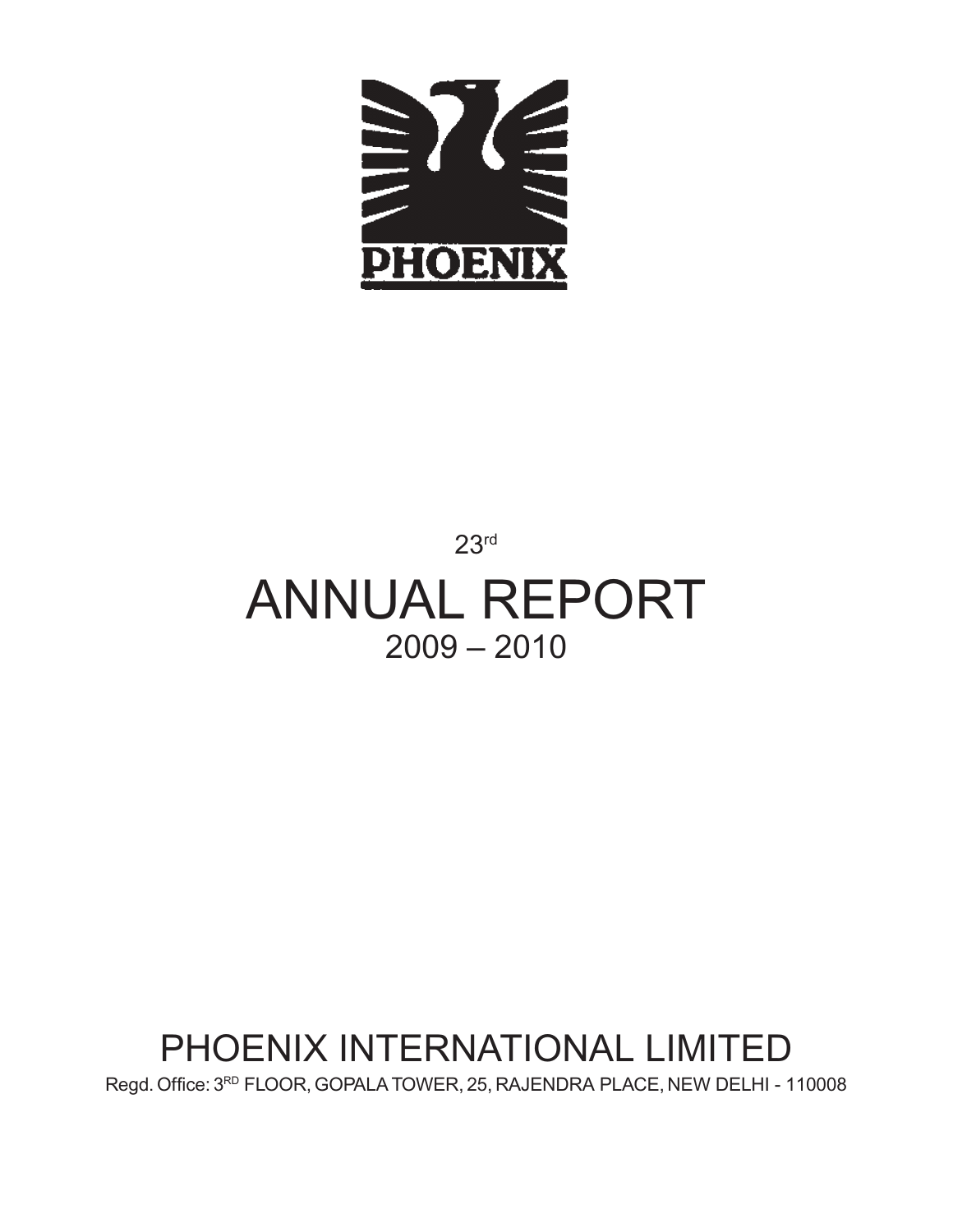

### **BOARD OF DIRECTORS**

Mr. Arun Kumar Sinha, Director Mr. Narendra Aggarwal, Director Mr. Narender Makkar, Whole Time Director Mr. P.M. Alexander, Director

### **COMPANY SECRETARY**

Mr. Narender Makkar

### **AUDITORS**

M/s RKM & Associates D-44, Kalkaji, New Delhi - 110019

### **REGISTRAR & TRANSFER AGENT**

Mas Services Ltd., T-34, 2nd Floor, Okhla Industrial Area, Phase - II, New Delhi - 110020

### **REGISTERED OFFICE**

3rd Floor, Gopala Tower 25, Rajendra Place, New Delhi-110 008 Works Heseem Palace No: 80, M. E. S. Road, Ganpathy Puram East, Tambaram Chennai, Pin- 600059, Tamil Nadu, India

| <b>CONTENTS</b>                                                                                                                                                                                                                                                                                                                                     | PAGE NO.                                                                               |  |
|-----------------------------------------------------------------------------------------------------------------------------------------------------------------------------------------------------------------------------------------------------------------------------------------------------------------------------------------------------|----------------------------------------------------------------------------------------|--|
| A. PHOENIX INTERNATIONAL LIMITED<br><b>Notice</b><br>Director Report<br>Report on Corporate Governance<br>Management Discussion & Analysis<br><b>Auditor Report</b><br><b>Balance Sheet</b><br>Profit & Loss Account<br>Schedules & Notes to Accounts<br><b>Cash Flow Statement</b><br><b>Auditors Certificate</b><br><b>Balance Sheet Abstract</b> | 1<br>$3 - 4$<br>$6 - 10$<br>10<br>$16 - 18$<br>19<br>20<br>$21 - 31$<br>32<br>32<br>33 |  |
| <b>B. PHOENIX INDUSTRIES LIMITED</b><br><b>Auditors Report</b><br><b>Balance Sheet</b><br>Profit & Loss Account<br>Schedules & Notes to the Accounts<br>Cash Flow Statement<br><b>Balance Sheet Abstract</b>                                                                                                                                        | 34-36<br>37<br>38<br>39-45<br>46<br>47                                                 |  |
| <b>C. PHOENIX CEMENT LIMITED</b><br>Auditors' Report<br><b>Balance Sheet</b><br>Profit & Loss Account<br>Schedules & Notes to the Accounts<br>Cash Flow Statement<br><b>Balance Sheet Abstract</b>                                                                                                                                                  | 48-49<br>50<br>51<br>52-55<br>56<br>57                                                 |  |
|                                                                                                                                                                                                                                                                                                                                                     |                                                                                        |  |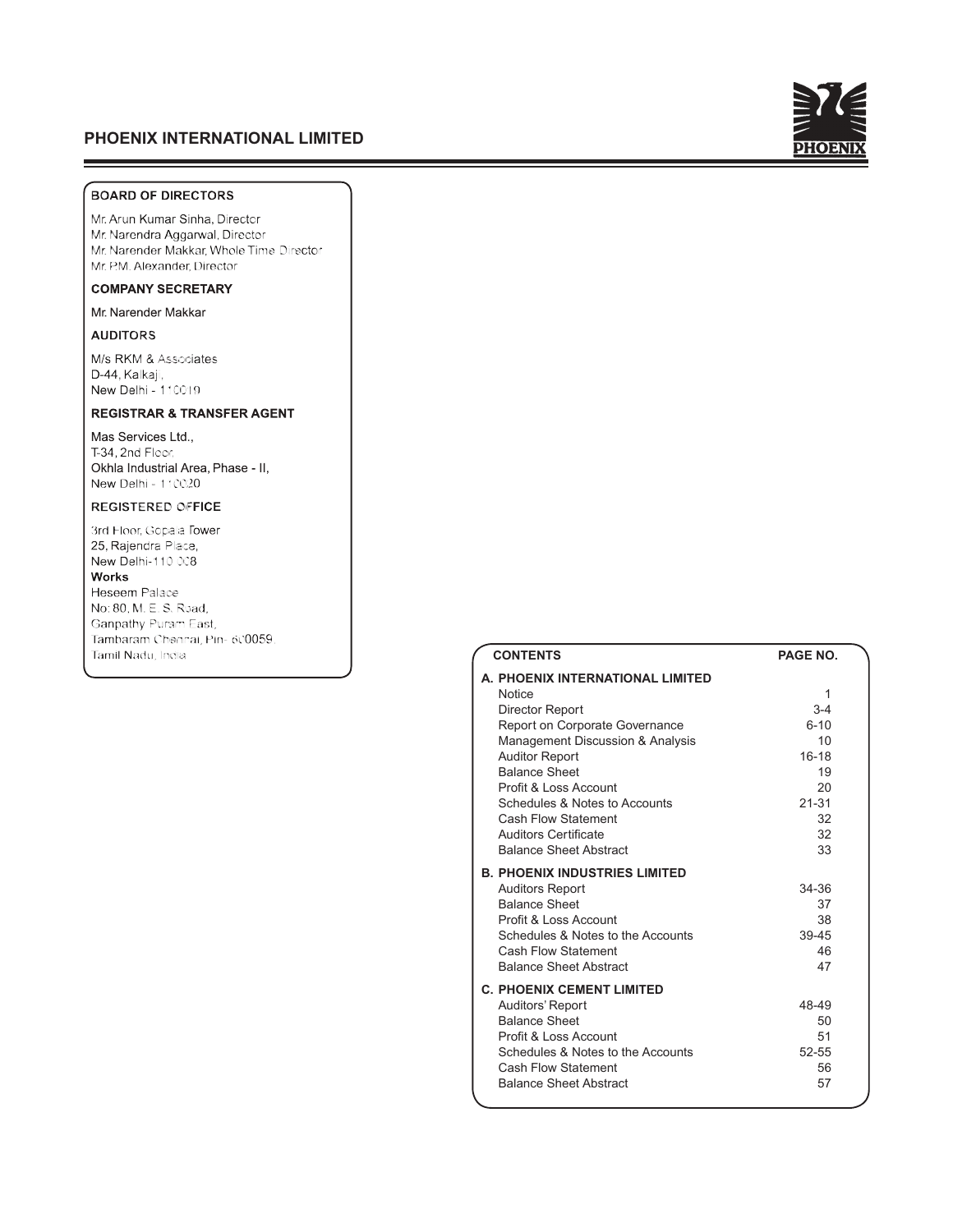### **NOTICE**

*NOTICE IS HEREBY GIVEN THAT THE 23rd ANNUAL GENERAL MEETING OF THE MEMBERS OF PHOENIX INTERNATIONAL LIMITED WILL BE HELD ON THURSDAY THE 30<sup>TH</sup> DAY OF SEPTEMBER, 2010 AT 09.30 A.M. AT LOK KALA MANCH, 20 INSTITUTIONAL AREA,* LODHI ROAD, NEW DELHI-110003, TO TRANSACT THE FOLLOWING BUSINESS

### **ORDINARY BUSINESS:**

- 1. To receive, consider and adopt the Audited Balance Sheet of the Company as at 31.03.2010 and Profit & Loss Account for the period ended on that date and Auditors and Directors' report thereon.
- 2. To appoint a Director in place of Mr. P.M. Alexander, who retires by rotation and being eligible offers himself for re- appointment.
- 3. To appoint Auditors of the Company and to fix their remuneration.

For and on behalf of the Board of Directors **For Phoenix International Limited** 

Place: New Delhi Narender Makkar (1999) and the settlement of the settlement of the settlement of the settlement of the settlement of the settlement of the settlement of the settlement of the settlement of the settlement o Date: 31.08.2010 **Chairman** 

### **NOTES:**

- 1. A member entitled to attend and vote at the meeting is entitled to appoint a proxy to attend and vote instead of himself and the proxy need not be a member of the Company. The instrument appointing a proxy must be lodged at the Registered Office of the Company at least 48 hours prior to the time of the meeting.
- 2. The register of members and shares transfer books of the Company will remain closed on 30/09/2010.
- 3. Members holding shares in physical form are requested to notify any changes in their address (es) immediately to the company at its registered office at 3<sup>rd</sup> Floor, Gopala Tower, 25, Rajendra Place, New Delhi-110008 and those who are holding in the electronic mode are requested to send the intimation for change of address (es) to their Depository Participant(s).
- 4. Shareholders seeking any information with regard to accounts are requested to write to the Company at least 10 days before the date of Annual General Meeting, so as to enable the management to keep the information ready.
- 5. Pursuant to the provision of Section 205A of the Companies Act, 1956, as amended, the dividend(s) which remain un-paid or un-claimed for a period of Seven years has been transferred to "Investor Education and Protection Fund" established under sub-section (1) of section 205C.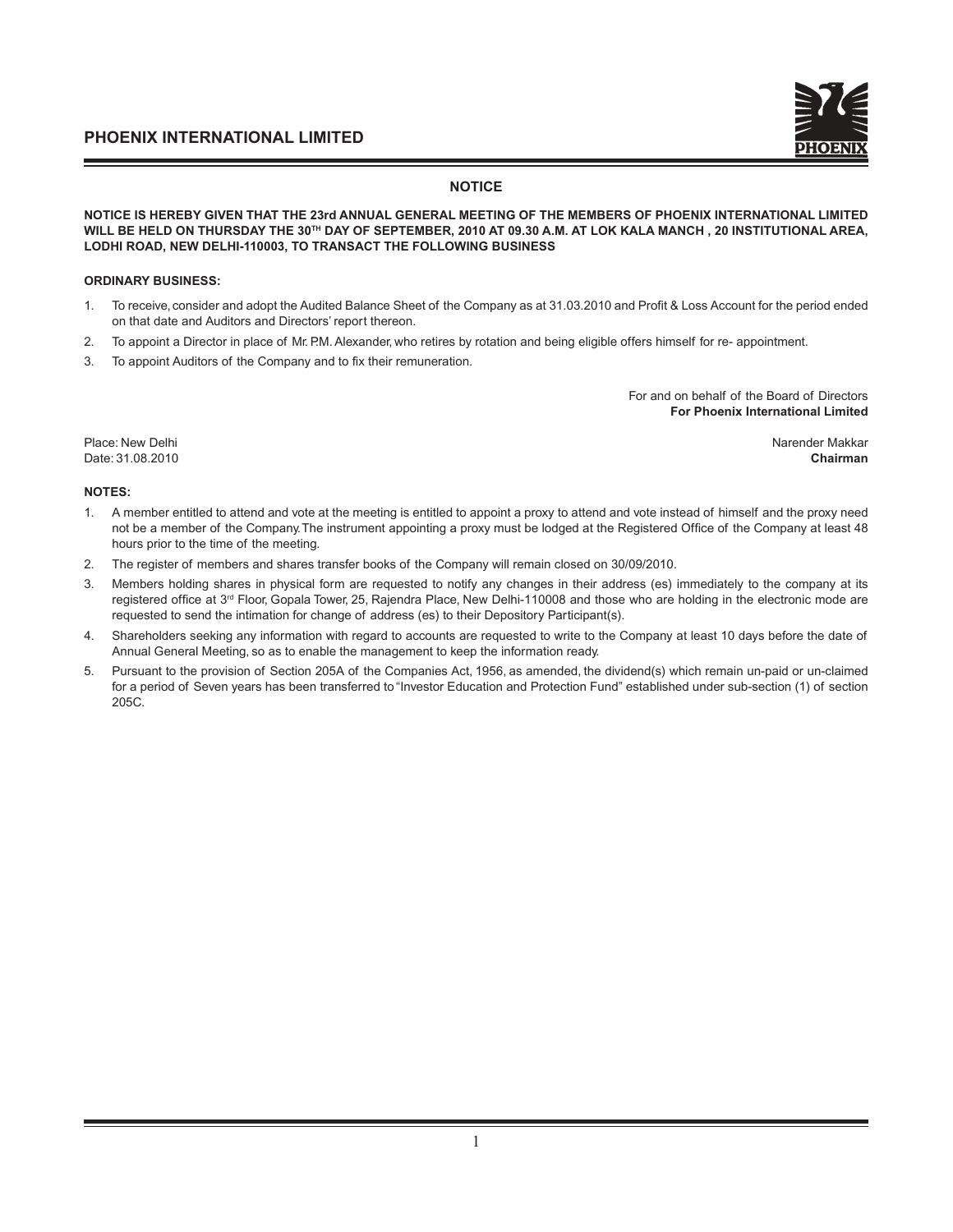

### *KPHPANATION AS PER CLAUSE 49(IV) (G) (i) OF THE LISTING AGREEMENT FOR ITEM NO. 2 OF THE NOTICE FOR RE-APPOINTMENT OF DIRECTOR OF THE COMPANY:*

### *Item No. 2*

| Name of the Director                  | Mr. P. M. Alexander |
|---------------------------------------|---------------------|
| Date of Birth                         | 14.11.1954          |
| Date of appointment                   | 30.08.2008          |
| Expertise in Specific Functional area | Laisioning & PR     |
| Qualification:                        | Graduate            |

Mr. P.M. Alexander is Director in the following Companies:

- 1. Phoenix Industries Limited
- 2. Phoenix Cement Limited
- 3. Phoenix Capital Services Limited
- 4. Phoenix Power Development Limited
- 5. Focus Energy Limited
- 5. Multidot Entertainment Limited
- 7. Phoenix Footwear Private Limited
- 8. Phoenix Hydro Carbon Limited
- 9. Phoenix Real Time Services Limited
- 10. Sasoon Agencies Private Limited
- 11. Phoenix Land Development Limited
- 12. Yellow Leasing and Finance Limited
- 13. Savare Trade Enterprises Limited
- 14. Phoenix International Finance Limited

Mr. P. M. Alexander is a member of Committee in the following Companies:

- 1. Phoenix International Limited (Audit Committee).
- 2. Phoenix Real Time Services Limited (Audit Committee).
- 3. Savare Trade Enterprises Limited (Audit Committee).
- 4. Yellow Valley Leasing and Finance Limited (Audit Committee).<br>5. Focus Energy Limited (Remuneration Committee).
- 5. Focus Energy Limited (Remuneration Committee).

He does not hold any Share in the Company.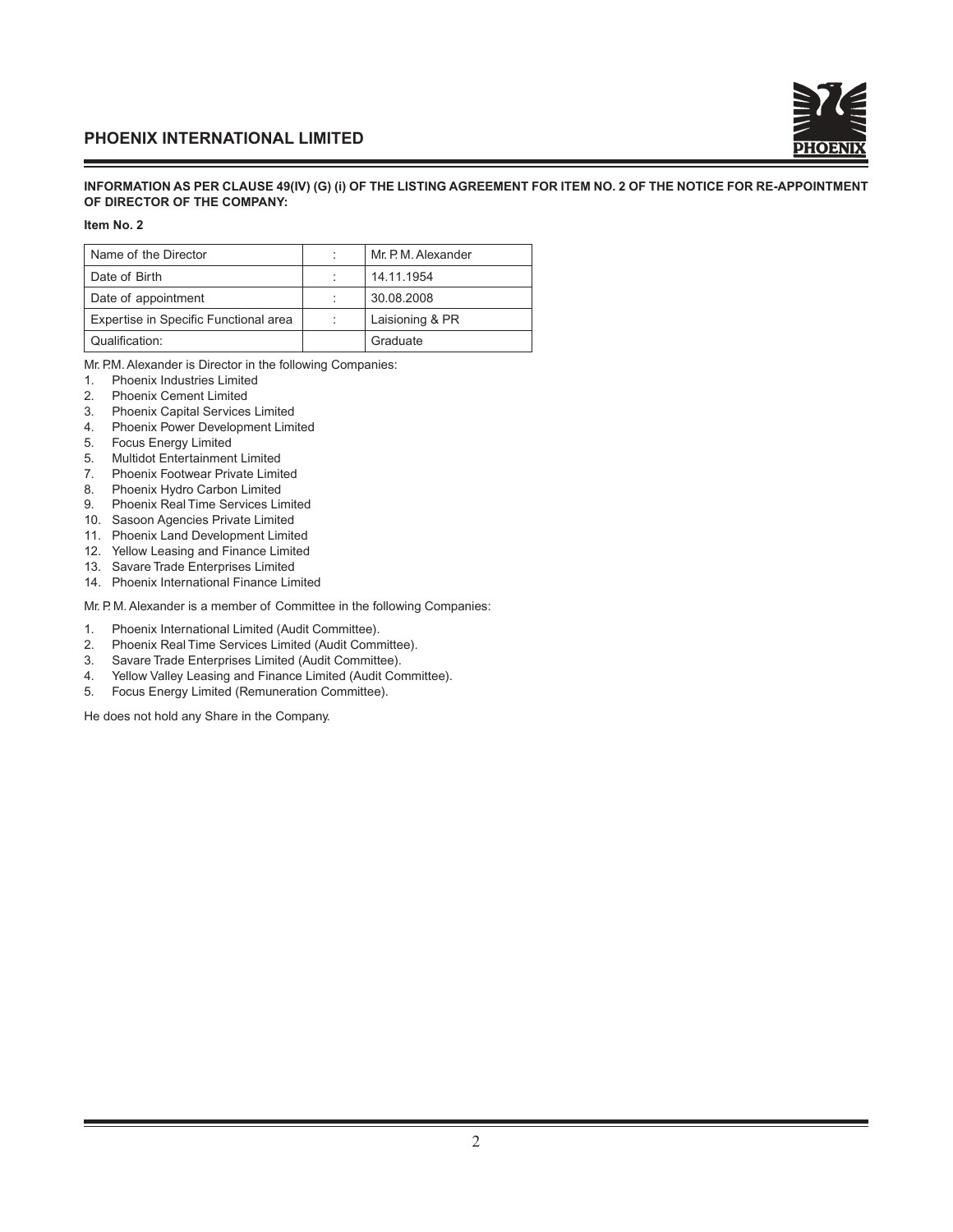### **DIRECTOR'S REPORT**

### Dear Shareholder

The Directors of your company present the 23rd Annual Report along with the Audited Statement of Accounts of the company for the year ended 31st March 2010.

### **FINANCIAL RESULTS**

|                                                                    | <b>Year Ended</b><br>31.03.2010 | Year Ended<br>31.03.2009 |
|--------------------------------------------------------------------|---------------------------------|--------------------------|
| Sales & Other Income                                               | 2335.82                         | 1875.83                  |
| Profit /(Loss) before depreciation                                 | 309.37                          | 229.29                   |
| Less: Depreciation                                                 | 220.26                          | 148.85                   |
| Profit / (loss) after Depreciation but before Extra Ordinary Items | 89.11                           | 80.44                    |
| Add: Extra Ordinary Items                                          |                                 |                          |
| Profit / (loss) after Extra Ordinary Items - but before Tax        | 89.11                           | 80.44                    |
| Less: Provision for Income Tax/Fringe benefit Tax                  | 15.10                           | 10.82                    |
| Profit / (Loss) After Tax                                          | 74.01                           | 69.62                    |

### *QPERATIONAL PERFORMANCE / FUTURE PLANS*

The Company has carried out shoes related activities at its unit at Chennai during the financial year under review. The Company achieved turnover of Rs. 2335.82 Lacs during the current year as compared to Rs. 1875.83 Lacs during previous year. The Company is in process of widening the base of manufacturing and export.

### **FIXED DEPOSITS**

The Company has not accepted or invited deposits from public covered under the provision of Section 58A of the Companies Act, 1956 read with the Companies (Acceptance of Deposit) Rules 1975.

### *<u>DIVIDEND</u>*

To implement the plans and to expand the business activities, your Directors do not recommend any dividend for the year ended 31.03.2010.

#### **PARTICULARS OF EMPLOYEES**

During the year under review, the Company had no employees in respect of whom information's as per Section 217(2A) of the Companies Act, 1956 is required to be given in the directors' report.

### **DIRECTORS**

Mr. P. M. Alexander, Director of the Company retires by rotation and being eligible offer himself for re-appointment.

### **DIRECTOR'S RESPONSIBILITY**

To the best of their knowledge and belief and according to information and explanation obtained by them, your Directors make the following statement in terms of Section 217 (2AA) of the Companies Act, 1956.

- a. That in preparation of Annual Accounts for the year ended 31<sup>st</sup> March, 2010 the applicable accounting standards have been followed along with proper explanation relating to material departures, if any.
- b. That selected accounting policies were applied consistently and the Directors have made judgment and estimate that are reasonable and prudent so as to give a true and fair view of the state of affairs of the Company at the end of the financial year 31<sup>st</sup> March, 2010 and of the Profit of the Company for the year ended on that date.
- c. That proper and sufficient care has been taken for the maintenance of adequate accounting records in accordance with the provisions of the Companies Act, 1956 for safeguarding the assets of the company and for preventing and detecting fraud and other irregularities.
- d) That the Annual Accounts for the year ended  $31<sup>st</sup>$  March, 2010 has been prepared on a going concern basis.

### **AUDITORS**

The Auditors, M/s R.K.M. & Associates, Chartered Accountants, Delhi, retires at the conclusion of ensuing Annual General Meeting and being eligible, offer himself for re-appointment. A certificate as required under section 224(IB) of the Companies Act, 1956 to the effect that their appointment if made, shall be within the limits as specified in the said section, has been obtained from them.

### **SUBSIDIARY COMPANIES**

Statement regarding subsidiary companies pursuant to provision of Section 212 of the Companies Act, 1956 forming part of the Balance Sheet is attached.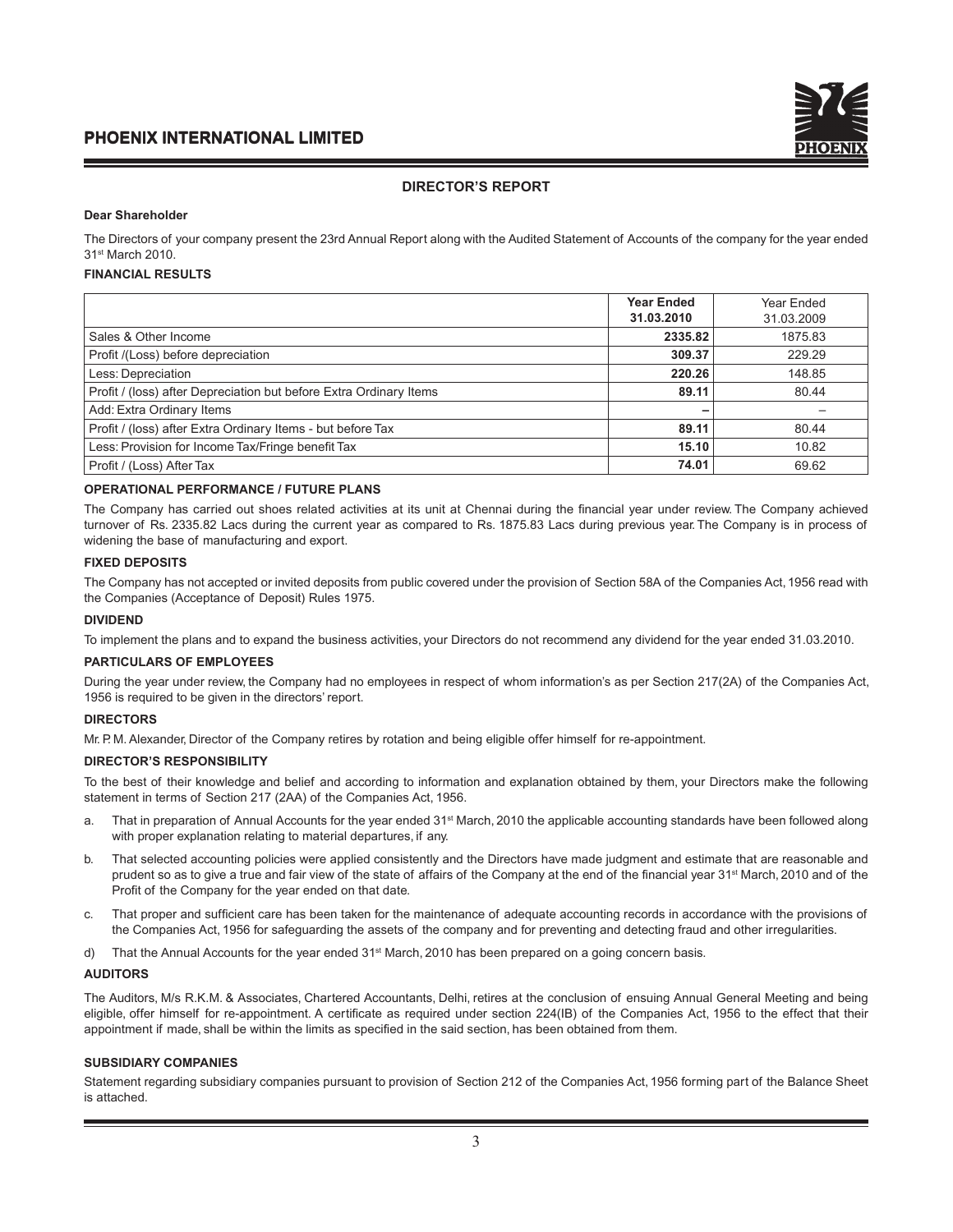

### CONSERVATION OF ENERGY AND TECHNOLOGY ABSORPTION

Annexure "A" to this report gives information in respect of Conservation of Energy, Technology Absorption and Foreign Exchange earning and outgo, required under Section 217(1)(e) of the Companies Act, 1956 read with the Companies (Disclosure of Particulars in the Report of the Board of Directors) Rules 1988 and forms a part of the Directors Report.

### **CORPORATE GOVERNANCE**

Your company is committed to maintain the highest standards of Corporate Governance. Your Directors adhere to the requirements set out by the Securities and Exchange Board of India's Corporate Governance practices and have implemented all the stipulations prescribed. Over and above the statutory requirements, your Company has implemented several best corporate governance practices.

Report on Corporate Governance stipulated under Clause 49 of the Listing Agreements with the Stock Exchanges forms part of the Annual Report.

Certification from Chairman and Whole Time Director and Certificate from the Auditors of the Company, M/s RKM & Associates, Chartered Accountants confirming compliance of conditions of Corporate Governance as stipulated under the aforesaid Clause 49, are annexed to that Report.

### **ACKNOWLEDGMENT**

Your Directors place on record their appreciation for the assistance and support extended by all Government Authorities, Financial Institution, Banks, Solicitors and Shareholders of the Company. Your Directors express their appreciation for the dedicated and sincere service rendered by employees of the Company.

> For and on behalf of the Board **PHOENIX INTERNATIONAL LIMITED**

Place: New Delhi Narender Makkar Narender Makkar Arun Kumar Sinha Narendra Agarwal Date: 31.08.2010 **Fature Fature Federal Prince Fature Figure 7.1.08.2010 Figurer** For **Freedom Freedom Figurer Figurer Figurer Figurer Figurer Figurer Figurer Expanse <b>Figurer Figurer Figurer Figu**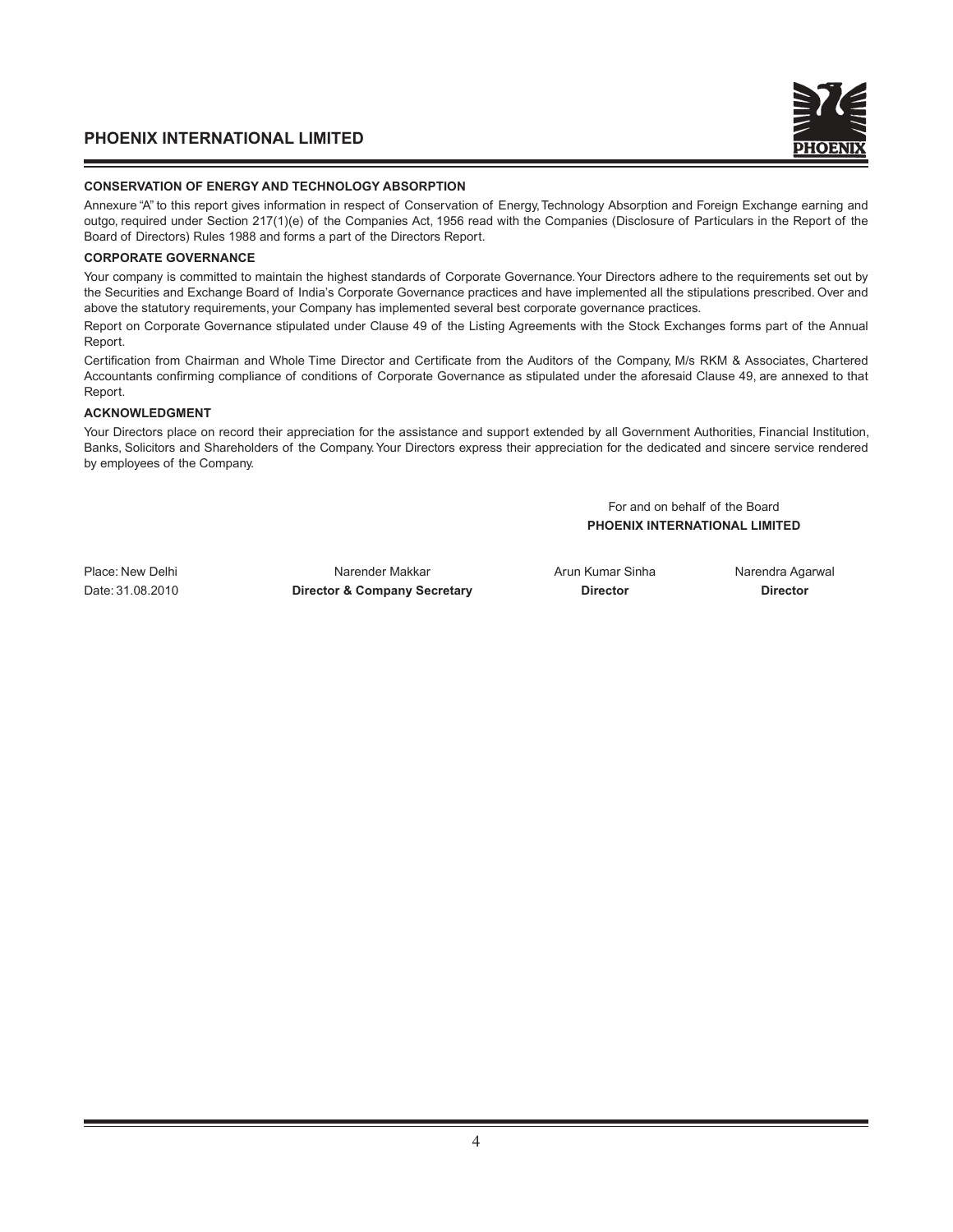

### ANNREXURE "A" FORMING PART OF THE DIRECTOR'S REPORT

Information pursuant to Section 217(1)(e) of the Companies Act, 1956, read with the Companies (Disclosure of Particulars in the Report of the Board of Director's) Rules 1988 in respect of Conservation of Energy, Technology Absorption and Foreign Exchange Earning and Outgo.

|    |                                                                                                                                                                       | <b>Current</b><br>Year | Previous<br>Period |
|----|-----------------------------------------------------------------------------------------------------------------------------------------------------------------------|------------------------|--------------------|
| А. | <b>CONSERVATION OF ENERGY</b>                                                                                                                                         |                        |                    |
|    | (a) Energy conservation measures undertaken<br>1.                                                                                                                     | Nil                    | Nil                |
|    | (b) Proposed energy conservation measures                                                                                                                             | Nil                    | Nil                |
|    | Impact of measures on reduction of energy consumption and consequent impact on the cost of<br>2.<br>production of goods                                               | Nil                    | Nil                |
|    | The details of energy consumption:<br>3.                                                                                                                              |                        |                    |
|    | a. Power and Fuel consumption                                                                                                                                         | Nil                    | Nil                |
|    | Consumption per unit of production<br>b.                                                                                                                              | Nil                    | Nil                |
| В. | TECHNOLOGY ABSORPTION, ADOPTION AND INNOVATION                                                                                                                        |                        |                    |
|    | Specific area in which R & D was carried out by the Company<br>1.                                                                                                     | Nil                    | Nil                |
|    | 2.<br>Benefits derived as a result of the above R&D                                                                                                                   | Nil                    | Nil                |
|    | 3.<br>Future plan of Action                                                                                                                                           | Nil<br>Nil             | Nil<br>Nil         |
|    | Expenditure on R & D<br>4.                                                                                                                                            |                        |                    |
| C. |                                                                                                                                                                       |                        |                    |
|    | Activities relating to exports: Initiatives taken to increase exports: Development of new export methods<br>a)<br>for products and services and export plans          |                        |                    |
|    | The Foreign exchange earning through exports were Rs. 858.07 Lacs during the year to UK. The<br>efforts to broaden the export base to other countries are continuing. |                        |                    |
|    | The foreign Exchange Earning & Outgo during the period are as under:<br>b)                                                                                            |                        |                    |
|    | Foreign Exchange Earning                                                                                                                                              | 81.77                  | 82.58              |
|    | Foreign Exchange Outgo                                                                                                                                                | 1014.01                | 864.32             |

### CHAIRMAN AND WHOLE TIME DIRECTOR CERTIFICATION

We, Narender Makkar, Chairman, and Narendra Agarwal, Director certify to the Board that:

- (a) We have reviewed financial statements and the cash flow statement for the financial year ended on 31<sup>st</sup> March, 2010, and that to the best of our knowledge and belief:
	- (i) these statements do not contain any materially untrue statement or omit any material fact or contain statements that might be misleading;
	- (ii) these statements together present a true and fair view of the company's affairs and are in compliance with existing accounting standards, applicable laws and regulations.
- (b) There are, to the best of our knowledge and belief, no transactions entered into by the company during the year which are fraudulent, illegal or violative of the company's code of conduct.
- (c) We accept responsibility for establishing and maintaining internal controls for financial reporting and we have evaluated the effectiveness of internal control systems of the Company pertaining to financial reporting and we have disclosed to the auditors and Audit Committee, deficiencies in the design or operation of such internal controls, if any, of which we are aware and the steps we have taken or propose to take to rectify these deficiencies.
- (d) We have indicated to the auditors and the Audit committee:-
	- (i) significant changes, if any, in internal control over financial reporting during the year:
	- (ii) significant changes, if any, in accounting policies during the year and that the same have been disclosed in the notes to the financial statements:
	- (iii) instances of significant fraud of which we have become aware and the involvement therein, if any, of the management or an employee having a significant role in the company's internal control system over financial reporting.

| Place: New Delhi | Narender Makkar | Narendra Agarwal |
|------------------|-----------------|------------------|
| Date: 31.08.2010 | <b>Director</b> | <b>Director</b>  |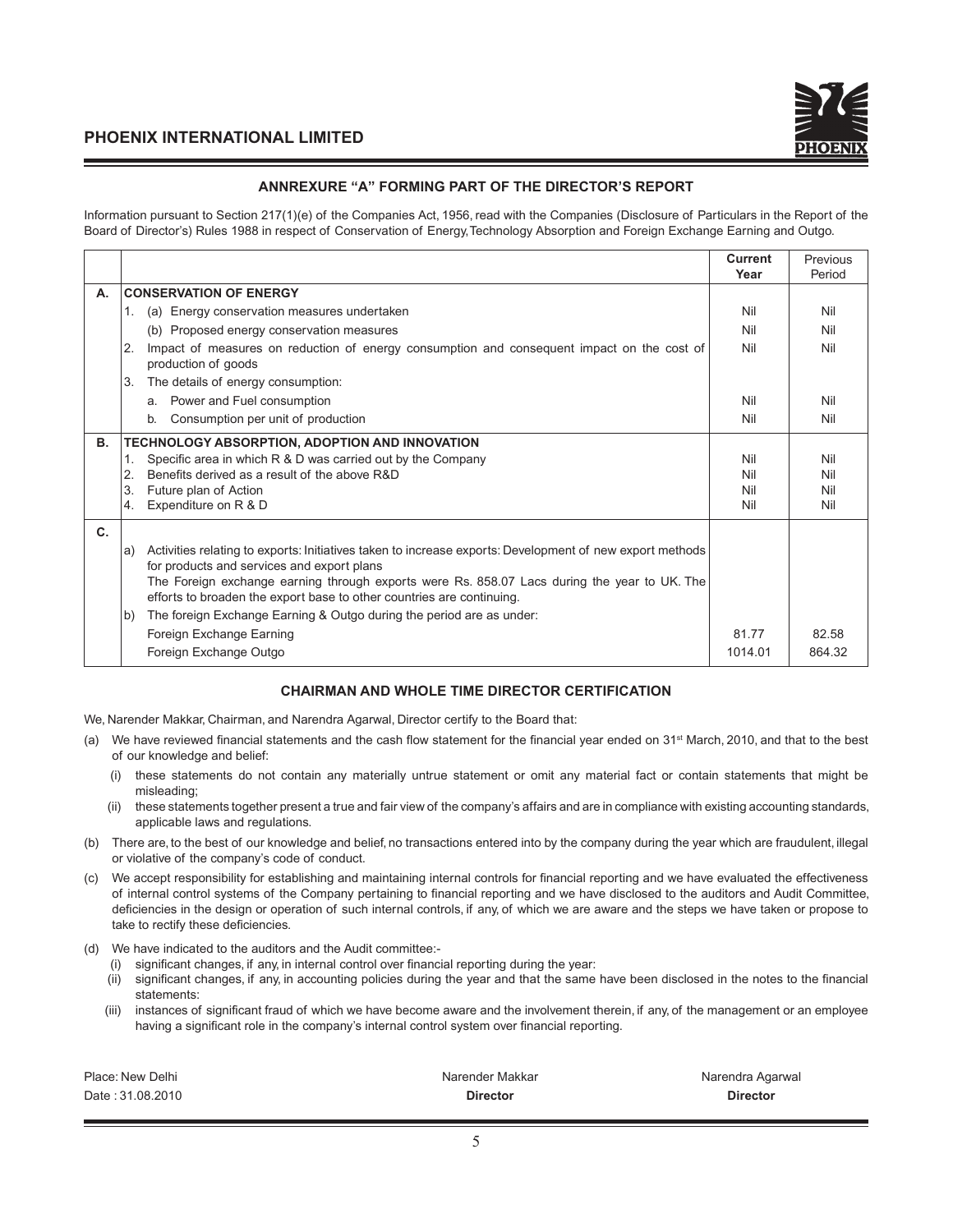### **REPORT ON CORPORATE GOVERNANCE**

#### (1) COMPANY'S PHILOSOPHY ON CORPORATE GOVERNANCE

 The Phoenix international Limited believes that efficient Corporate Governance required a clear understanding of the respective roles of the Board and of Senior Management and their relationships with others in the corporate structure. The relationships of the Board and Management shall be the characterized by sincerity; their relationships with employees shall be characterized by fairness; their relationship with the communities in which they operate shall be characterized by good citizenship; and their relationships with Government shall be characterized by commitment to compliance.

 We believe that the essence of Corporate Governance lies in the phrase "Your Company". It is "Your Company" because it belongs to you – the shareholders. The Chairman and Directors are "Your" fiduciaries and trustees. Their objective is to take the business forward to maximize "Your" long-term values.

 The Phoenix international Limited is committed to meet the highest standards of Corporate Governance and disclosures. The Phoenix International Limited belongs to a group, which has a reputation for integrity, fair play and sound business practices. The Phoenix International Limited believes that Corporate Governance is not just about complying with a set of norms and regulations but is an articles of faith and an integral part of value.

A brief report on Corporate Governance for the year ended on 31st March 2009 is given below:

### (2) BOARD OF DIRECTORS

#### (A) Composition and Category of Directors

The Board of Directors comprises of 4 Directors at the year end, which includes one executive director, and three non-executive directors.

The composition of Board of Directors, their attendance at Board Meetings during the year ended 31<sup>st</sup> March 2010, the last Annual General Meeting and their Directorships/Committee Memberships in other Companies as on 31<sup>st</sup> March 2010 is as follows:

| Name of the<br><b>Directors</b> | Category                                  | No. of Board<br><b>Meeting</b><br><b>Attended</b> | <b>Attendance</b><br>at last AGM | No. of other<br>Directorships in<br>other Companies | As Member in<br><b>Committees of</b><br>other Companies | As Chairman in<br><b>Committees of</b><br><b>Other Companies</b> |
|---------------------------------|-------------------------------------------|---------------------------------------------------|----------------------------------|-----------------------------------------------------|---------------------------------------------------------|------------------------------------------------------------------|
| Mr. Arun K. Sinha               | Non Executive and<br>Independent Director | 4                                                 | Yes                              | 5                                                   |                                                         |                                                                  |
| Mr. Narendra<br>Agarwal         | Non Executive and<br>Independent Director | 4                                                 | <b>No</b>                        | $18**$                                              |                                                         | Nil                                                              |
| Mr. Narender<br>Makkar          | Executive Director                        | 3                                                 | Yes                              | $24***$                                             | 4                                                       | ⌒                                                                |
| Mr. P.M.<br>Alexander           | Non Executive and<br>Independent Director | 4                                                 | <b>YES</b>                       | $14***$                                             | 4                                                       | Nil                                                              |

#### (B) Details of Meeting of Board of Directors held during the year ended on 31st March, 2010

\*\* Out of them 9 Directorships are in Private Limited Companies

\*\*\* Out of them 11 Directorships are in Private Limited Companies

\*\*\*\* Out of them 2 Directorships are in Private Limited Companies

None of the Directors on the Board is a member on more than 10 Committee and Chairman of more than 5 Committees (as specified in clause 49 of the Listing Agreement with the Stock Exchanges) across the Companies in which he is a Director.

#### *(C)* Details of Meetings of Board of Directors held during the year

| Date of Board Meetings | No. of Directors Present |
|------------------------|--------------------------|
| 30-04-2009             | З                        |
| 30-07-2009             |                          |
| 30-10-2009             |                          |
| 30-01-2010             |                          |

The maximum time gap between any two meetings did not exceed four calendar months.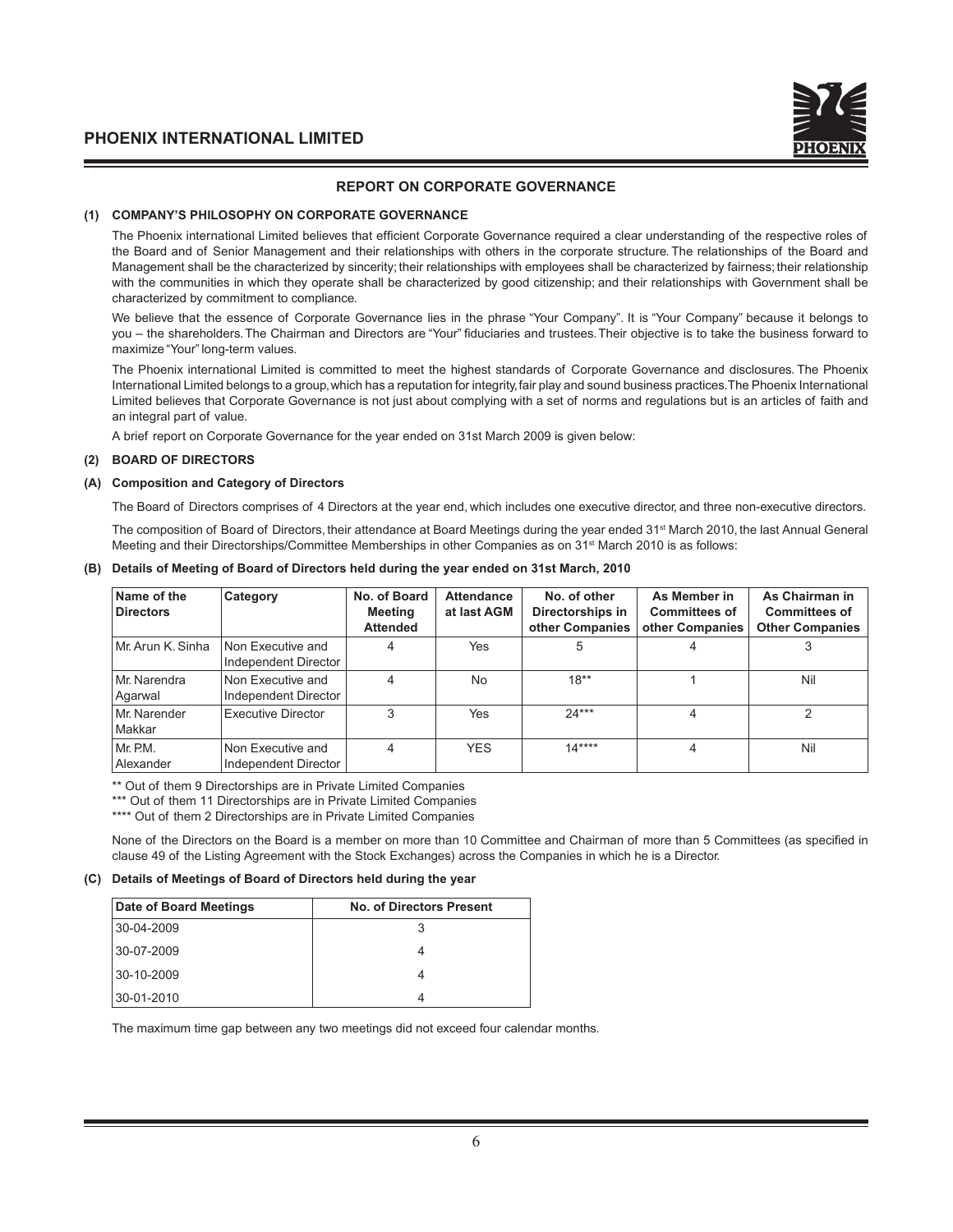#### **Information to the Board**

The Company holds at least four board meetings in a year with at least one meeting in each quarter to review the quarterly financial results. The maximum gap between two board meetings is not more than four months. Agenda papers are circulated to the Board members well in advance. In addition to the specific matters which are taken at the Board meetings, the following information is also placed before the Board for its review:

- **Annual Operating Plans and Capital budget and any updates in connection therewith.**
- **Minutes of the meetings of the Audit Committee and all other committees of the Board.**
- Terms of reference of the Committees of the Board.
- Statutory Compliance Certificate.
- **\*** Information on appointment and resignation of senior officers of the Company.
- Show cause, demand, persecution notices and penalty notices of material importance.
- \* Any material default in financial obligations to and by the Company, or substantial non recovery for sale of goods by the Company.
- \* Non-compliance of any regulatory, statutory or listing requirements and shareholders service such as non-payment of dividend, delay in share transfer etc.
- Sale of a material nature, of investments and/or assets, which are not in the normal course of business.
- Any issue involving possible public or product liability claims of a substantial nature, including any judgment or order which may have passed strictures on the conduct of the Company.

#### (D) Details of Directors seeking re-appointment at the ensuing Annual General Meeting

In respect of Directors seeking appointment or re-appointment, the relevant information, like brief resume of the Directors, nature of their expertise in specific, functional areas and names of the Companies in which they hold Directorship and Membership of any Committee of the Board is given as annexure to this report.

#### (3) Audit Committee

#### (A) Constitution

 The Audit Committee of the Board was constituted in the year 2000-01. The following were the members of the Committee during the year 2009-2010.

| (A) | Mr. Narendra Aggarwal | Independent Director |
|-----|-----------------------|----------------------|
| (B) | Mr. Arun K. Sinha     | Independent Director |
| (C) | Mr. P. M. Alexander   | Independent Director |

Mr. Narender Makkar, Company Secretary, is the Secretary of the committee.

#### **(B)** Terms of Reference

 Keeping in view the provisions of Section 292A of the Companies Act, 1956 and matters specified under clause 49 of the Listing Agreement with stock exchanges, terms of reference are as under;

- 1. Oversight of the company's financial reporting process and the disclosure of its financial information to ensure that the financial statement is correct, sufficient and credible.
- 2. Recommending to the Board, the appointment, re-appointment and if required, the replacement or removal of the statutory auditor and the fixation of audit fees.
- 3. Approval of payment to statutory auditors for any other services rendered by the statutory auditors.
- 4. Reviewing, with the management, the annual financial statements before submission to the board for approval, with particular reference  $t^{\circ}$ 
	- a) Matters required to be included in the Director's Responsibility Statement to be included in the Board's report in terms of Clause (2AA) of Section 217 of the Companies Act, 1956.
	- b) Changes, if any, in accounting policies and practices and reasons for the same.
	- c) Major accounting entries involving estimates based on the exercise of judgment by management.
	- d) Significant adjustments made in the financial statements arising out of audit findings.
	- e) Compliance with listing and other legal requirements relating to financial statements.
	- f) Disclosure of any related party transactions.
	- g) Qualifications in the draft audit report.
- 5. Reviewing, with the management, the quarterly financial statements before submission to the board for approval.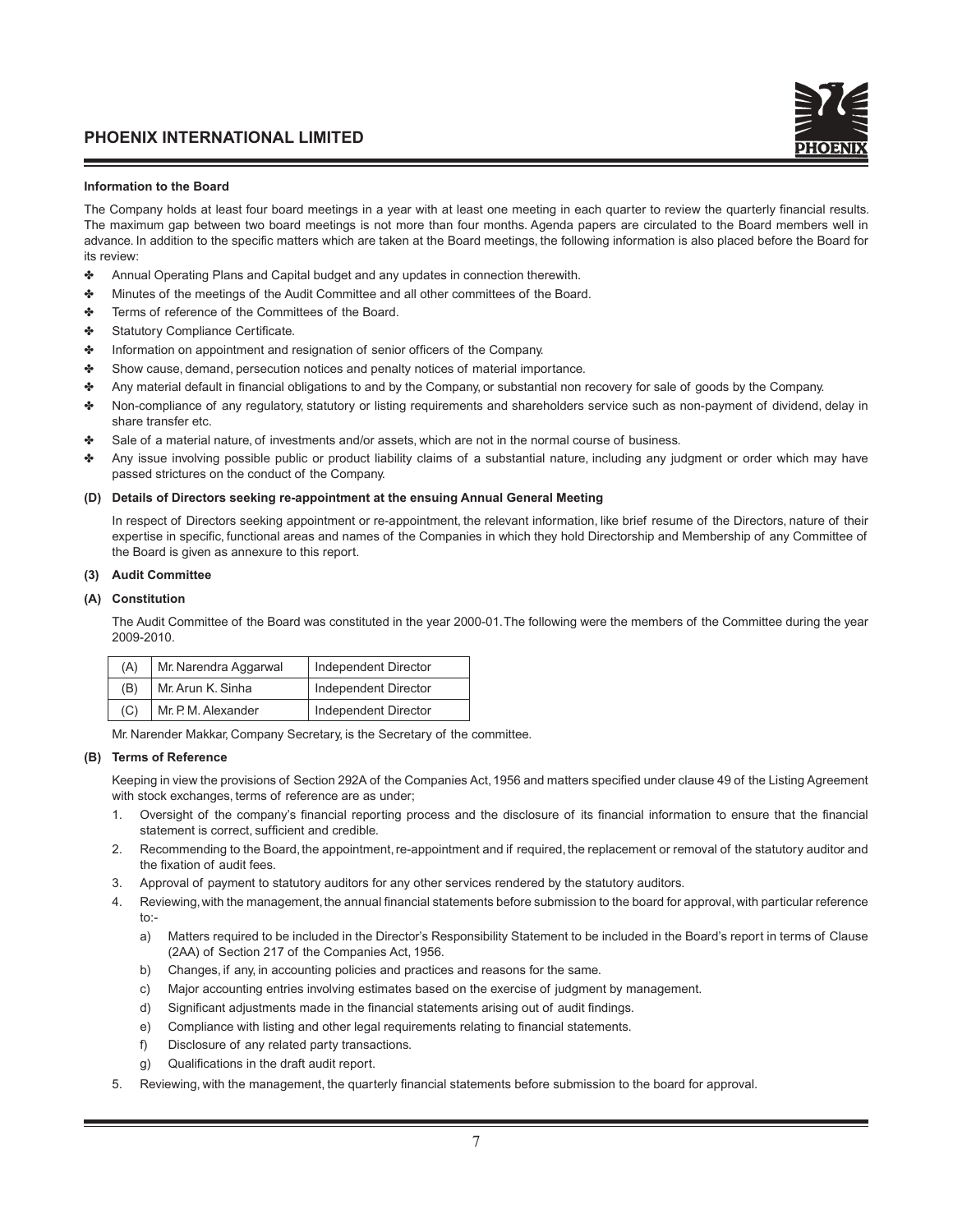

- 6. Reviewing, with the management, performance of statutory and internal auditors, adequacy of the internal control systems.
- 7. Reviewing, the adequacy of internal audit function, if any, including the structure of the internal audit department, staffing and seniority of the official heading the department, reporting structure coverage and frequency of internal audit.
- 8. Discussion with internal auditors any significant findings and follow up there on.
- 9. Reviewing, the finding of any internal investigations by the internal auditors into matters where there is suspected fraud or irregularity or a failure of internal control systems of a material nature and reporting the matter to the board.
- 10. Discussion with statutory auditors before the audit commences, about the nature and scope of audit as well as post-audit discussion to ascertain any area of concern.
- 11. To look into the reasons for substantial defaults in the payment to the depositors, debenture holders, shareholders (in case of non payment of declared dividends) and creditors.
- 12. To review the functioning of the Whistle Blower mechanism, in case the same is existing.
- 13. Carrying out any other function as required.

#### *(C)* Meeting and Attendance during the year

 Five meetings of the Committee were held during the year on 30-04-2009, 30-07-2009, 30.8.2009, 30-10-2009 and 30-01-2010. The attendance particulars are as follows:

| Name of the Chairman /Member | <b>Meeting</b> |                 |  |  |
|------------------------------|----------------|-----------------|--|--|
|                              | <b>Held</b>    | <b>Attended</b> |  |  |
| Mr. Narendra Agarwal         |                |                 |  |  |
| Mr. Arun K. Sinha            | 4              |                 |  |  |
| IMr. P. M. Alexander         | 4              |                 |  |  |

#### (4) Remuneration Committee

 The Company has a Remuneration Committee which comprises of three members. Mr. P.M. Alexander, Mr. Arun K. Sinha and Mr. Narendra Agarwal, Mr. Narender Makkar, the Company Secretary, acts as Secretary of the Committee.

 The functioning and terms of reference of the Committee are as prescribed under the Listing Agreement with the Stock Exchanges. It determines the Company's policy on all elements of remuneration packages of directors and employees of the Company.

Terms of reference:

Two meeting of the Remuneration Committee were held during the year. Attendance at meeting during the year is as under;

| SI.<br>No. | <b>DIRECTOR</b>       | <b>NO. OF MEETINGS ATTENDED</b> |
|------------|-----------------------|---------------------------------|
|            | Mr. P.M. Alexander    |                                 |
|            | Mr. Arun K. Sinha     |                                 |
| 3.         | Mr. Narendra Aggarwal |                                 |

### **Remuneration to Directors**

Remuneration to Directors for the year 2009–2010:

| l al |  | <b>Name</b>          | Designation                  | All                                 |             |  | elements of Remuneration |
|------|--|----------------------|------------------------------|-------------------------------------|-------------|--|--------------------------|
|      |  |                      |                              | package i.e. Salary benefits bonus, |             |  |                          |
|      |  |                      |                              |                                     | pension etc |  |                          |
|      |  | IMr. Narender Makkar | Director & Company Secretary |                                     | 15.33.174   |  |                          |

| <b>Name</b>       | <b>Particulars</b>      | <b>Sitting Fees</b> |
|-------------------|-------------------------|---------------------|
| Mr. Arun K. Sinha | Non Executive Directors | 16.000              |
| Total             |                         | 16.000              |

(a) The Whole Time Director is appointed for a period of 5 years with effect from 01/10/2005.

(b) Presently the company does not have a scheme for grant of stock options to its employees.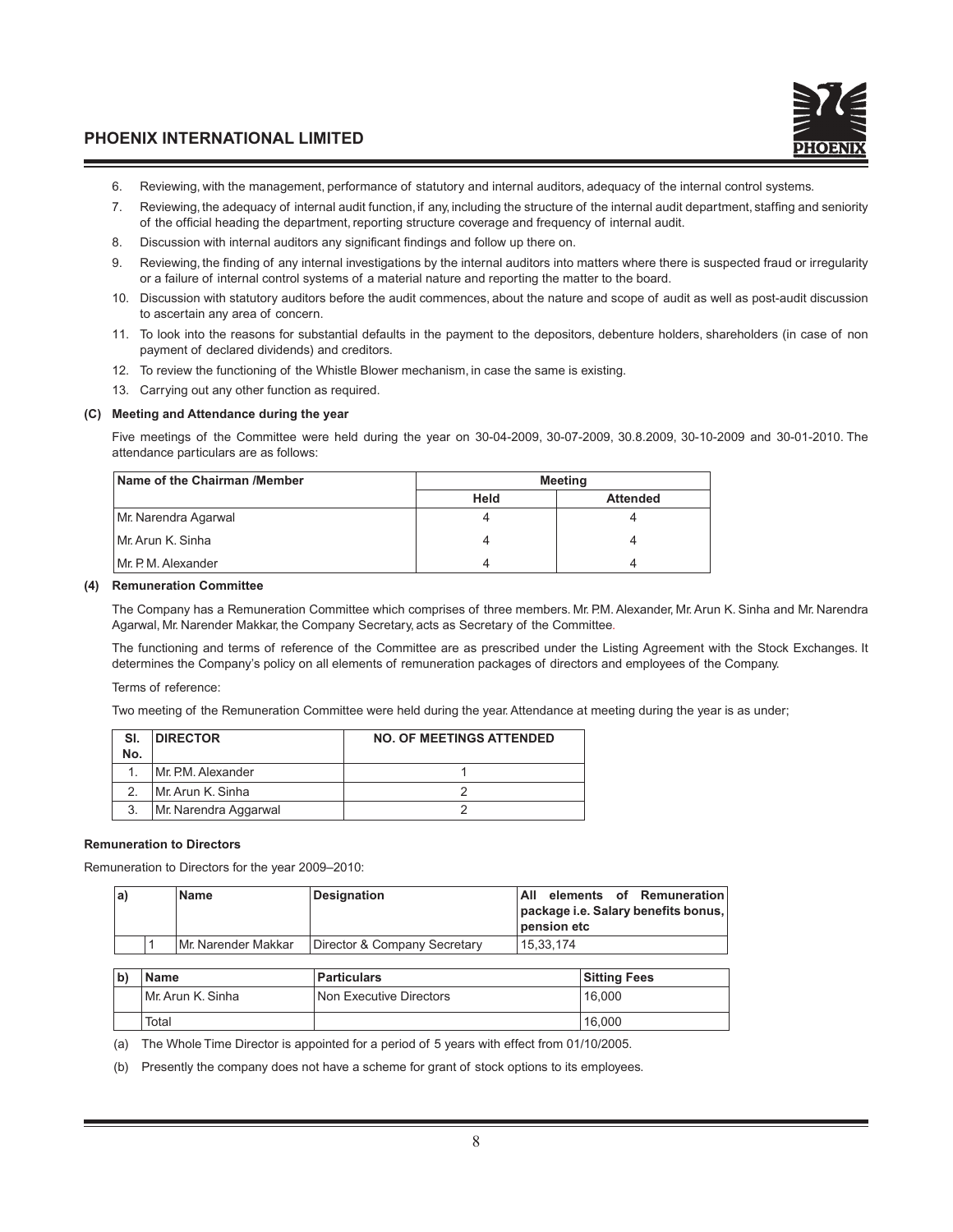

#### (5) Share Transfer and Shareholders' /Investors' Grievance Committee

 The Company has structured a system of reviewing the Shareholders'/Investors' Grievance at every Board Meeting. However, a Committee was constituted in the financial year 2001 with a specific authority to look into the Investors'/ Shareholders' Grievance. The following were the members of the Committee during the year.

| (A) | Mr. Narendra Aggarwal | <b>Independent Director</b> |
|-----|-----------------------|-----------------------------|
| (B) | Mr. Arun K. Sinha     | Independent Director        |
| (C) | Mr. P. M. Alexander   | Independent Director        |

Mr. Narender Makkar, Company Secretary, is the Secretary of the committee and is also the Compliance Officer.

During the financial year, twenty four meetings of the committee were held on the following dates;

 14/04/2009, 30/04/2009, 15/05/2009, 30/05/2009, 16/06/2009, 30/06/2009, 15/07/2009, 30/07/2009, 14/08/2009, 31/08/2009, 15/09/2009, 30/09/2009, 15/10/2009, 30/10/2008, 14/11/2009, 30/11/2009, 15/12/2009, 31/12/2009, 15/01/2010, 30/01/2010, 16/02/2010, 27/02/2010, 16/03/2010, 31/03/2010.

 The Investors' Grievance Committee, for the purpose of Investor grievances, designated particularly the email Id as per clause 47(f) of the Listing Agreement, which is "noida@phoenixindia.com".

The number of complaints received during the year were 05 (Five) and there were one pending as at the end of the financial year.

#### **(6) General Body Meeting**

(A) The venue date and time of the last 3 Annual General Meetings were as follows;

| Date & Time                                   | Location                                                                                              |
|-----------------------------------------------|-------------------------------------------------------------------------------------------------------|
| 29 <sup>th</sup> September, 2007 at 9:30 a.m. | MPCU, Shah Auditorium, 2 Raj Niwas Marg, Delhi - 110054                                               |
| $30th$ September, 2008 at 9:30 a.m.           | MPCU, Shah Auditorium, 2 Raj Niwas Marg, Delhi - 110054                                               |
| 30 <sup>th</sup> September, 2009 at 9:30 a.m. | Sri Sathya Sai International Centre, Institutional Area, Pragati Vihar,<br>Lodhi Road. Delhi - 110003 |

(B) No Special Resolution has been passed during the last three Annual General Meetings

(C) No Resolution has been passed / moved through postal ballot during the year.

#### (7) **Disclosure**

- I. The details of materially significant related party transactions are discussed in Notes to the Financial Statement.
- II. Whistle Blower Mechanism: The Company promotes ethical behavior in all its business activities and has put in place mechanism of the reporting illegal or unethical behavior. Employees are free to report violations of laws, rules, regulations or unethical conduct to their immediate supervisor/notified person. The reports received from any employee will be reviewed by the Ethics Office and the Corporate Governance and Shareholders'/Investors' Grievance Committee. The Directors and Senior Management are obliged to maintain confidentially of such report and ensure that the whistle blowers are not subjected to any discriminatory practices.
- III. There are no pecuniary relationships or transactions with the Non-Executive Directors other than sitting fees paid to them.

#### $(8)$  Means of Communication

|      | <b>Quarterly Result</b>                                                                                | Un-audited quarterly and yearly results have been published.           |
|------|--------------------------------------------------------------------------------------------------------|------------------------------------------------------------------------|
| ii.  | Whether the website also displays official news releases and                                           | Steps are being taken to display it on website at the earliest; notice |
|      | presentation to institutional investors / analysts.                                                    | of Annual General Meeting along the Annual Report is being sent to     |
|      |                                                                                                        | each shareholder, within time frame.                                   |
| iii. | Newspapers where Audited Financial Results, Un-audited Business Standard Delhi English & Hindi Edition |                                                                        |
|      | quarterly and yearly results are published                                                             |                                                                        |
|      |                                                                                                        |                                                                        |
|      | iv. Whether Management Discussion and Analysis is a part of                                            | YES.                                                                   |
|      | Annual Report or not.                                                                                  |                                                                        |
|      | v. Annual Report                                                                                       | Annual Report containing, inter alia, Audited Annual Accounts,         |
|      |                                                                                                        | Consolidated Financial Statements, Director's Report, Auditors'        |
|      |                                                                                                        | Report and other important information is circulated to members and    |
|      |                                                                                                        | others entitled thereto.                                               |
|      | vi. SEBI EDIFAR                                                                                        | Annual Report, Quarterly Results, Shareholding Patterns etc of         |
|      |                                                                                                        | the company are also posted on the SEBI EDIFAR website www.            |
|      |                                                                                                        | sebiedifar.nic.in.                                                     |
|      |                                                                                                        |                                                                        |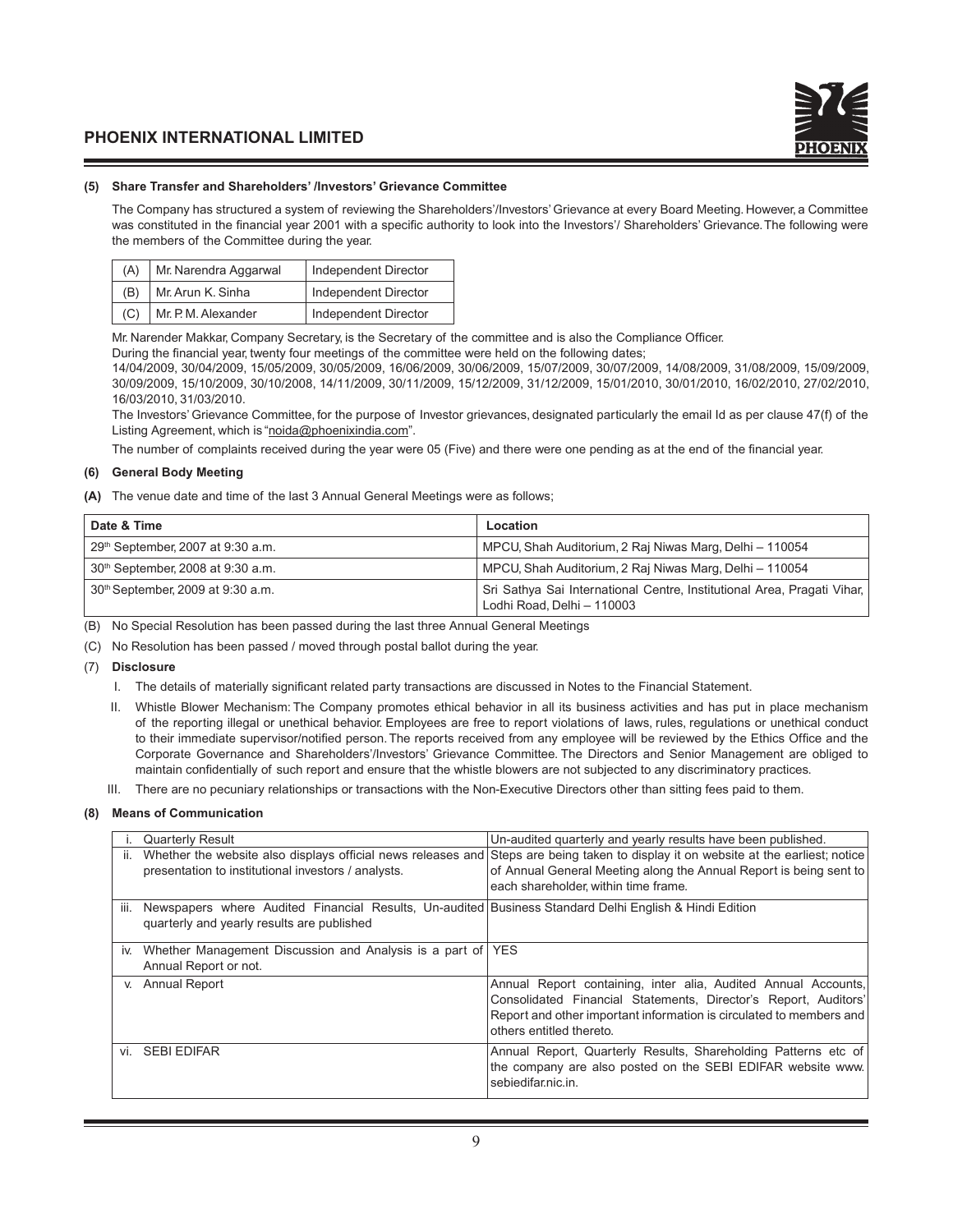#### (9) Code of Business Conduct and Ethics for Directors and Senior Management

 The Board is committed to follow the Code of Business Conduct and Ethics for Directors and Senior Management ('the Code') as recommended by the Corporate Governance and Shareholders/Investors' Grievance Committee. This Code is a comprehensive Code applicable to all Directors, Executive as well as Non-Executive as well as members of Senior Management. The Code of ethics and compliance with the code of ethics is attached as an Annexure to this report.

### **(10) Subsidiary Monitoring Framework**

 All the subsidiary companies of the Company are Board managed with their Boards of Directors having the rights and obligations to manage such companies in the best interest of their Shareholders. As a majority shareholder, the Company nominates its representatives on the Boards of subsidiary companies and monitors the performance of such companies inter alia, by the following means-

- a) Financial statements, in particular the investments made by the unlisted subsidiary companies, are reviewed quarterly by the Audit Committee of the Company.
- b) All minute of the meetings of subsidiary companies are placed before the Company's Board regularly.
- c) A statement containing all significant transactions and arrangements entered into by the unlisted subsidiary companies is placed before the Company's Board.

### **MANAGEMENT DISCUSSION AND ANALYSIS REPORT**

The Indian Footwear Industry has demonstrated exponential growth and continues to take advantage of the favorable current economic climate to further leverage growth opportunities. The Government has acted as an important catalyst in bringing greater investment to this sector and has granted fiscal relief and incentives to augment production and exports. Innovation continues to be the focal point in your Company's manufacturing, sales, marketing and various brand-building efforts.

During the previous year the company has started manufacturing of shoes uppers at Chennai. The company has expanded the manufacturing and export base during the current year and achieved a turn over of Rs. 2335.82 Lacs during the current year as compared to Rs. 1875.83 Lacs during the previous year.

Your Company is always striving to create a favorable work environment with the available resources at its command and is doing its best to retain the available talents within the company.

The Company is having expertise in the product line in which it has been operating. The Company in the past was a continuously profit earning and dividend paying Company. Your company is well aware of the opportunities, threats and risks involved in the business and it takes every effort to convert the threats and risks into opportunities. Your Company annually reviews "risk maps" to help identify potential business threats. The capability of these risk mitigation plans, developed to redress identified threats, is honed to protect the interests of all Shareholders. Crisis management plans are well documented.

The Company has a proper and adequate system of internal controls to ensure that all assets are safeguarded and protected against loss from unauthorized use or disposition and that transaction are authorized and reported correctly.

### $(11)$  General Shareholder Information

### (a) Annual General Meeting

| Date & Time              | 30/09/2010 at 09:30 A.M.                                            |
|--------------------------|---------------------------------------------------------------------|
| Place                    | Lok Kala Manch. 20 Institutional Area. Lodhi Road. New Delhi-110003 |
| (b) Financial Calendar : | 20010-11                                                            |

Financial Results for the Quarter Ended:

|     | 30th June, 2010                                | $\sim$ | 30th July 2010                               |
|-----|------------------------------------------------|--------|----------------------------------------------|
|     | 30th September, 2010                           |        | End October, 2010                            |
|     | 31 <sup>st</sup> December, 2010                | $\sim$ | End January, 2010                            |
|     | 31 <sup>st</sup> March, 2011                   | $\sim$ | End April, 2011                              |
|     | Approval of Audited Results for the year ended |        | $-$ 31.03.2011-31 <sup>st</sup> August, 2011 |
| (c) | Date of book Closure - 30th September, 2010    |        |                                              |

### *(d)* Listing on Stock Exchanges:

The shares of the Company are listed on the following stock exchanges:

| <b>S. No.</b> | <b>STOCK EXCHANGE</b> | <b>ADDRESS</b>                                                              |
|---------------|-----------------------|-----------------------------------------------------------------------------|
| (a)           | Bombay Stock Exchange | The Bombay Stock Exchange                                                   |
|               |                       | Phiroze Jeejeebhoy Tower, 25th Floor, Dalal Street, Mumabi- 400 001         |
| (b)           | Delhi Stock Exchange  | The Delhi Stock Exchange, DSE House, 3/1, Asaf Ali Road, New delhi – 110002 |

The Company has paid Annual Listing Fees to Stock Exchanges.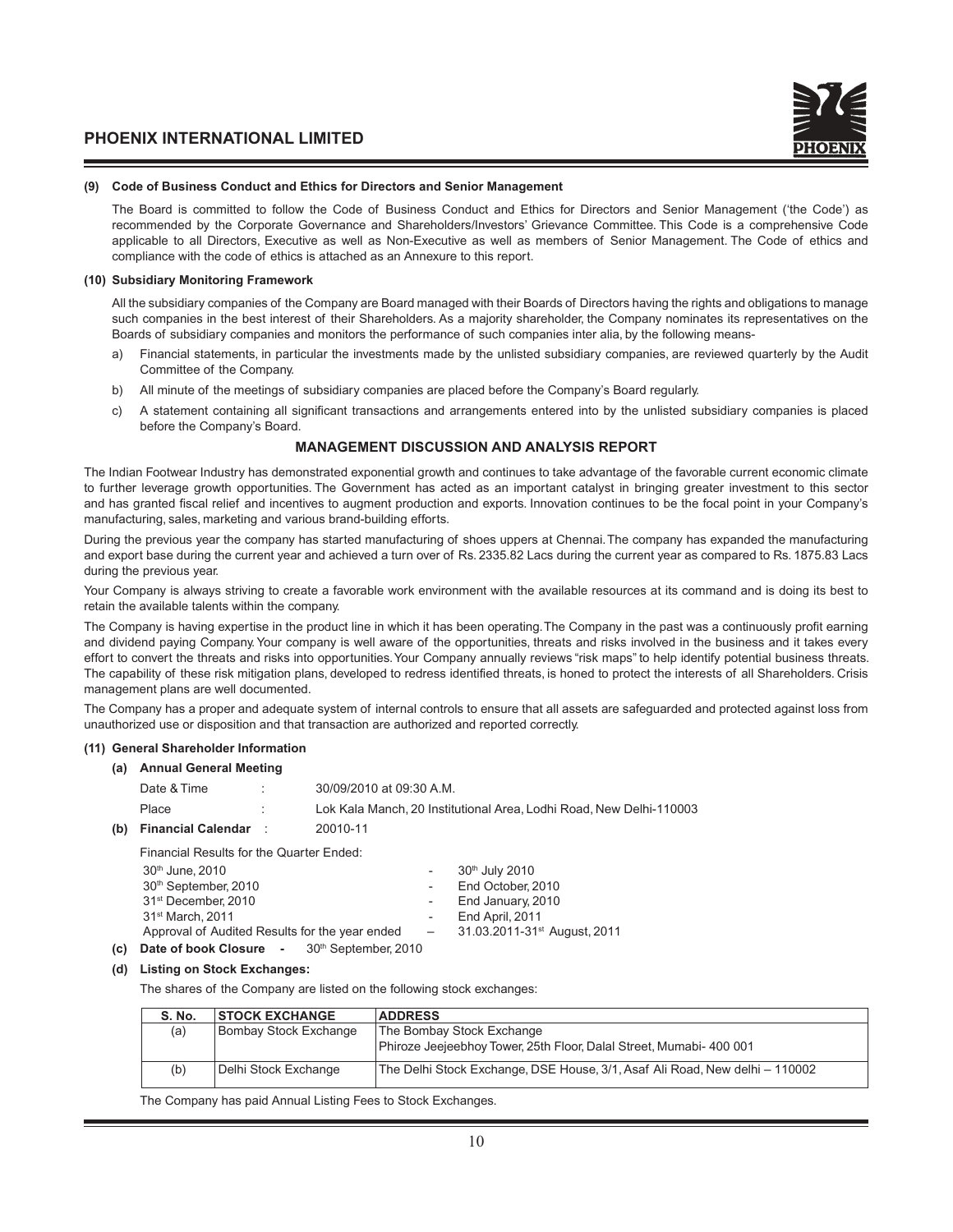

### (e) Stock Exchange Code at BSE: 526481

Stock Market Data: High & Low during each month in last financial year from April, 2009 to March, 2010 on Bombay Stock Exchange.

| <b>YEAR</b> | <b>MONTH</b> | <b>HIGHEST RATE (Rs.)</b> | <b>LOWEST RATE (Rs.)</b> |
|-------------|--------------|---------------------------|--------------------------|
| 2009        | April        | 8.61                      | 6.41                     |
| 2009        | May          | 12.1                      | 7.47                     |
| 2009        | June         | 17.1                      | 11.77                    |
| 2009        | July         | 12.42                     | 9.51                     |
| 2009        | August       | 13.84                     | 9.72                     |
| 2009        | September    | 16.15                     | 12.65                    |
| 2009        | October      | 22.45                     | 13.15                    |
| 2009        | November     | 21.3                      | 15.3                     |
| 2009        | December     | 24.6                      | 17.95                    |
| 2010        | January      | 22.6                      | 17                       |
| 2010        | February     | 18.7                      | 16.2                     |
| 2010        | March        | 18                        | 14.8                     |

### $(f)$  Share Transfer System:

The Company has out sourced share transfer function to M/s Mas Services Limited, which is registered with SEBI as a Category-I Registrar and Transfer Agent.

### $(g)$  Dematerialization of Shares:

The Company has entered into agreement with NSDL and CDSL for the purpose. The Company ISIN No. is INE245B01011.

### *(h)* (i) Distribution of Shareholding as on 31<sup>st</sup> March, 2010

| <b>Shareholding of Nominal Value (Rs.)</b> | <b>Shareholders</b> |            | <b>Share Amount</b> |            |
|--------------------------------------------|---------------------|------------|---------------------|------------|
|                                            | <b>Number</b>       | % to Total | In Rs.              | % to Total |
|                                            |                     | 3          | 4                   | 5          |
| Up to 5000                                 | 8957                | 91.017     | 1,65,70,740         | 9.870      |
| $5001 - 10,000$                            | 492                 | 4.999      | 39,46,450           | 2.351      |
| 10.001-20.000                              | 214                 | 2.175      | 33,64,140           | 2.004      |
| 20.001-30.000                              | 61                  | 0.620      | 15,73,680           | 0.937      |
| 30,001-40,000                              | 24                  | 0.244      | 8,52,700            | 0.508      |
| 40,001-50,000                              | 24                  | 0.244      | 11,22,200           | 0.668      |
| 50,001-1,00,000                            | 31                  | 0.315      | 22,42,040           | 1.335      |
| 1.00.001- and above                        | 38                  | 0.386      | 13,82,23,650        | 81.977     |
|                                            | 9841                | 100.00     | 16,78,95,600        | 100.00     |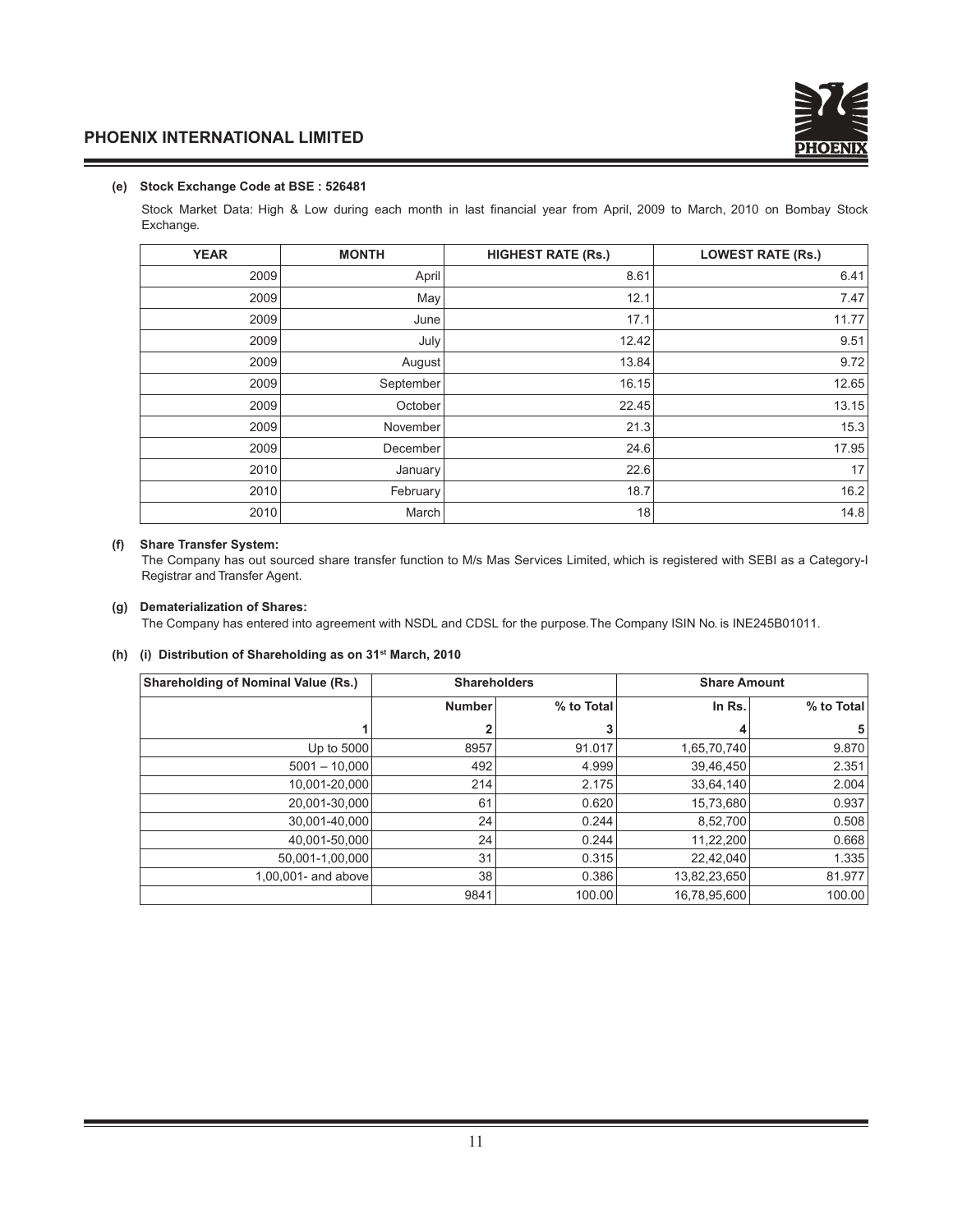



### *(i)* (*ii*) Shareholding Pattern as on 31<sup>st</sup> March, 2010

| Category  |                                                                                                                         | No. of shares<br>held | Percentage of<br>shareholding |
|-----------|-------------------------------------------------------------------------------------------------------------------------|-----------------------|-------------------------------|
| Α.        | Promoter's holding                                                                                                      |                       |                               |
| 1.        | Promoters                                                                                                               |                       |                               |
|           | - Indian Promoters                                                                                                      | 27,36,000             | 16.296                        |
|           | - Foreign Promoters                                                                                                     | Nil                   | Nil                           |
| 2.        | Persons acting in concert                                                                                               | 91,03,450             | 54.221                        |
|           | $Sub - Total:$                                                                                                          | 1,18,39,450           | 70.517                        |
| <b>B.</b> | <b>Non-Promoters Holding</b>                                                                                            |                       |                               |
| 3.        | Institutional Investors                                                                                                 |                       |                               |
|           | a. Mutual Funds and UTI                                                                                                 | Nil                   | Nil                           |
|           | b. Banks, Financial Institutions, Insurance Companies (Central/Sale Govt. Institutions/<br>Non-Government Institutions) | Nil                   | Nil                           |
|           | c. Flls                                                                                                                 | <b>Nil</b>            | Nil                           |
|           | <b>Sub Total</b>                                                                                                        | <b>Nil</b>            | <b>Nil</b>                    |
| 4.        | Others                                                                                                                  |                       |                               |
|           | a. Corporate Bodies                                                                                                     | 8,14,304              | 4.850                         |
|           | b. Indian Public                                                                                                        | 29,92,954             | 16.349                        |
|           | c. NRIs/OCBs                                                                                                            | 11,20,577             | 6.674                         |
|           | d. Any other (please specify)- Clearing Members                                                                         | 22,275                | 0.133                         |
|           | Sub-Total                                                                                                               | 49,50,110             | 29.484                        |
|           | <b>Grand Total</b>                                                                                                      | 1,67,89,560           | 100.00                        |

### *(h)* Registrar and Transfer Agent

Mas Services Limited, T-34, 2<sup>nd</sup> Floor, Okhla Industrial Area, Phase-II, New Delhi-110 020

### *(i)* Plant Location

Phoenix International Ltd. No77/70A, Thiruneermalai Main Road, Nagalkeni, Chromepet, Chennai, Tamilnadu India Pin - 600044

*(j)* Address for Correspondence Phoenix International Limited 3 rd Floor, Gopala Tower, 25, Rajendra Place, New Delhi – 110008

### **POOK MANDATORY REQUIREMENT**

The company has not adopted non-mandatory requirement.

For and on behalf of the Board PHOENIX INTERNATIONAL LIMITED

**Place: New Delhi**<br>Date : 30.07.2010 **Placegia Narender Makkar Arun Kumar Sinha**<br>Director & Company Secretary **Company Secretary** Director *Fcvg"<"5202904232 Fktgevqt"("Eqorcp{"Ugetgvct{ Fktgevqt*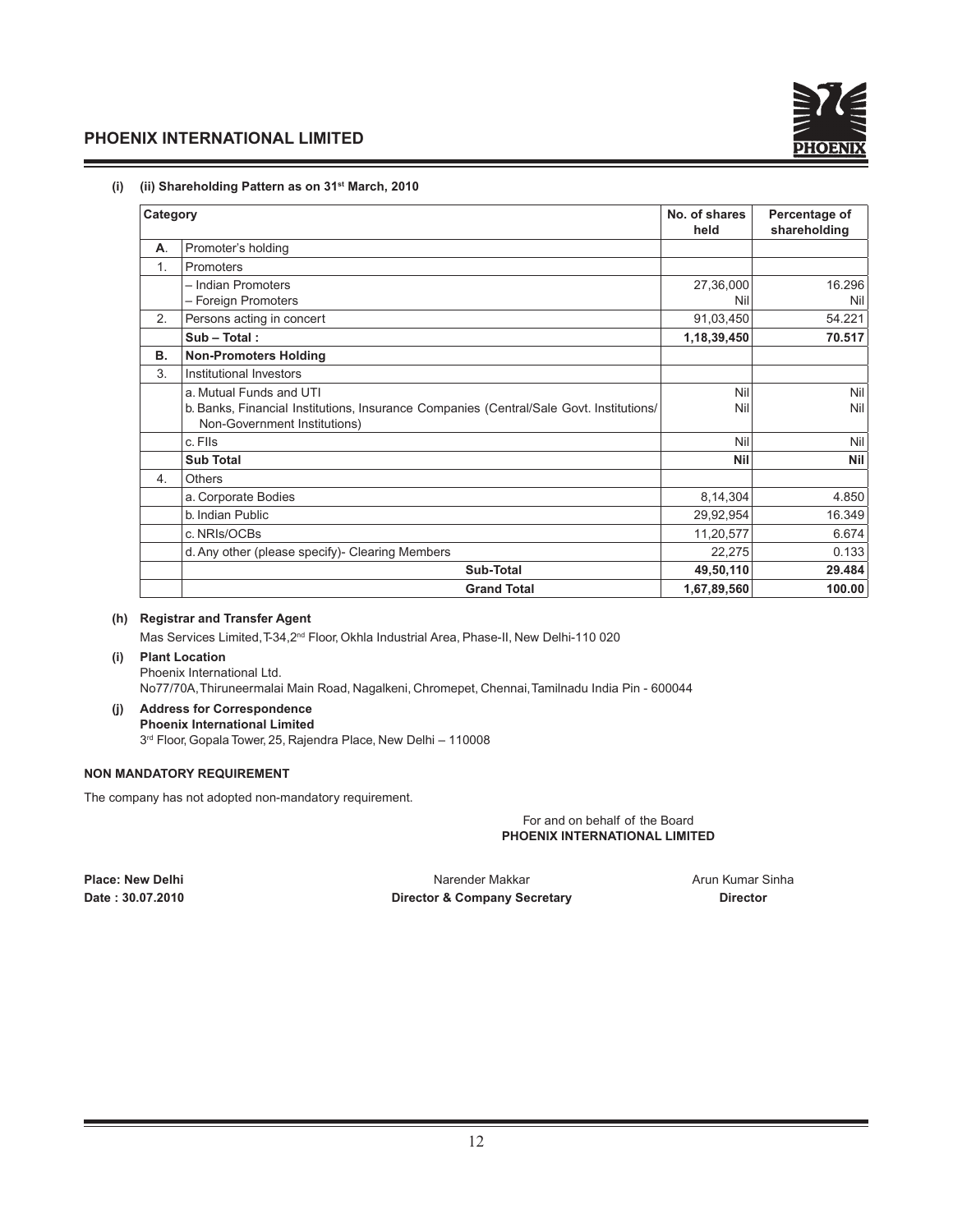

### **ANNEXURE - 1**

*KPHPANATION AS PER CLAUSE 49(IV) (G) (i) OF THE LISTING AGREEMENT FOR ITEM NO. 2 OF THE NOTICE FOR RE-APPOINTMENT OF DIRECTOR OF THE COMPANY:* 

*Item No. 2* 

| Name of the Director                  | ٠<br>٠ | Mr. P.M. Alexander |
|---------------------------------------|--------|--------------------|
| Date of Birth                         | ÷      | 14.11.1954         |
| Date of appointment                   | ÷      | 30.09.2008         |
| Expertise in Specific Functional area | ÷      | Laisioning & PR    |
| Qualification                         |        | Graduate           |

Mr. P.M. Alexander is Director in the following Companies:

- 1. Phoenix International Limited
- 2. Phoenix Industries Limited
- 3. Phoenix Cement Limited
- 4. Phoenix Capital Services Limited
- 5. Phoenix Power Development Limited
- 6. Focus Energy Limited
- 7. Multidot Entertainment Limited
- 8. Phoenix Footwear Private Limited
- 9. Phoenix Hydro Carbon Limited
- 10. Phoenix Real Time Services Limited
- 11. Sasoon Agencies Private Limited
- 12. Phoenix Land Development Limited
- 13. Yellow Leasing and Finance Limited
- 14. Savare Trade Enterprises Limited
- 15. Phoenix International Finance Limited

Mr. P. M. Alexander is a member of Committee in the following Companies:

- 1. Phoenix International Limited (Audit Committee).
- 2. Phoenix Real Time Services Limited (Audit Committee).
- 3. Savare Trade Enterprises Limited (Audit Committee).
- 4. Yellow Valley Leasing and Finance Limited (Audit Committee).
- 5. Focus Energy Limited (Remuneration Committee).

He does not hold any Share in the Company.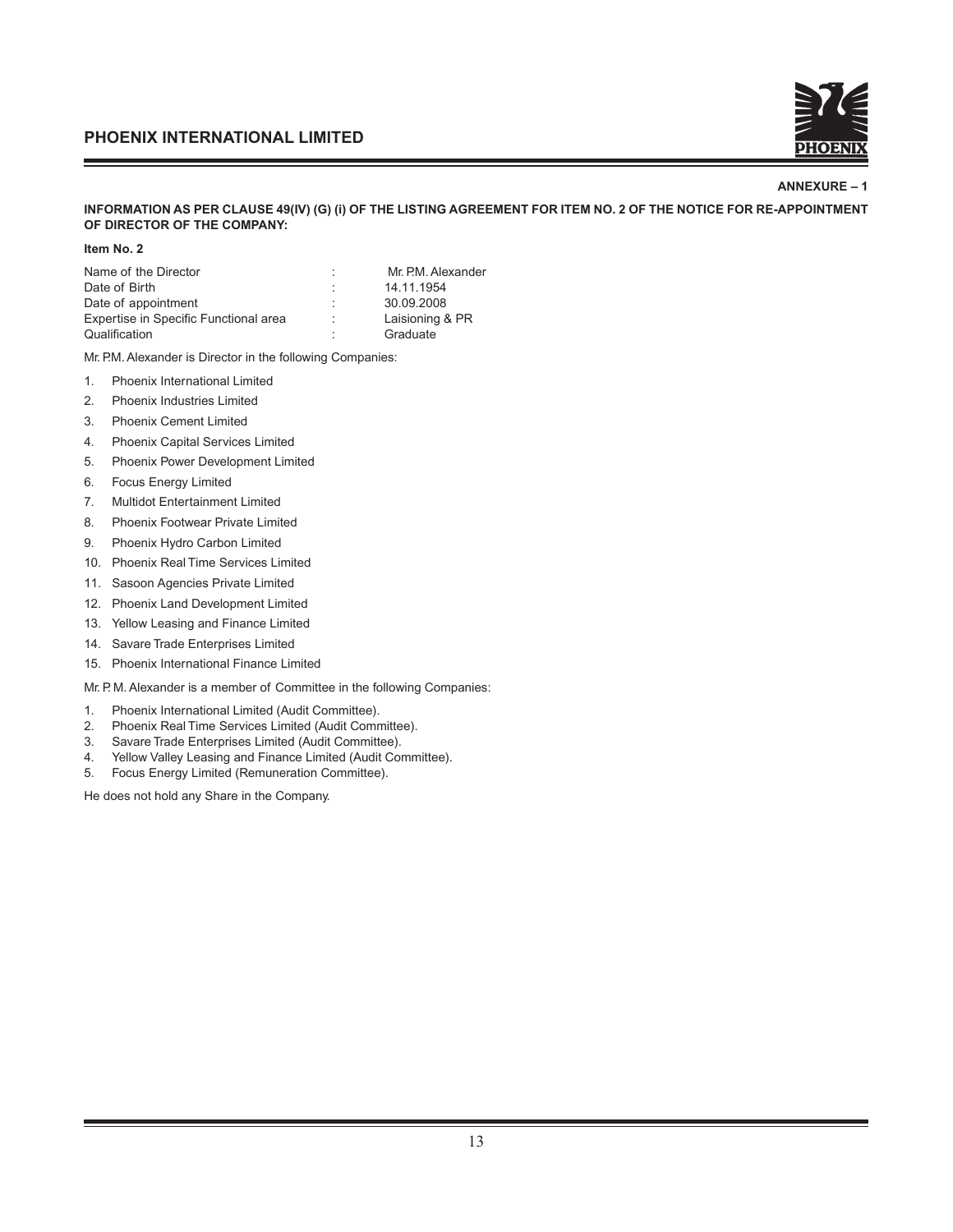

#### *CPPGZWTG"⁄"4*

#### CODE OF CONDUCT AND COMPLIANCE WITH THE CODE OF CONDUCT

"The Company's Board of Directors and Senior Management are responsible for and are committed to setting the standards of conduct contained in this Code and for updating these standards, as appropriate, to ensure their continuing relevance, effectiveness and responsiveness to the need of investors and all other stakeholders as also reflect corporate, legal and regulatory developments. This Code should be adhered to in letter and in sprit."

The Code has been circulated to all the members of the Board and Senior Management and the compliance of the same has been affirmed by them. A declaration signed by the Whole Time Director is given below:

I hereby confirm that:

The Company has obtained from all the members of the Board and Senior Management, affirmation that they have complied with the Code of Business Conduct and Ethics for Directors and Senior Management in respect of the financial year 2009-2010.

### **PHOENIX INTERNATIONAL LIMITED**

Place : New Delhi Narender Makkar Narender Makkar Narender Makkar Narender Makkar Narender Makkar Narender Makkar Date : 31.08.2010 **Facture : 31.08.2010 First Company Secretary Figure : 31.08.2010 First Company Secretary** 

### **AUDITOR'S REPORT ON CORPORATE GOVERNANCE**

#### *Vq.*

### *THE MEMBERS OF PHOENIX INTERNATIONAL LIMITED*

We have examined the compliance of conditions of Corporate Governance by Phoenix International Limited ("Company") for the year ended on 31<sup>st</sup> March, 2010 as stipulated in the Clause 49 of the Listing Agreement in respect of equity shares of the said Company with the Stock **Exchanges** 

The compliance of conditions of corporate governance is the responsibility of the management. Our examination was limited to review the procedures and implementation thereof, adopted by the Company for ensuring the compliance of the conditions of the Corporate Governance. It is neither an audit nor an expression of opinion on the financial statements and records of the Company.

According to the information and explanations given to us, in our opinion, the Company has complied with the conditions of Corporate Governance as stipulated in clause 49 of the Listing Agreements with the Stock Exchanges.

We state that no shareholder grievance is pending for a period exceeding one month against the Company as per the information furnished by the Registrar & Transfer Agent and records maintained by the company.

We further state that such compliance is neither an assurance as to the future viability of the Company nor the efficiency and effectiveness with which the management has conducted the affairs of the Company.

> **For M/s RKM & Associates Chartered Accountants**

Place : New Delhi (Rakesh Mathur) Date : 31.08.2010 *\*Rctvpgt+*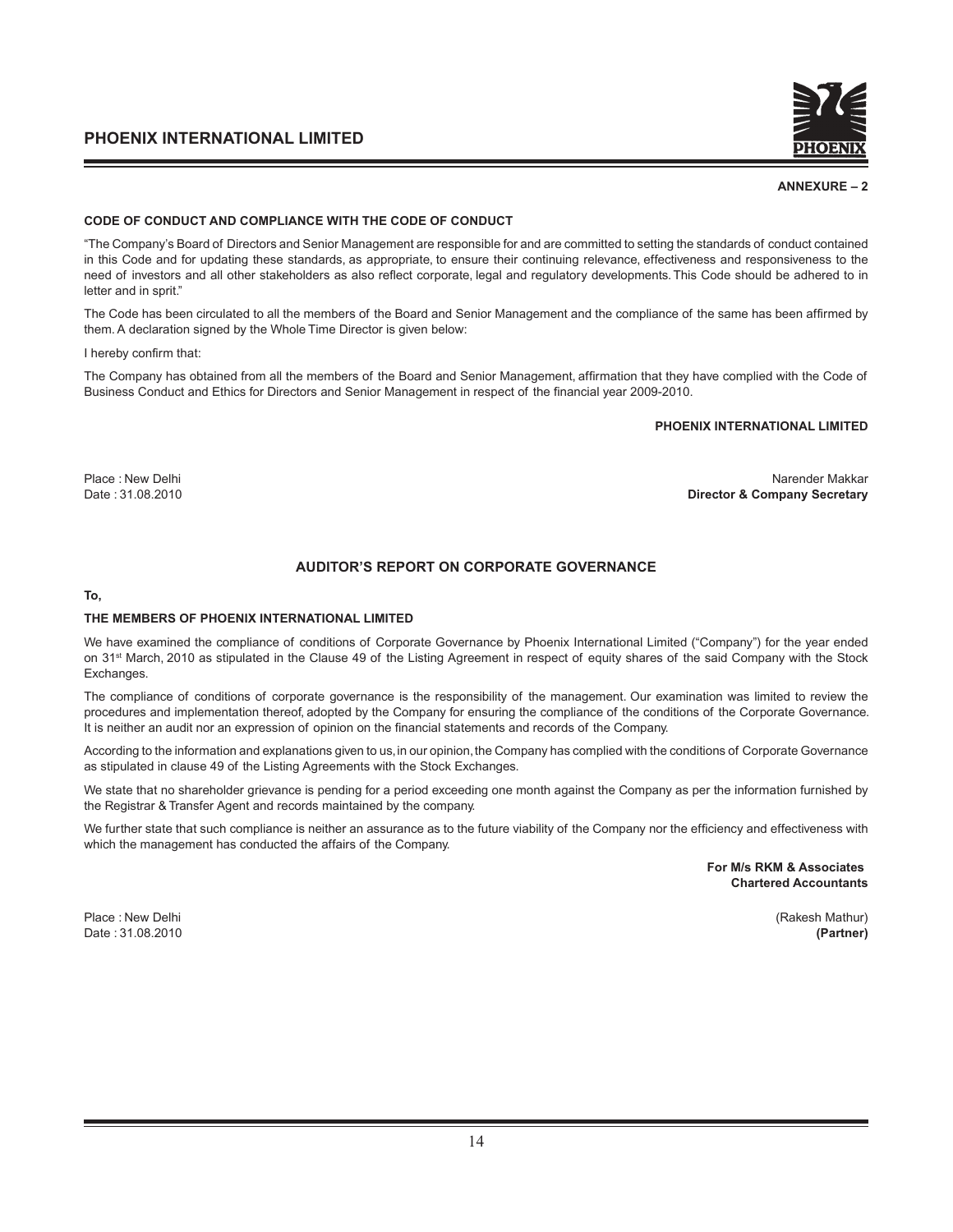### **AUDITORS' REPORT**

### **TO THE MEMBERS OF PHOENIX INTERNATIONAL LIMITED**

We have audited the attached Balance Sheet of PHOENIX INTERNATIONAL LIMITED as at 31st March, 2010, the Profit & Loss Account and the Cash Flow Statement for the year ended on that date annexed thereto. These financial statements are the responsibility of the Company's management. Our responsibility is to express an opinion on these financial statements based on our audit.

We conducted our audit in accordance with auditing standards generally accepted in India. Those standards require that we plan and perform the audit to obtain reasonable assurance about whether the financial statements are free of material misstatement. An audit includes examining, on a test basis, evidence supporting the amounts and disclosures in the financial statements. An audit also includes assessing the accounting principles used and significant estimates made by management, as well as evaluating the overall financial statement presentation. We believe that our audit provides a reasonable basis for our opinion.

- 1. As required by the Companies (Auditor's Report) Order, 2003 as amended by the Companies (Auditor's Report) (Amendment) Order, 2004, issued by the Central Government of India in terms of sub-section (4A) of Section 227 of the Companies Act, 1956, we give in the Annexure a statement on the matters specified in the paragraph 4 and 5 of the said Order, to the extent applicable to the Company.
- 2. Further to our comments in the Annexure referred to in paragraph '1' above, we report that:-
	- (a) we have obtained all the information and explanations, which to the best of our knowledge and belief were necessary for the purpose of our audit;
	- (b) in our opinion, proper books of account as required by law have been kept by the Company so for as appears from our examination of those books;
	- (c) the Balance Sheet, Profit & Loss Account and Cash Flow Statement dealt with by this report are in agreement with the books of account;
	- (d) in our opinion, the Balance Sheet, Profit & Loss Account and Cash Flow Statement dealt with by this report comply with the mandatory Accounting Standards referred to in sub-section (3C) of Section 211 of the Companies Act, 1956;
	- (e) on the basis of the written representations received from the Directors of the Company as on 31st March, 2010 and taken on record by the Board of Directors, we report that none of the Directors is disqualified as on 31st March, 2010 from being appointed as Director in terms of clause (g) of sub-section (1) of Section 274 of the Companies Act, 1956;
	- (f) in our opinion and to the best of our information and according to the explanations given to us, the said financial statements, read together with the Notes thereon, give the information required by the Companies Act, 1956, in the manner so required and give a true and fair view in conformity with the accounting principles generally accepted in India:
		- in the case of the Balance Sheet, of the state of affairs of the Company as at 31st March, 2010; and
		- in the case of the Profit & Loss Account, of the loss of the Company for the year ended on that date; and
		- in the case of the Cash Flow Statement of the cash flows of the company for year ended on that date.

**For RKM & Associates** Chartered Accountants

Place: New Delhi (Rakesh Mathur) Date : 31.08.2010 Prop.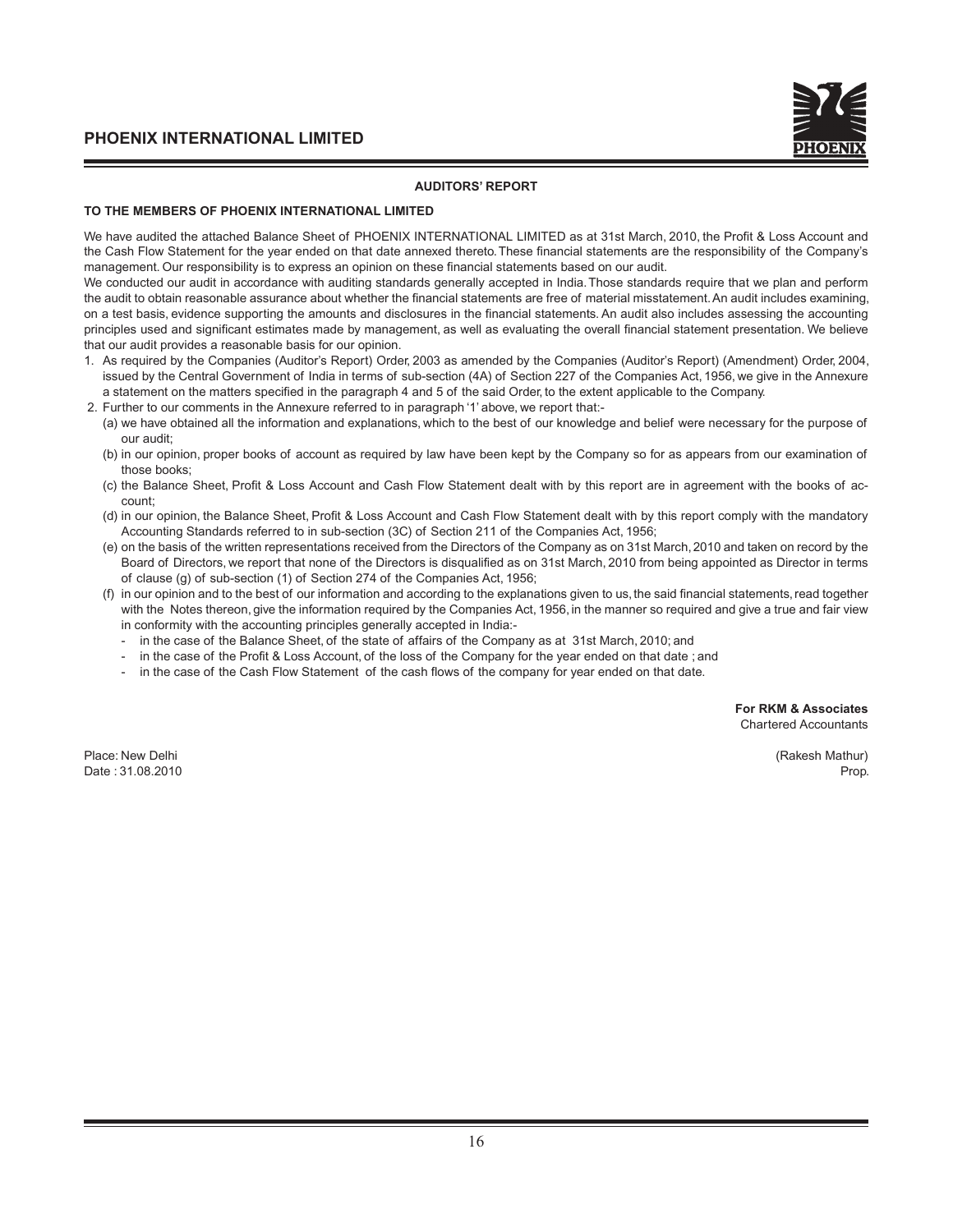

### ANNEXURE REFERRED TO IN PARAGRAPH '1' OF OUR REPORT OF EVEN DATE TO THE MEMBERS OF PHOENIX international **LIMITED ON THE FINANCIAL STATEMENTS FOR THE YEAR ENDED 31ST MARCH' 2010**

- 1. (a) The Company has maintained proper records showing full particulars including quantitative details and situation of fixed assets. However, the records need to be updated with regard to situation of fixed assets and sufficient description to make identification of fixed assets possible.
	- (b) As explained to us, the fixed assets have been physically verified by the management at the end of the accounting year. As explained to us, no material discrepancies were noticed on comparison of physical quantities with those as per fixed assets register. In our opinion, the program of physical verification of fixed assets is reasonable having regard to the size of the company and nature of its fixed assets.
	- (c) The Company during the year has not disposed off any substantial / major part of its fixed assets.
- 2. (a) As explained to us, the inventories have been physically verified by the management at the end of the accounting year. In our opinion, the frequency of physical verification is reasonable.
	- (b) In our opinion and according to the information and explanations given to us, the procedures of physical verification of inventories followed by the management are generally reasonable and adequate in relation to the size of the Company and the nature of its business.
	- (c) The Company has maintained proper records of inventory. According to the information and explanations given to us, no material discrepancies have been noticed on physical verification of inventory as compared to the book records.
- 3. (a) According to the Information -and explanations to us, the Company during the year has not granted any loans, secured or unsecured, to companies, firms or others parties covered in the register maintained under Section 301 of the Companies Act, 1956 except an interest free loan of Rs. 330.00 lacs granted to its subsidiary company Phoenix Industries Ltd. The maximum amount involved during the year was Rs. 330.00 lacs and the year end balance of loan granted to subsidiary company was Rs. 330.00 lacs.
	- (b) The company has not charged any interest on above loan granted to its subsidiary company. Other than the above, in our opinion, the terms and conditions of above loan granted by the Company are not prima facie, prejudicial to the interest of the Company.
	- (c) The terms and conditions of the above loan granted to subsidiary company have not been stipulated in writing.
	- (d) According to the information and explanations given to us, there is no overdue amount of loan granted to subsidiary company.
	- (e) The Company has taken an interest free unsecured loans of Rs. 625.39 lacs from two companies / parties covered in the register maintained under Section 301 of the Companies Act, 1956. The opening balance of the unsecured loans taken was Rs. 625.39 lacs. The maximum amount involved during the year was Rs. 625.39 lacs and the year-end balance of the interest free unsecured loans were Rs. 87.00 lacs.
	- (f) The above stated unsecured loans taken by the company are interest free. In our opinion, the terms and conditions of the same are prima facie, not prejudicial to the interest of the Company.
	- (g) The terms of repayment of interest free unsecured loans obtained have not been stipulated in writing and as explained to us, the said unsecured loans are repayable on demand.
- 4. In our opinion and according to the information and explanations given to us, there are adequate internal control system commensurate with the size of the Company and the nature of its business. During the course of our audit, we have not observed any continuing failure to correct major weakness in the internal control system.
- 5. (a) According to the information and explanations given to us, particulars of contracts or arrangements referred to in section 301 of the Companies Act, 1956 have been entered in the register required to be maintained under that section.
	- (b) Excluding certain transactions of purchase/sale of goods and material of special nature for which alternate quotations/source of supply was not available and on the basis of technical evaluation in respect of the quality of the items and because of the special type of work involved, the transactions entered into pursuant to such contracts and arrangements, in our opinion and according to the information and explanations given to us, have been made at prices which are prima facie reasonable having regard to the prevailing market price at the relevant time.
- 6. According to the information and explanations given to us, the Company has not accepted any deposits from the public to which the provisions of Section 58A and 58AA of the Companies Act, 1956 and the Companies (Acceptance of Deposits) Rules, 1975 apply.
- 7. According to the information and explanations given to us, the Company has an internal audit system commensurate with the size of the Company and the nature of its business.
- 8. The Company has maintained Cost Accounting records as prescribed for Footwear and its components by the Central Government under Section 209(1)(d) of the Companies Act, 1956 for the products of the Company. However, we have not made detailed examination of such records with a view to determine whether they are accurate and complete.
- 9. (a) According to the records of the Company, the Company is generally regular in depositing with the appropriate authorities undisputed statutory dues including provident fund, investor education and protection fund, employees' state insurance, income tax, sales-tax, wealth tax, customs duty, excise-duty, cess and other material statutory dues as applicable to it.
	- (b) According to the information and explanations given to us, no undisputed amounts payable in respect of income-tax, wealth-tax, sales tax, customs duty, excise duty and cess were outstanding as at 31st March' 2010 for a period of more than six months from the date they became payable.
	- (c) According to the information and explanations given to us, the disputed statutory dues, which have not been deposited with appropriate authorities on account of any dispute, are as under: -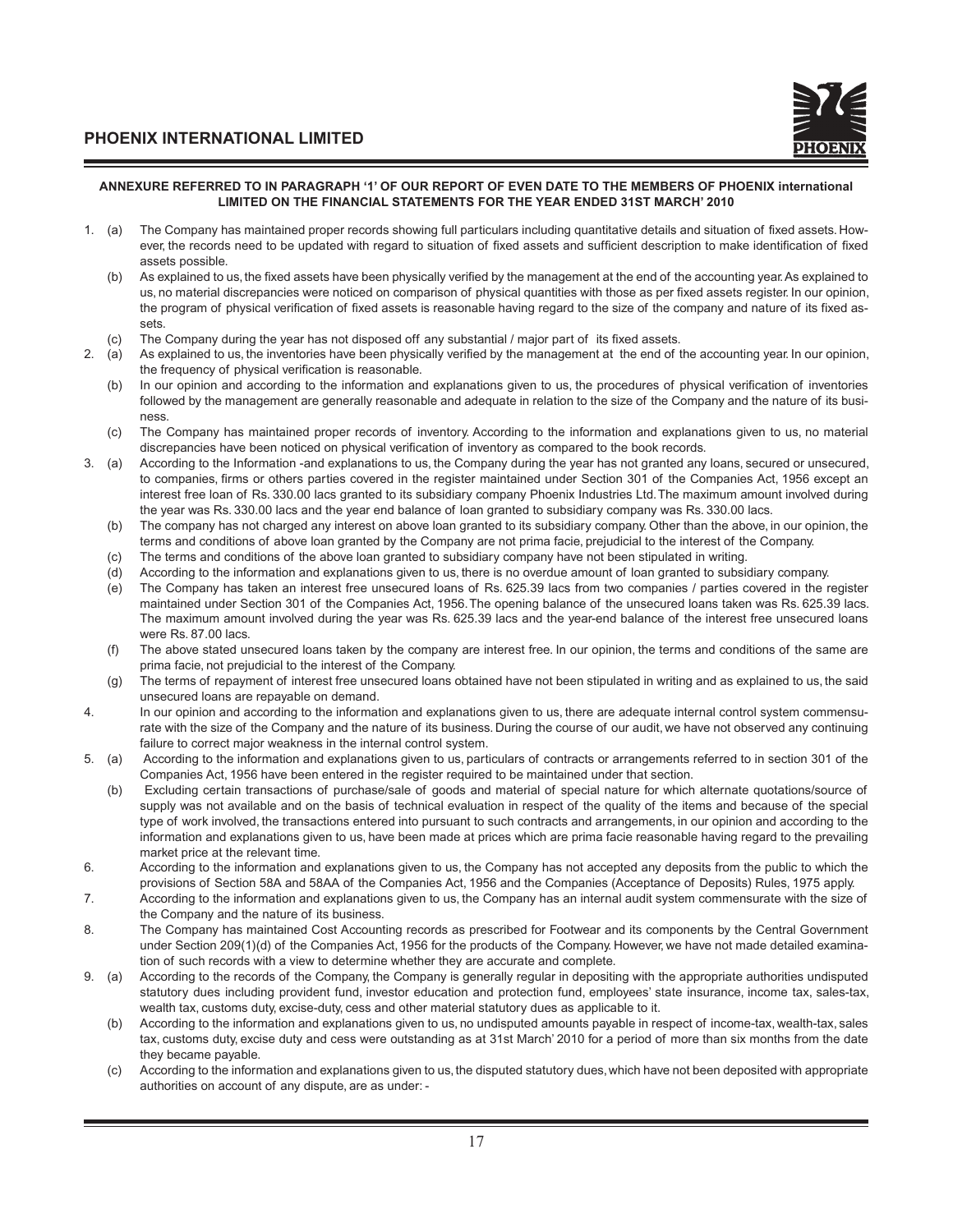| Nature of the dues |                                                                                                                                                                                                                                                                                                                                                                                                                                                                                                                                                                                                                                                                                                                                                                                                               | <b>Period to which relates</b><br>Amount involved Rs. |         | Forum where dispute is pend-<br>ing                                                                                                |  |  |
|--------------------|---------------------------------------------------------------------------------------------------------------------------------------------------------------------------------------------------------------------------------------------------------------------------------------------------------------------------------------------------------------------------------------------------------------------------------------------------------------------------------------------------------------------------------------------------------------------------------------------------------------------------------------------------------------------------------------------------------------------------------------------------------------------------------------------------------------|-------------------------------------------------------|---------|------------------------------------------------------------------------------------------------------------------------------------|--|--|
| 1. Sales Tax       |                                                                                                                                                                                                                                                                                                                                                                                                                                                                                                                                                                                                                                                                                                                                                                                                               | 1994-95                                               | 291,515 | Hbn'ble Allahabad High Court, Al-<br>lahabad                                                                                       |  |  |
|                    | 2. Wealth Tax                                                                                                                                                                                                                                                                                                                                                                                                                                                                                                                                                                                                                                                                                                                                                                                                 | $(i)$ 2002-03                                         | 465,431 | Income Tax Appellate                                                                                                               |  |  |
|                    |                                                                                                                                                                                                                                                                                                                                                                                                                                                                                                                                                                                                                                                                                                                                                                                                               | (ii) 2003-04                                          | 379,713 | Tribunal, New Delhi                                                                                                                |  |  |
| 10.<br>11.<br>12.  | The Company does not have any accumulated losses at the end of the financial year. The company has not incurred any cash losses<br>during the current financial year covered by our audit and also in the immediately preceding financial year.<br>In our opinion and according to the information and explanations given to us, the company during the year has not defaulted in repay-<br>ment of dues to a financial institution, bank or debenture holders.<br>According to the information and explanations given to us, the Company has not granted any loans and advances on the basis of<br>security by way of pledge of shares, debentures and other securities. Accordingly, the provisions of clause 4 (xii) of the Companies<br>(Auditor's Report) Order, 2003 are not applicable to the Company. |                                                       |         |                                                                                                                                    |  |  |
| 13.                | According to the information and explanations given to us, the Company is not a Chit Fund or a Nidhi or a Mutual Benefit Fund / Society.<br>Accordingly, the provisions of clause 4 (xiii) of the Companies (Auditor's Report) order, 2003 are not applicable to the Company.                                                                                                                                                                                                                                                                                                                                                                                                                                                                                                                                 |                                                       |         |                                                                                                                                    |  |  |
| 14.                | According to the information and explanations given to us, the Company is not trading in shares, securities, debentures & other invest-<br>ments. Accordingly, the provisions of clause 4 (xiv) of the Companies (Auditor's Report) Order, 2003 are not applicable to the Com-<br>pany                                                                                                                                                                                                                                                                                                                                                                                                                                                                                                                        |                                                       |         |                                                                                                                                    |  |  |
| 4 E .              |                                                                                                                                                                                                                                                                                                                                                                                                                                                                                                                                                                                                                                                                                                                                                                                                               |                                                       |         | la aus anisian tha tarma and conditions an which the company has given guarantees for leave taken hy others from hanke or fronsial |  |  |

15. In our opinion, the terms and conditions on which the company has given guarantees for loans taken by others from banks or financial institutions are not prima-facie prejudicial to the interest of the Company.

16. To the best of our information & according to explanations given to us, the Company has applied its terms loan for the purposes for which the said term loan was obtained.

17. According to the information and explanations given to us, no funds raised on short-term basis have been used for long term investment and vice versa.

18. The Company during the year has not made any preferential allotment of shares to parties and companies covered in the register maintained under Section 301 of the Companies Act, 1956 and the question of whether the price at which the shares have been issued is prejudicial to the interest of the Company does not arise. Accordingly, the provisions of clause 4 (xviii) of the Companies (Auditor's Report) Order, 2003 are not applicable to the Company.

19. The Company during the year has not issued any debentures. Accordingly, the provisions of clause 4 (xix) of the Companies (Auditor's Report) Order, 2003 are not applicable to the Company.

20. The Company during the year has not raised any money by way of public issues. Accordingly, the provisions of clause 4 (xx) of the Companies (Auditor's Report) Order, 2003 are not applicable to the Company.

21. During the course of our examination of the books and records of the Company,, no fraud on or by the Company has been noticed or reported during the year covered by our audit.

> **For RKM & Associates** Chartered Accountants

Place: New Delhi (Rakesh Mathur) Date : 31.08.2010 Prop.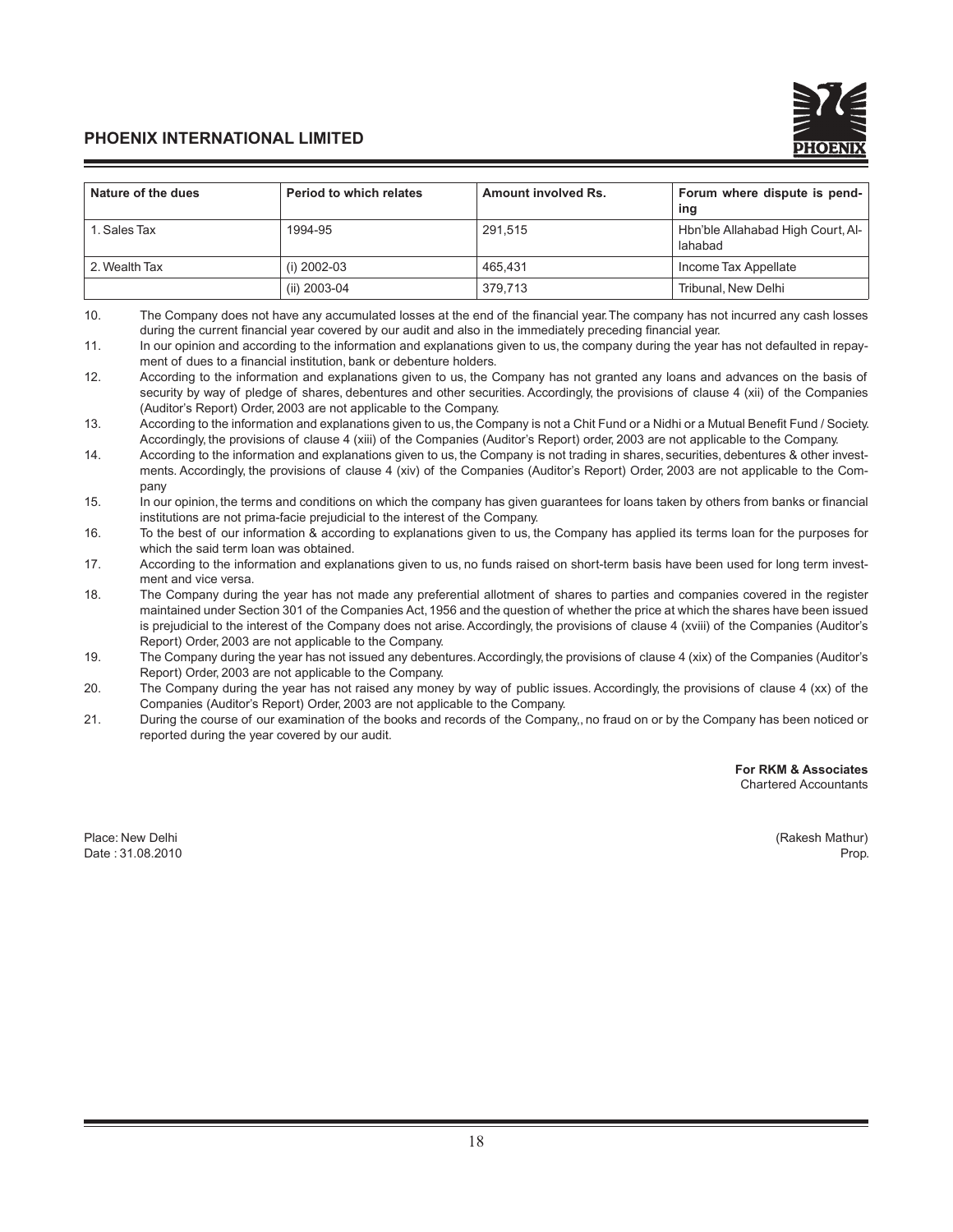

| <b>DESCRIPTION</b>                                        | <b>SCHEDULE</b> |               | AS AT 31.03.2010 |             | AS AT 31.03.2009 |
|-----------------------------------------------------------|-----------------|---------------|------------------|-------------|------------------|
|                                                           |                 |               | (Rs.)            |             | (Rs.)            |
| <b>SOURCES OF FUNDS</b>                                   |                 |               |                  |             |                  |
| <b>SHARE HOLDERS' FUNDS</b>                               |                 |               |                  |             |                  |
| Share Capital                                             | 1               | 167,895,600   |                  | 167,895,600 |                  |
| Reserves and Surplus                                      | 2               | 475,707,853   |                  | 468,306,727 |                  |
|                                                           |                 |               | 643,603,453      |             | 636,202,327      |
| <b>LOAN FUNDS</b>                                         | 3               |               |                  |             |                  |
| <b>Secured Loans</b>                                      |                 |               | 614,949,311      |             | 335,440,072      |
| <b>Unsecured Loans</b>                                    |                 |               | 8,700,000        |             | 8,700,000        |
|                                                           |                 |               | 1,267,252,764    |             | 980, 342, 399    |
| <b>APPLICATION OF FUNDS</b>                               |                 |               |                  |             |                  |
| <b>FIXED ASSETS</b>                                       | 4               |               |                  |             |                  |
| Gross Block                                               |                 | 691,187,532   |                  | 469,871,268 |                  |
| Less: Depreciation                                        |                 | 222,958,639   |                  | 201,066,569 |                  |
| <b>Net Block</b>                                          |                 | 468,228,893   |                  | 268,804,699 |                  |
| Capital work in progress                                  |                 | 44,062,405    |                  | 254,778,820 |                  |
|                                                           |                 |               | 512,291,298      |             | 523,583,519      |
| <b>INVESTMENTS</b>                                        | 5               |               | 159,082,580      |             |                  |
|                                                           |                 |               |                  |             | 159,082,580      |
| <b>CURRENT ASSETS, LOANS AND ADVANCES</b>                 | 6               |               |                  |             |                  |
| Inventories                                               |                 | 42,378,104    |                  | 34,075,714  |                  |
| <b>Sundry Debtors</b>                                     |                 | 138,967,640   |                  | 62,556,399  |                  |
| Cash and Bank Balances                                    |                 | 11,306,748    |                  | 12,119,853  |                  |
| Loans and Advances                                        |                 | 991,644,857   |                  | 619,213,583 |                  |
|                                                           |                 | 1,184,297,348 |                  | 727,965,549 |                  |
| <b>LESS: CURRENT LIABILITIES AND</b><br><b>PROVISIONS</b> | $\overline{7}$  |               |                  |             |                  |
| Liabilities                                               |                 | 578,954,990   |                  | 422,878,893 |                  |
| Provisions                                                |                 | 9,463,471     |                  | 7,410,356   |                  |
|                                                           |                 | 588,418,461   |                  | 430,289,249 |                  |
| <b>Net Current Assets</b>                                 |                 |               | 595,878,886      |             | 297,676,300      |
|                                                           |                 |               | 1,267,252,764    |             | 980,342,399      |
| Accounting Policies and Notes to the<br><b>Accounts</b>   | 13              |               |                  |             |                  |

### **BALANCE SHEET AS AT 31'st MARCH,2010**

As per our Report of Even Date Attached

for R.K.M & ASSOCIATES **Chartered Accountants** 

Rakesh Mathur Prop.

Place: New Delhi Date: 31.08.2010

### For and on behalf of the Board of Directors

Narender Makkar **Director & Company Secretary**  Narendra Aggarwal Director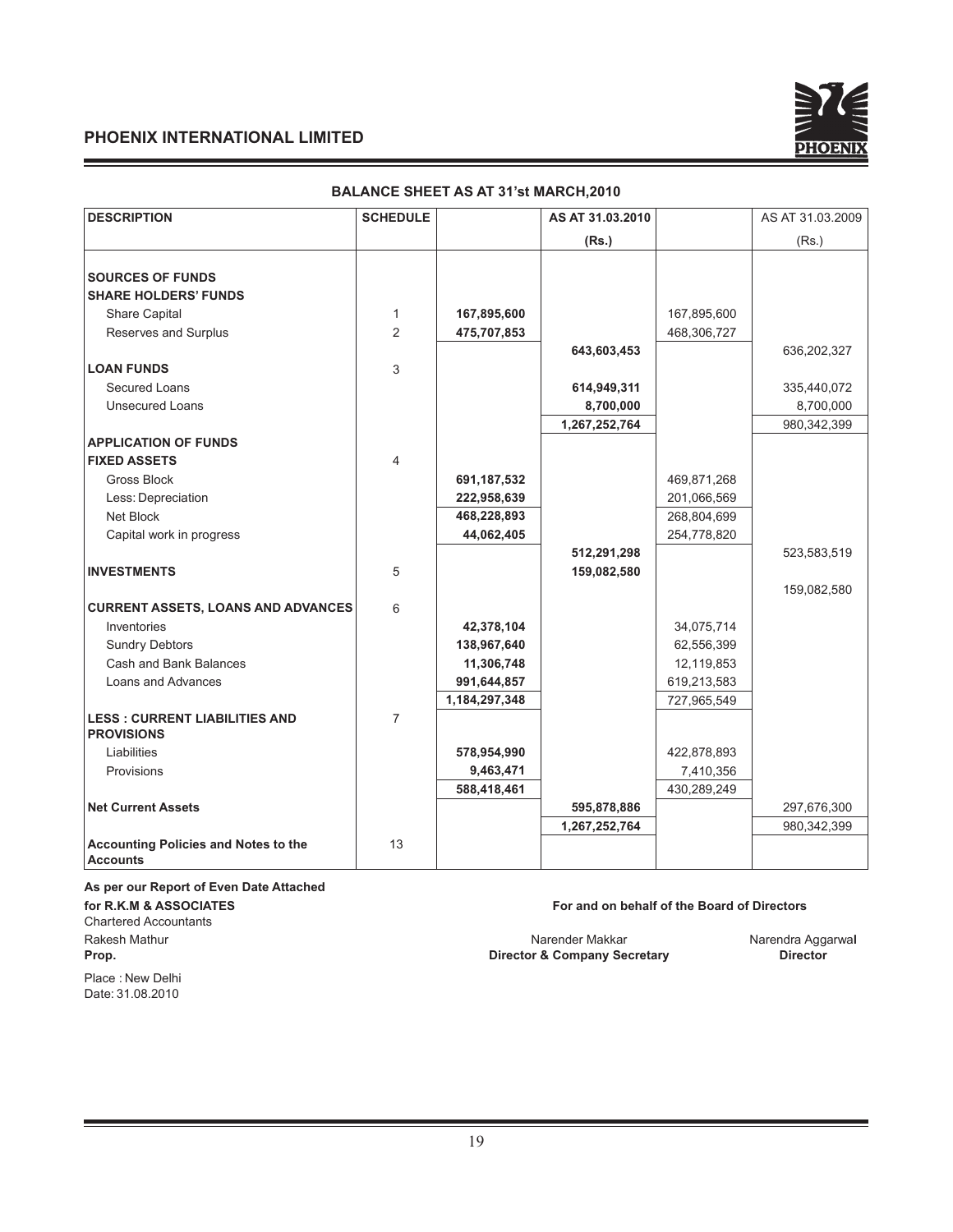

|                                                       |                 | <b>YEAR ENDED</b>  | <b>YEAR ENDED</b> |
|-------------------------------------------------------|-----------------|--------------------|-------------------|
| <b>DESCRIPTION</b>                                    | <b>SCHEDULE</b> | 31' st MARCH, 2010 | 31'st MARCH, 2009 |
|                                                       |                 | (Rs.)              | (Rs.)             |
| <b>INCOME</b>                                         |                 |                    |                   |
| <b>Sales and Services</b>                             | 8               | 212,374,904        | 172,347,341       |
| Other Income                                          | 9               | 21,207,299         | 15,235,918        |
|                                                       |                 | 233,582,203        | 187,583,259       |
| <b>EXPENDITURE</b>                                    |                 |                    |                   |
| <b>Manufacturing Expenses</b>                         | 10              | 121,966,028        | 104,824,284       |
| Administration and other Expenses                     | 11              | 31,095,833         | 11,496,502        |
| Interest                                              | 12              | 49,583,133         | 48,332,750        |
| Depreciation                                          |                 | 22,026,082         | 14,884,902        |
|                                                       |                 | 224,671,075        | 179,538,438       |
| <b>PROFIT FOR THE YEAR BEFORE EXTRA ORDINARY ITEM</b> |                 | 8,911,128          | 8,044,821         |
| Add Extra Ordinary Item                               |                 |                    |                   |
| PROFIT AFTER EXTRA ORDINARY ITEMS BUT BEFORE TAX      |                 | 8,911,128          | 8,044,821         |
| Less :- Tax paid/Adjustment for Earlier Year          |                 |                    | 92,696            |
| Less: - Provision for Income Tax                      |                 | 1,510,000          | 830.000           |
| Less: - Provision for Fringe Benefit Tax              |                 |                    | 160,000           |
| <b>PROFIT AFTER TAXATION</b>                          |                 | 7,401,128          | 6,962,125         |
| Add: Profit /(Loss) Balance brought forward           |                 | 243,986,032        | 237,023,907       |
|                                                       |                 |                    |                   |
| <b>Balance carried to Balance Sheet</b>               |                 | 251,387,160        | 243,986,032       |
| Earning per share- Basic and Diluted                  |                 | 0.44               | 0.41              |
| <b>Accounting Policies and Notes to the Accounts</b>  | 13              |                    |                   |

### PROFIT AND LOSS ACCOUNT FOR THE YEAR ENDED 31ST MARCH, 2010

### AS PER OUR REPORT OF EVEN DATE ATTACHED

for R.K.M & ASSOCIATES **Chartered Accountants** 

Rakesh Mathur Prop.

Place: New Delhi Date: 31.08.2010

### For and on behalf of the Board of Directors

Narender Makkar **Director & Company Secretary**  Narendra Aggarwal Director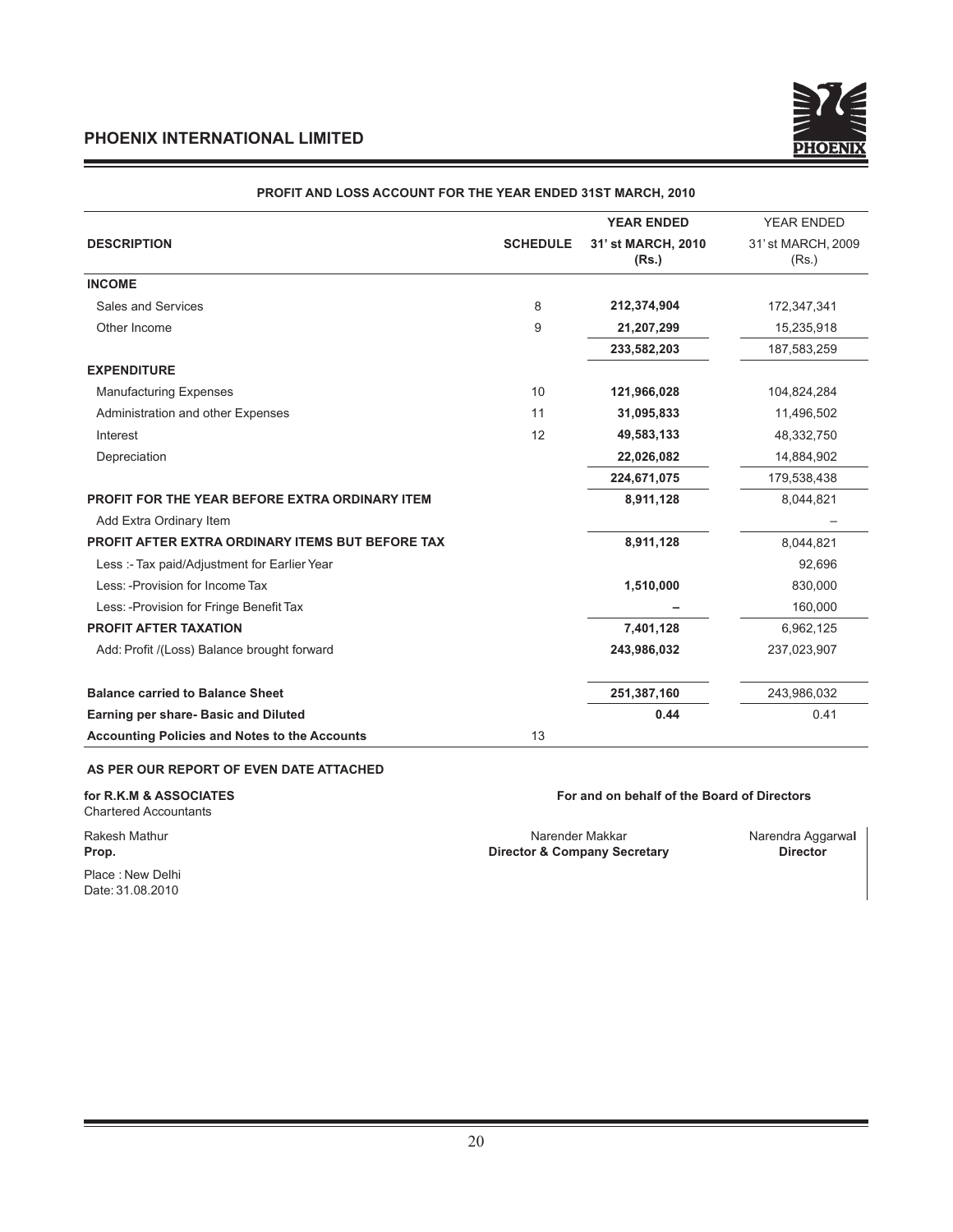

### STATEMENT PURSUANT TO SECTION 212 OF THE COMPANIES ACT, 1956 **RELATING TO SUBSIDIARY COMPANIES**

| Name of the subsidiary                                                                                                                                                     | <b>Phoenix Industries Ltd.</b>                                       | <b>Phoenix Cement Ltd.</b>                                                                                     |
|----------------------------------------------------------------------------------------------------------------------------------------------------------------------------|----------------------------------------------------------------------|----------------------------------------------------------------------------------------------------------------|
| 1. Financial year of the Subsidiary ended on                                                                                                                               | March 31, 2010                                                       | March 31, 2010                                                                                                 |
| 2. Holding company's Interest                                                                                                                                              |                                                                      |                                                                                                                |
| i) No. and Face Value of Shares                                                                                                                                            | of Rs. 10/- each fully paid-up.                                      | Holding of 84,32,300 Equity Shares Holding of 4,19,53,510 Equity<br>Shares of Rs. 10/- each fully paid-<br>up. |
| ii) Extent of holding                                                                                                                                                      | 89.40%                                                               | 50.57%                                                                                                         |
| 3. Net aggregate amount of Subsidiary's Profit / Loss so far as they<br>concerns the member of the Holding Company and not dealt with<br>in the Holding Company's accounts |                                                                      |                                                                                                                |
| i) For Subsidiary Financial Year                                                                                                                                           | (4.66) Lacs                                                          | $(2.48)$ Lacs                                                                                                  |
| ii) For Subsidiary previous financial year since it became (886.67) Lacs<br>Subsidiary                                                                                     |                                                                      | (1154.92) Lacs                                                                                                 |
| 4. Net aggregate amount of Subsidiary's Profits/(Loss) so far as it<br>concerns the member of the Holding Company and dealt with in<br>the Holding Company's accounts      |                                                                      |                                                                                                                |
| i) For subsidiary financial year                                                                                                                                           | Nil                                                                  | Nil                                                                                                            |
| ii) For Subsidiary previous financial year since it became Nil<br>subsidiary                                                                                               |                                                                      | Nil                                                                                                            |
| 5. Change in the interest of Holding Company between the end Not applicable<br>of Subsidiary financial year and the end of Holding Company's<br>financial year.            |                                                                      | Not Applicable                                                                                                 |
| 6. Material change between the end of Subsidiary company financial<br>year and the Holding Company's financial year                                                        |                                                                      |                                                                                                                |
| i. Fixed Assets<br>ii. Investments<br>iii. Monies lent by the subsidiary<br>iv. Monies borrowed by the subsidiary Other than for meeting<br>current liabilities            | Not applicable<br>Not applicable<br>Not applicable<br>Not applicable | Not applicable<br>Not applicable<br>Not applicable<br>Not applicable                                           |

### For and on behalf of the Board **PHOENIX INTERNATIONAL LIMITED**

Place: New Delhi Narender Makkar Arun Kumar Sinha Narendra Agarwal Arun Kumar Sinha Narendra Agarwal Date: 31.08.2010 **Facturization Extending Facture Figures Figures Figures Figures Figures Figures Figures Figures Figures Figures Figures Figures Figures Figures Figures Figures Figures Fi**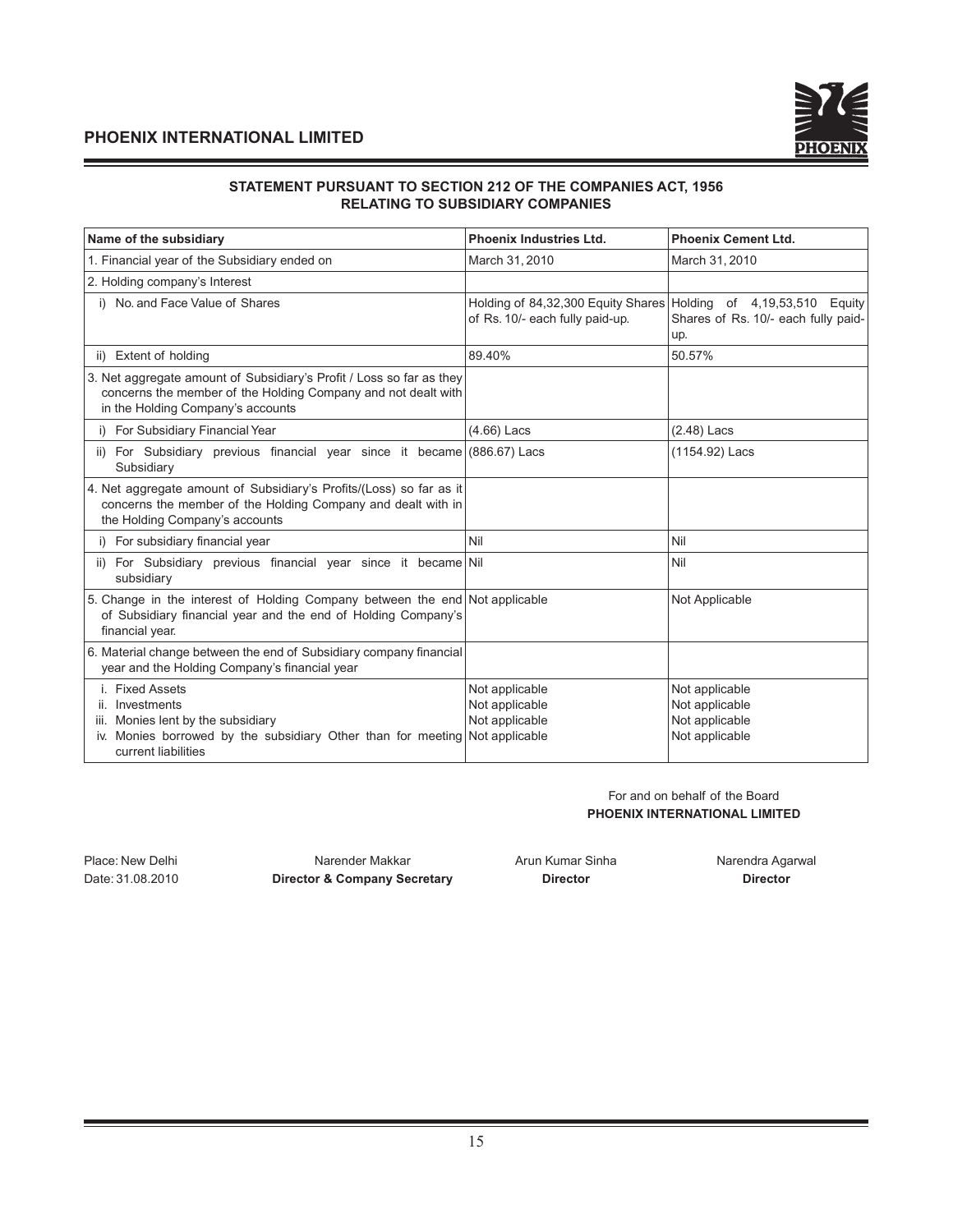

|                                                                                                                                                                                                                  | AS AT 31.03.2010 | AS AT 31.03.2009 |
|------------------------------------------------------------------------------------------------------------------------------------------------------------------------------------------------------------------|------------------|------------------|
| <b>DESCRIPTION</b>                                                                                                                                                                                               | (Rs.)            | (Rs.)            |
| <b>SCHEDULE - 1</b>                                                                                                                                                                                              |                  |                  |
| <b>SHARE CAPITAL</b>                                                                                                                                                                                             |                  |                  |
| <b>Authorised</b><br>5,00,00,000 Equity Shares of Rs. 10/- each<br>1,00,00,000 4% Cumulative Redeemable Preference                                                                                               | 500,000,000      | 500,000,000      |
| Shares of Rs.100/- each                                                                                                                                                                                          | 1,000,000,000    | 1,000,000,000    |
|                                                                                                                                                                                                                  | 1,500,000,000    | 1,500,000,000    |
| Issued, Subscribed and Paid up<br>167,89,560 Equity Shares of Rs. 10/- each fully paid up<br>[Of the above 143,75,080 Equity Shares of Rs. 10/-<br>each allotted as fully paid up bonus shares by capitalisation | 167,895,600      | 167,895,600      |
| of accumulated profits and share premium]                                                                                                                                                                        | 167,895,600      | 167,895,600      |
| <b>SCHEDULE - 2</b>                                                                                                                                                                                              |                  |                  |
| <b>RESERVES AND SURPLUS</b>                                                                                                                                                                                      |                  |                  |
| A. General Reserve                                                                                                                                                                                               |                  |                  |
| As per last Year                                                                                                                                                                                                 | 100,121,793      | 100,121,795      |
| Less; Transitional effects on Account of                                                                                                                                                                         |                  |                  |
| AS-15 (Revised)                                                                                                                                                                                                  |                  |                  |
|                                                                                                                                                                                                                  | 100,121,793      | 100,121,795      |
| <b>B.</b> Share Premium Account                                                                                                                                                                                  |                  |                  |
| As per last year                                                                                                                                                                                                 | 124,198,900      | 124,198,900      |
| C. Profit & Loss Account                                                                                                                                                                                         |                  |                  |
| (As per annexed Account)                                                                                                                                                                                         | 251,387,160      | 243,986,032      |
|                                                                                                                                                                                                                  | 475,707,853      | 468,306,727      |
| <b>SCHEDULE - 3</b>                                                                                                                                                                                              |                  |                  |
| <b>SECURED LOANS</b>                                                                                                                                                                                             |                  |                  |
| <b>Term Loan</b>                                                                                                                                                                                                 | 614,949,311      | 335,440,072      |
| From Bank (Note a)                                                                                                                                                                                               |                  |                  |
|                                                                                                                                                                                                                  | 614,949,311      | 335,440,072      |
| <b>UNSECURED LOANS</b>                                                                                                                                                                                           |                  |                  |
| Loan from Promotor/ Share Holder                                                                                                                                                                                 | 8700000          | 8,700,000        |
|                                                                                                                                                                                                                  | 8,700,000        | 8,700,000        |

### **NOTES**

A) Term Loan from Oriental Bank of Commerce of Rs 6149.49 lacs (Previous year Rs 2166.67 lacs) is secured by way of Equitable Mortagage of Land and Building measuring 61,690 sq. meters at A=37,Sector=60,Noida assignment by way of security of the rights of borrower under sub lease/ lease agreements including assignment of receivable of future rentals/ lease money and first charge on all moveable/ Fixed Assets & inventory (existing and future ) of the company . The loan is Repayable in 120 Equated monthly instalements from the date of disbursement. Due with in a year Rs 936.00 lacs( previous year Rs 514.44 lacs)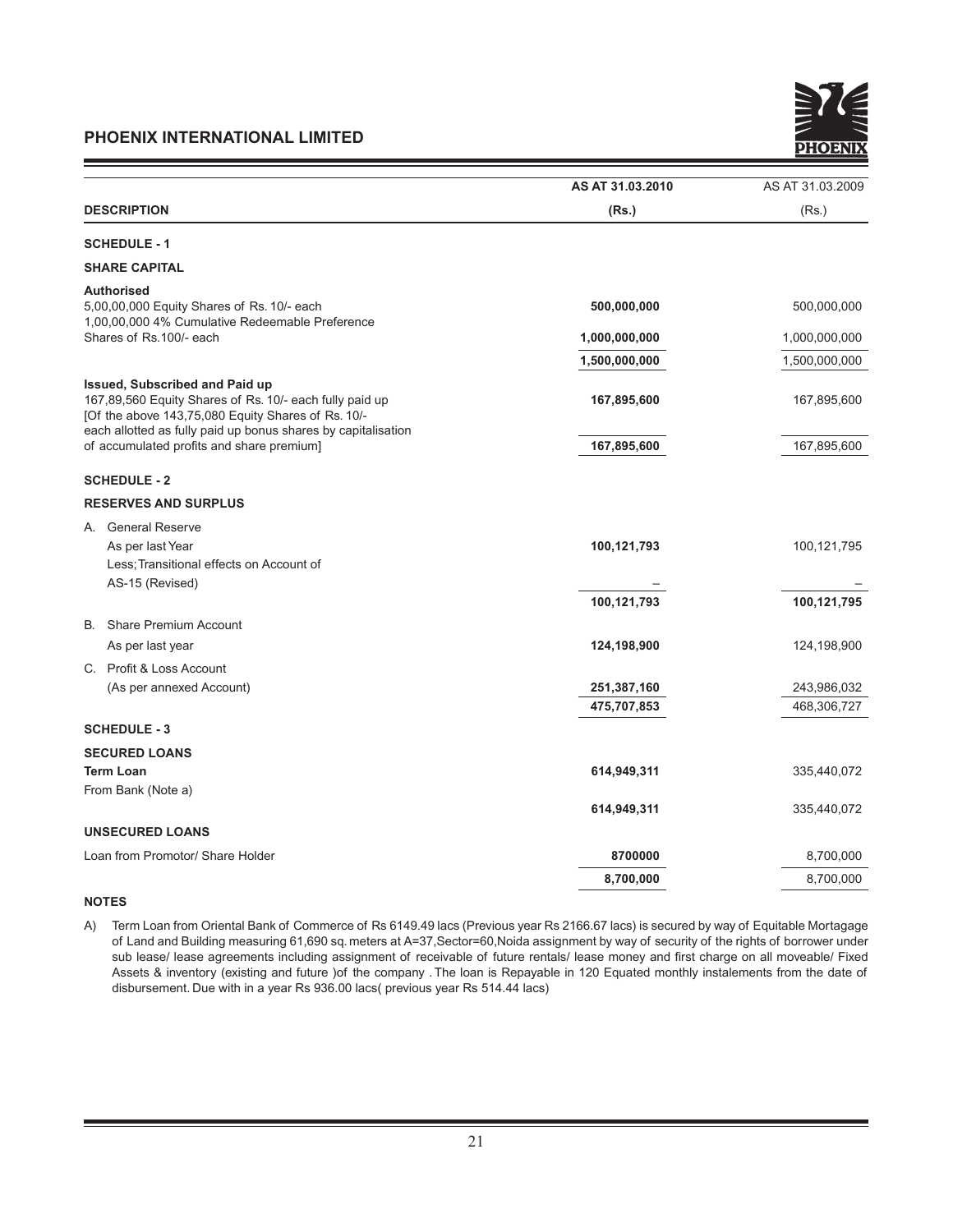

### **SCHEDULE - 4**

#### **FIXED ASSETS**

|                                       | <b>GROSS BLOCK</b>           |                                                      | <b>DEPRECIATION</b>             |                              |                                    |                                   | <b>NET BLOCK</b>                |                                    |                              |                              |
|---------------------------------------|------------------------------|------------------------------------------------------|---------------------------------|------------------------------|------------------------------------|-----------------------------------|---------------------------------|------------------------------------|------------------------------|------------------------------|
| <b>ASSETS</b>                         | AS AT<br>01.04.2009<br>(Rs.) | <b>ADDITIONS</b><br><b>DURING THE</b><br><b>YEAR</b> | SALE/<br>ADJUST-<br><b>MENT</b> | AS AT<br>31.03.2010<br>(Rs.) | <b>UPTO</b><br>31.03.2009<br>(Rs.) | <b>FOR THE</b><br>Peroid<br>(Rs.) | SALE/<br>ADJUST-<br><b>MENT</b> | <b>UPTO</b><br>31.03.2010<br>(Rs.) | AS AT<br>31.03.2010<br>(Rs.) | AS AT<br>31.03.2009<br>(Rs.) |
|                                       |                              | (Rs.)                                                | (Rs.)                           |                              |                                    |                                   | (Rs.)                           |                                    |                              |                              |
| Leasehold Land                        | 35,715,590                   |                                                      | $\qquad \qquad -$               | 35,715,590                   |                                    |                                   |                                 |                                    | 35,715,590                   | 35,715,590                   |
| <b>Buildings</b>                      | 349,391,563                  | 220, 162, 972                                        | $\qquad \qquad -$               | 569,554,535                  | 146,710,335                        | 18,957,700                        | $\overline{\phantom{0}}$        | 165,668,035                        | 403,886,500                  | 202,681,228                  |
| Wooden Structure                      | 2,878,972                    |                                                      | $\qquad \qquad$                 | 2,878,972                    | 2,878,972                          |                                   | -                               | 2,878,972                          |                              |                              |
| Plant & Machinery                     | 40,467,296                   | 1,068,801                                            | 219,845                         | 41,316,252                   | 26,133,926                         | 1,555,032                         | 106,787                         | 27,582,171                         | 13,734,081                   | 14,333,370                   |
| Office & Other Equipments             | 3,606,342                    | 194,777                                              | $\qquad \qquad -$               | 3,801,119                    | 3,074,422                          | 139,145                           | $\overline{\phantom{0}}$        | 3,213,567                          | 587,552                      | 531,920                      |
| Vehicles                              | 6,366,574                    | $\overline{\phantom{0}}$                             | 137,023                         | 6,229,551                    | 5,822,970                          | 118,579                           | 27,224                          | 5,914,325                          | 315,226                      | 543,604                      |
| <b>Electrical Installations</b>       | 28,887,253                   | 28,400                                               | $\overline{\phantom{m}}$        | 28,915,653                   | 14,090,194                         | 1,208,336                         | $\overline{\phantom{0}}$        | 15,298,530                         | 13,617,123                   | 14,797,059                   |
| Furniture & Fixtures                  | 2,557,678                    | 218,182                                              | $\overline{\phantom{m}}$        | 2,775,860                    | 2,355,750                          | 47,289                            | -                               | 2,403,039                          | 372,821                      | 201,928                      |
| <b>TOTAL</b>                          | 469,871,268                  | 221,673,132                                          | 356,868                         | 691,187,532                  | 201,066,569                        | 22,026,081                        | 134,011                         | 222,958,639                        | 468,228,893                  | 268,804,699                  |
| Capital Work-in-progress :-           |                              |                                                      |                                 |                              |                                    |                                   |                                 |                                    |                              |                              |
| Building under construction (B Block) | 220, 162, 972                | 9,446,557                                            | 220, 162, 972                   | 9,446,557                    |                                    |                                   |                                 |                                    | 9,446,557                    | 220, 162, 972                |
| Machinery Pending Installation        | 23,242,075                   |                                                      | $\qquad \qquad -$               | 23,242,075                   |                                    | -                                 |                                 |                                    | 23,242,075                   | 23,242,075                   |
| Air Conditioner                       | 11,373,773                   |                                                      | $\qquad \qquad -$               | 11,373,773                   | ۰                                  | -                                 | -                               | -                                  | 11,373,773                   | 11,373,773                   |
| Total                                 | 254,778,820                  | 9,446,557                                            | 220, 162, 972                   | 44,062,405                   | $\overline{\phantom{a}}$           | -                                 | -                               |                                    | 44,062,405                   | 254,778,820                  |
| <b>Grand Total</b>                    | 724,650,088                  | 231,119,689                                          | $\overline{\phantom{m}}$        | 735,249,937                  | 201,066,569                        | 22,026,081                        | 134,011                         | 222,958,639                        | 512,291,298                  | 523,583,519                  |
| Previous Year                         | 704,923,961                  | 20,283,324                                           | 557,197                         | 724,650,088                  | 186,725,157                        | 14,884,902                        | 543,490                         | 201,066,589                        | 523,583,519                  | 518,198,804                  |
| * Capitalised to Building a/c         |                              |                                                      |                                 |                              |                                    |                                   |                                 |                                    |                              |                              |

### **SCHEDULE - 5**

| <b>DESCRIPTION</b>                                                                                                         |             | AS AT<br>1.04.2009<br>(Rs.) | <b>ADDITIONS</b><br><b>DURING THE</b><br><b>YEAR</b><br>(Rs.) | <b>SALES</b><br><b>DURING THE</b><br><b>YEAR</b><br>(Rs.) |             | AS AT<br>31.03.2010<br>(Rs.) |
|----------------------------------------------------------------------------------------------------------------------------|-------------|-----------------------------|---------------------------------------------------------------|-----------------------------------------------------------|-------------|------------------------------|
| Investments<br>Long Term Trade Investments - At Cost Unquoted Shares<br>in Subsidiary Companies Phoenix Industries Limited |             |                             |                                                               |                                                           |             |                              |
| 84,32,300 Equity Shares of Rs. 10/- each fully paid up.<br>(Previous year 84,32,300)                                       | 148,084,590 |                             |                                                               |                                                           | 148,084,590 |                              |
| Less :- Provision for diminution in value of Investments                                                                   | 120979863   | 27.104.727                  | $\overline{\phantom{0}}$                                      | $\overline{\phantom{0}}$                                  | 120,979,863 | 27,104,727                   |
| <b>PHOENIX CEMENT LIMITED</b>                                                                                              |             |                             |                                                               |                                                           |             |                              |
| 419,53,510 Equity Shares of Rs. 10/- each fully                                                                            | 419,535,100 |                             |                                                               |                                                           | 419,535,100 |                              |
| paid up (Previous year 4,19,53510)                                                                                         |             |                             |                                                               |                                                           | 288,688,144 |                              |
| Less :- Provision for diminution in value of Investments                                                                   | 288.688.144 | 130.846.956                 | $\overline{\phantom{0}}$                                      |                                                           |             | 130,846,956                  |
| <b>SHARES IN OTHER COMPANIES</b>                                                                                           |             |                             |                                                               |                                                           |             |                              |
| BLOOMSBURY TRADING PTE. LTD., SINGAPORE                                                                                    |             | 1130597                     |                                                               |                                                           |             | 1,130,597                    |
| 46,000 Equity Shares of Singapore Dollar 1/- each fully<br>paid up (Previous year 46,000)                                  |             |                             |                                                               |                                                           |             |                              |
| PHOENIX HYDRO CARBONS LIMITED                                                                                              |             |                             |                                                               |                                                           |             |                              |
| 10 Equity Shares of Rs.10/- each fully paid up (Previous year 10)                                                          |             | 100                         | $\overline{\phantom{0}}$                                      | $\overline{\phantom{0}}$                                  |             | 100                          |
| <b>PHOENIX FOOTWEAR PRIVATE LIMITED</b>                                                                                    |             |                             |                                                               |                                                           |             |                              |
| 10 Equity Shares of Rs.10/- each fully<br>paid up( Previous year 10)                                                       |             | 100                         |                                                               |                                                           |             | 100                          |
| 10 Equity Shares of Rs.10/- each fully paid up (Previous year 10)                                                          |             | 100                         | $\overline{\phantom{0}}$                                      |                                                           |             | 100                          |
|                                                                                                                            |             | 159,082,580                 |                                                               |                                                           |             | 159,082,580                  |

### **NOTES:**

a. 100 Equity Shares of Rs.10/- each of Phoenix Industries Ltd. are held by a nominee having no beneficial interest therein.<br>b. A Provision of Rs.1209.80 lacs had been made in the previous year for diminution in the va

c. A Provision of Rs. 2886.88 lacs had been made in the previous year for diminution in the value of investment in Phoenix Cement Ltd based on intrinsic value of equity shares.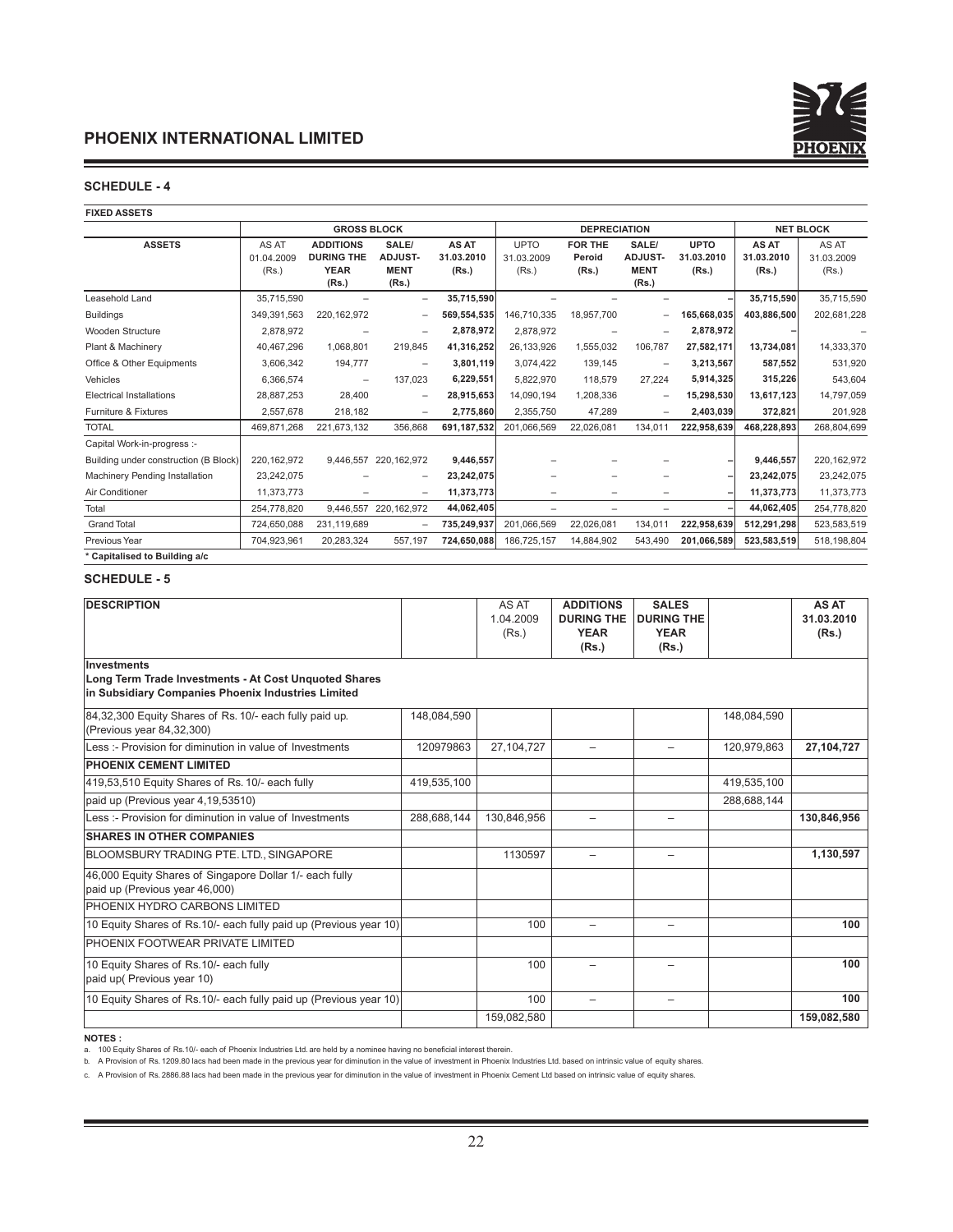<u>and the contract of the contract of the contract of the contract of the contract of the contract of the contract of the contract of the contract of the contract of the contract of the contract of the contract of the contr</u>



| <b>DESCRIPTION</b>                                                          | AS AT 31.03.2010<br>(Rs.) | AS AT 31.03.2009<br>(Rs.) |
|-----------------------------------------------------------------------------|---------------------------|---------------------------|
| <b>SCHEDULE - 6</b>                                                         |                           |                           |
| <b>CURRENT ASSETS, LOANS AND ADVANCES</b>                                   |                           |                           |
| <b>A. CURRENT ASSETS</b>                                                    |                           |                           |
| <b>INVENTORIES (AS TAKEN, VALUED</b>                                        |                           |                           |
| AND CERTIFIED BY THE MANAGEMENT)                                            |                           |                           |
| <b>Raw Materials</b>                                                        | 36,713,988                | 26,494,367                |
| Work In Process                                                             | 5,664,116                 | 7,581,347                 |
|                                                                             | 42,378,104                | 34,075,714                |
| <b>NOTES:</b>                                                               |                           |                           |
| a. Valuation of Inventories as per Accounting Policy No. 3                  |                           |                           |
| b. Inventories include:                                                     |                           |                           |
| <b>With third Parties</b>                                                   | 3,887,680                 | 3,529,580                 |
| <b>SUNDRY DEBTORS - UNSECURED</b>                                           |                           |                           |
| Debts outstanding for a period exceeding six months                         |                           |                           |
| - Considered Good                                                           | 72,537,084                |                           |
| - Considered Doubtful                                                       | 59,960,832                | 59,960,832                |
| Others debts                                                                |                           |                           |
| - Considered Good                                                           | 66,430,556                | 62,556,399                |
| - Considered Doubtful                                                       |                           |                           |
|                                                                             | 198,928,472               | 122,517,231               |
| Less: Provision for Doubtful Debts                                          | 59,960,832                | 59,960,832                |
|                                                                             | 138,967,640               | 62,556,399                |
| <b>CASH AND BANK BALANCES</b>                                               |                           |                           |
| a) Cash in hand                                                             | 823,365                   | 3,571,810                 |
| b) Balance with Scheduled Banks in                                          |                           |                           |
| - Current Accounts                                                          | 1,457,123                 | 3,100,783                 |
| - Fixed Deposit *                                                           | 9,026,260                 | 5,447,260                 |
|                                                                             | 11,306,748                | 12,119,853                |
| <b>NOTES:</b>                                                               |                           |                           |
| a. Balance in current account includes                                      |                           |                           |
| - uncashed dividend warrants                                                | 213,670                   | 953,383                   |
| * Balance in Fixed deposits includes deposits pledged with banks, sales Tax | 278,538                   | 278,538                   |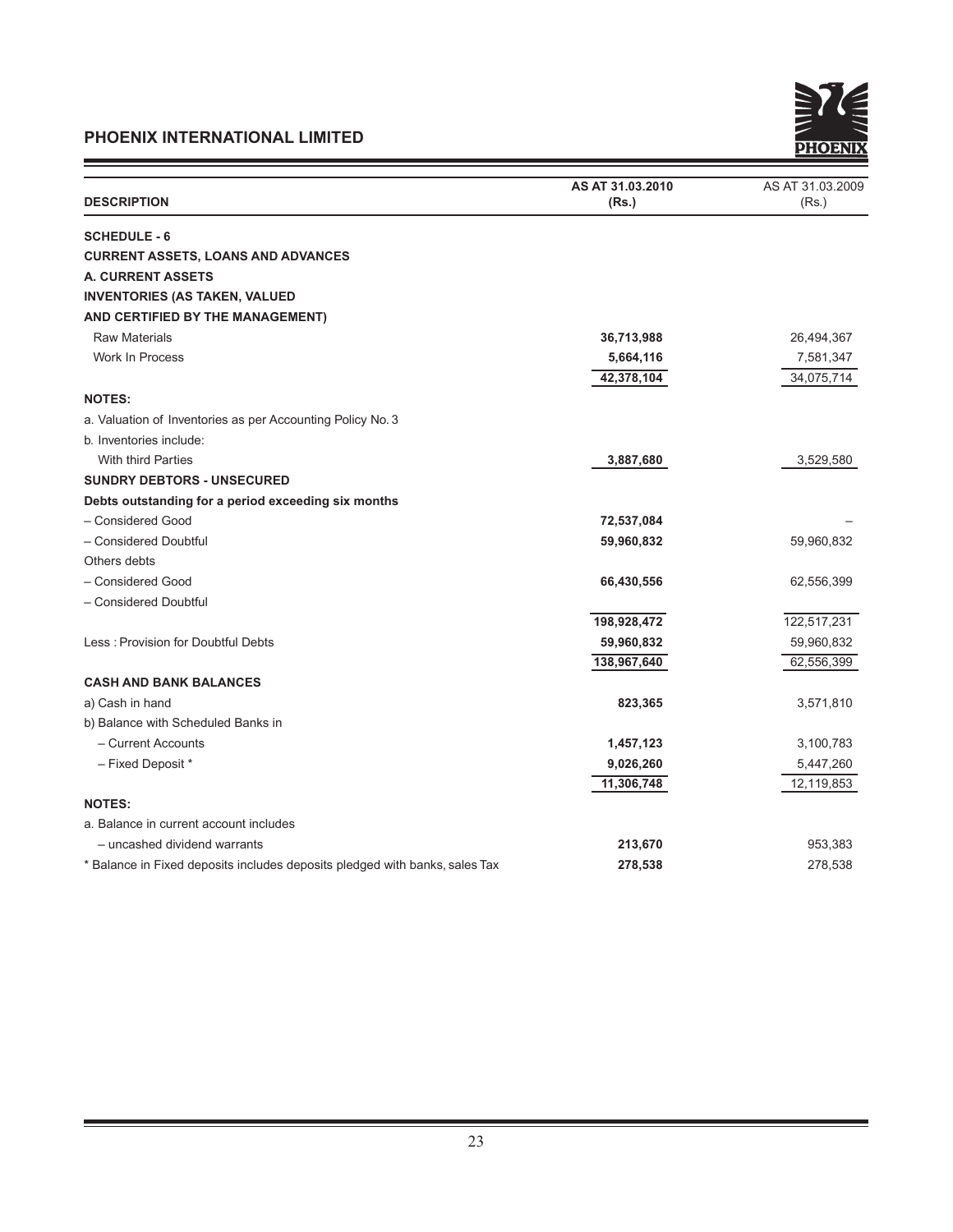

| <b>DESCRIPTION</b>                                                                   | AS AT 31.03.2010<br>(Rs.) |             | AS AT 31.03.2009<br>(Rs.) |
|--------------------------------------------------------------------------------------|---------------------------|-------------|---------------------------|
| <b>B) LOANS AND ADVANCES (UNSECURED)</b>                                             |                           |             |                           |
| (CONSIDERED GOOD UNLESS OTHERWISE STATED)                                            |                           |             |                           |
| Loans                                                                                |                           |             |                           |
| - Considered Good                                                                    | 468,042,337               | 33,000,000  |                           |
| Advances recoverable in cash or in kind or for value to be received                  |                           |             |                           |
| - Considered Good                                                                    | 489,021,123               | 554,889,492 |                           |
| - Considered Doubtful                                                                | 456.206                   | 456,206     |                           |
|                                                                                      | 957,519,666               | 588,345,698 |                           |
| Less: Provision for Doubtful Advances                                                | 456,206                   | 456,206     |                           |
|                                                                                      | 957,063,460               |             |                           |
| Due from Subsidiary Companies                                                        | 16,478,069                |             | 587,889,492<br>17,461,235 |
| Advance Tax / Tax deducted at Source                                                 | 15,626,429                |             | 11,385,957                |
| Deposits - Considered Good                                                           | 2,476,899                 |             | 2,476,899                 |
|                                                                                      | 991,644,857               |             | 619,213,583               |
| <b>SCHEDULE - 7</b>                                                                  |                           |             |                           |
| <b>CURRENT LIABILITIES AND PROVISIONS</b>                                            |                           |             |                           |
| <b>CURRENT LIABILITIES</b>                                                           |                           |             |                           |
| Sundry Creditors*                                                                    | 288,203,659               |             | 153,267,618               |
| <b>Security Deposit</b><br><b>Unclaimed Dividend</b>                                 | 262,083,337<br>210,350    |             | 240,146,471<br>946,791    |
| <b>Other Liabilities</b>                                                             | 28,034,768                |             | 28,365,115                |
| <b>Book Over Draft</b>                                                               | 422.876                   |             | 152,898                   |
|                                                                                      | 578,954,990               |             | 422,878,893               |
| <b>PROVISIONS</b><br>Gratuity                                                        | 2,104,026                 |             | 1,694,899                 |
| Leave Encashment                                                                     | 1,203,341                 |             | 1,068,079                 |
| Taxation-Income Tax/Wealth Tax/Fringe Benefit Tax                                    | 6,156,104                 |             | 4,647,378                 |
|                                                                                      | 9,463,471                 |             | 7,410,356                 |
| <b>NOTES:</b>                                                                        |                           |             |                           |
| *Include due to SSI Units -NIL- (Previous Year NIL) Refer note no 3 of Schedule 13   |                           |             |                           |
| <b>SCHEDULE - 8</b>                                                                  |                           |             |                           |
| <b>SALES AND SERVICES</b>                                                            |                           |             |                           |
| <b>Sales and Services</b>                                                            | 136,336,807               |             | 126,863,868               |
| <b>Export Entitlements/Benefits</b><br>Rent Received (Gross) (Tax deducted at source | 76,038,097                |             | 1,058,847<br>44,424,626   |
| Rs 22,67,236 (Previous Year Rs 50,82,398)                                            |                           |             |                           |
|                                                                                      | 212,374,904               |             | 172,347,341               |
| <b>SCHEDULE - 9</b>                                                                  |                           |             |                           |
| <b>OTHER INCOME</b>                                                                  |                           |             |                           |
| Interest Received (Gross) (Tax deducted at source                                    |                           |             |                           |
| Rs 14,41,730 (Previous Year Rs 85,764)                                               | 14,258,678                |             | 416,350                   |
| Sale of scrap                                                                        |                           |             | 424,190                   |
| Exchange Gain (Net)<br>Profit on sale of fixed Assets                                | 675,929<br>4,921          |             | 16,293                    |
| Credit / Unclaimed balances written back                                             |                           |             | 6,313,313                 |
| Excess Provision written back (Net)                                                  |                           |             | 1,931,202                 |
| <b>Other Receipts</b>                                                                | 6,267,771                 |             | 6,134,570                 |
|                                                                                      | 21,207,299                |             | 15,235,918                |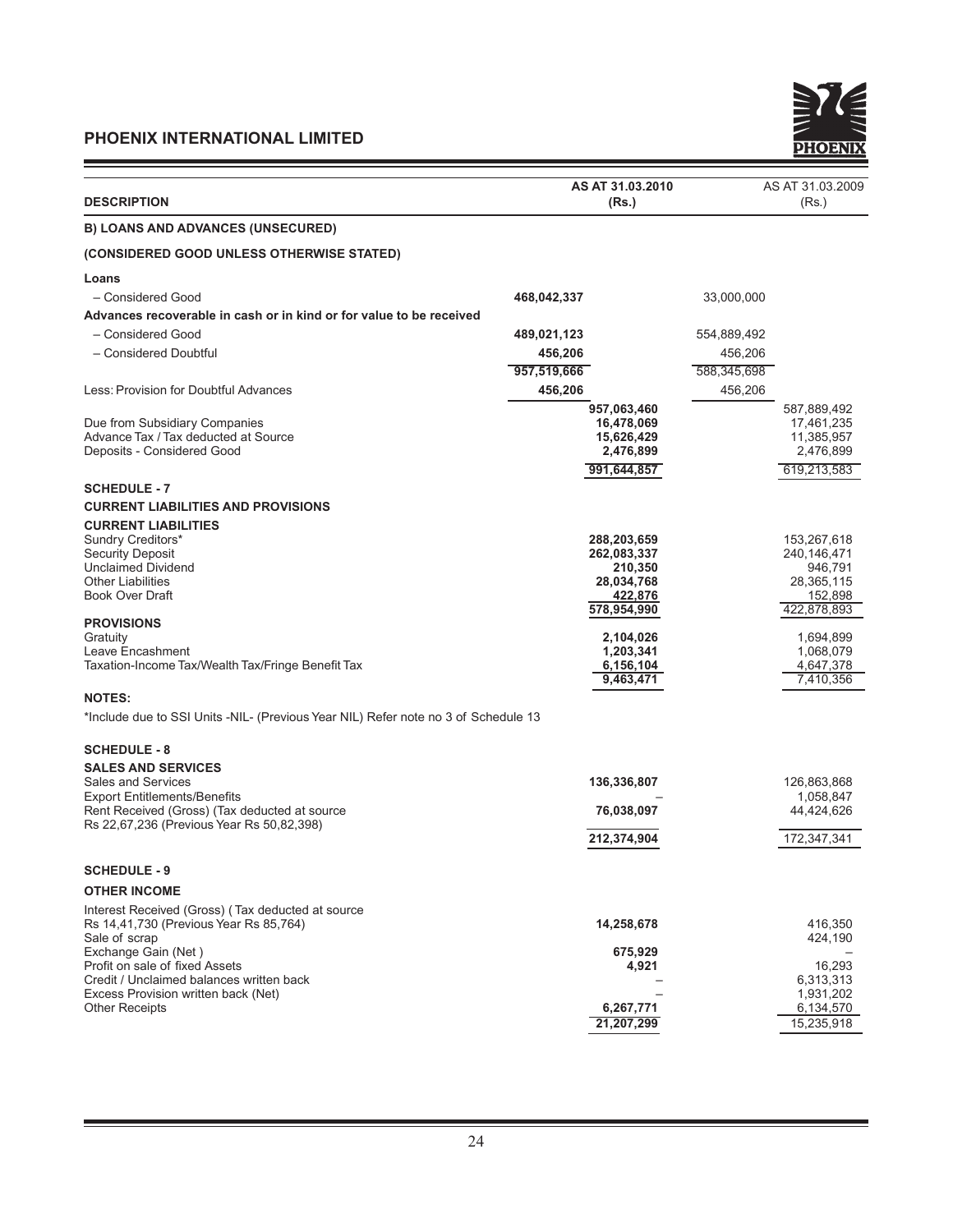and the control of the control of the control of



| <b>DESCRIPTION</b>                                                           |             | AS AT 31.03.2010<br>(Rs.) |             | AS AT 31.03.2009<br>(Rs.) |
|------------------------------------------------------------------------------|-------------|---------------------------|-------------|---------------------------|
| <b>SCHEDULE - 10</b>                                                         |             |                           |             |                           |
| <b>MANUFACTURING EXPENSES</b>                                                |             |                           |             |                           |
| <b>Raw Material Consumed</b>                                                 |             |                           |             |                           |
| <b>Opening Stocks</b>                                                        | 26,494,367  |                           | 19,240,240  |                           |
| Add; Purchases                                                               | 109,703,793 |                           | 96,201,735  |                           |
|                                                                              | 136,198,160 |                           | 115,441,975 |                           |
| Less; Closing Stocks                                                         | 36,713,988  | 99,484,172                | 26,494,367  | 88,947,608                |
| (Increase)/Decrease in Stocks                                                |             |                           |             |                           |
| <b>Opening Stocks</b>                                                        |             |                           |             |                           |
| <b>Finished Goods</b>                                                        |             |                           |             |                           |
| Work in Process                                                              | 7,581,347   |                           | 5,066,656   |                           |
|                                                                              | 7,581,347   |                           | 5,066,656   |                           |
| Less:- Closing Stocks                                                        |             |                           |             |                           |
| <b>Finished Goods</b>                                                        |             |                           |             |                           |
| Work in Process                                                              | 5,664,116   |                           | 7,581,347   |                           |
|                                                                              | 5,664,116   | 1,917,231                 | 7,581,347   | (2,514,691)               |
| <b>Fabrication Charges</b>                                                   |             | 7,244,518                 |             | 4,968,571                 |
| Power and Fuel                                                               |             | 346,389                   |             | 330,214                   |
| Repairs and Maintenance                                                      |             |                           |             |                           |
| – Building                                                                   | 127,620     |                           | 261,914     |                           |
| $-$ Others                                                                   | 1,058,661   | 1,186,281                 | 424,081     | 685,995                   |
| Salaries, Wages, Allowance, Bonus, Exgratia etc.                             |             | 10,246,420                |             | 10,668,015                |
| Contribution to Provident Fund, E.S.I.C, etc.                                |             | 916,683                   |             | 971,823                   |
| <b>Staff Welfare</b>                                                         |             | 624,334                   |             | 766,749                   |
|                                                                              |             | 121,966,028               |             | 104,824,284               |
| <b>SCHEDULE - 11</b>                                                         |             |                           |             |                           |
| <b>ADMINISTRATIVE AND OTHER EXPENSES</b>                                     |             |                           |             |                           |
| Rent, rates and taxes                                                        |             | 3,175,732                 |             | 2,832,356                 |
| Insurance<br><b>Auditors Remuneration:</b>                                   |             | 196,331                   |             | 171,775                   |
| - Audit Fee                                                                  |             | 66,180                    |             | 66,180                    |
| – Tax Audit Fee                                                              |             | 16,545                    |             | 16,545                    |
| Directors Sitting fee                                                        |             | 16,000                    |             | 24,000                    |
| Advertisement & Publicity and Business Promotion<br><b>Brokerage Charges</b> |             | 193,259<br>11,032,034     |             | 162,983                   |
| Exchange Loss (Net)                                                          |             |                           |             | 1,851,923                 |
| Vehicle Maintenance                                                          |             | 337,750                   |             | 240,539                   |
| Telephone & Telex Expenses<br><b>Bank and Financial Charges</b>              |             | 309,428<br>7,863,316      |             | 315,761<br>401,274        |
| Legal & Professional Charges                                                 |             | 2,383,858                 |             | 1,881,679                 |
| Travelling and Conveyance                                                    |             | 543,767                   |             | 750,771                   |
| Miscellaneous Expenses<br>Freight Outward, Handling and Clearing Charges     |             | 2,669,153<br>1,758,164    |             | 611,731<br>1,362,821      |
| Watch and Ward                                                               |             | 534,316                   |             | 806,164                   |
|                                                                              |             | 31,095,833                |             | 11,496,502                |
|                                                                              |             |                           |             |                           |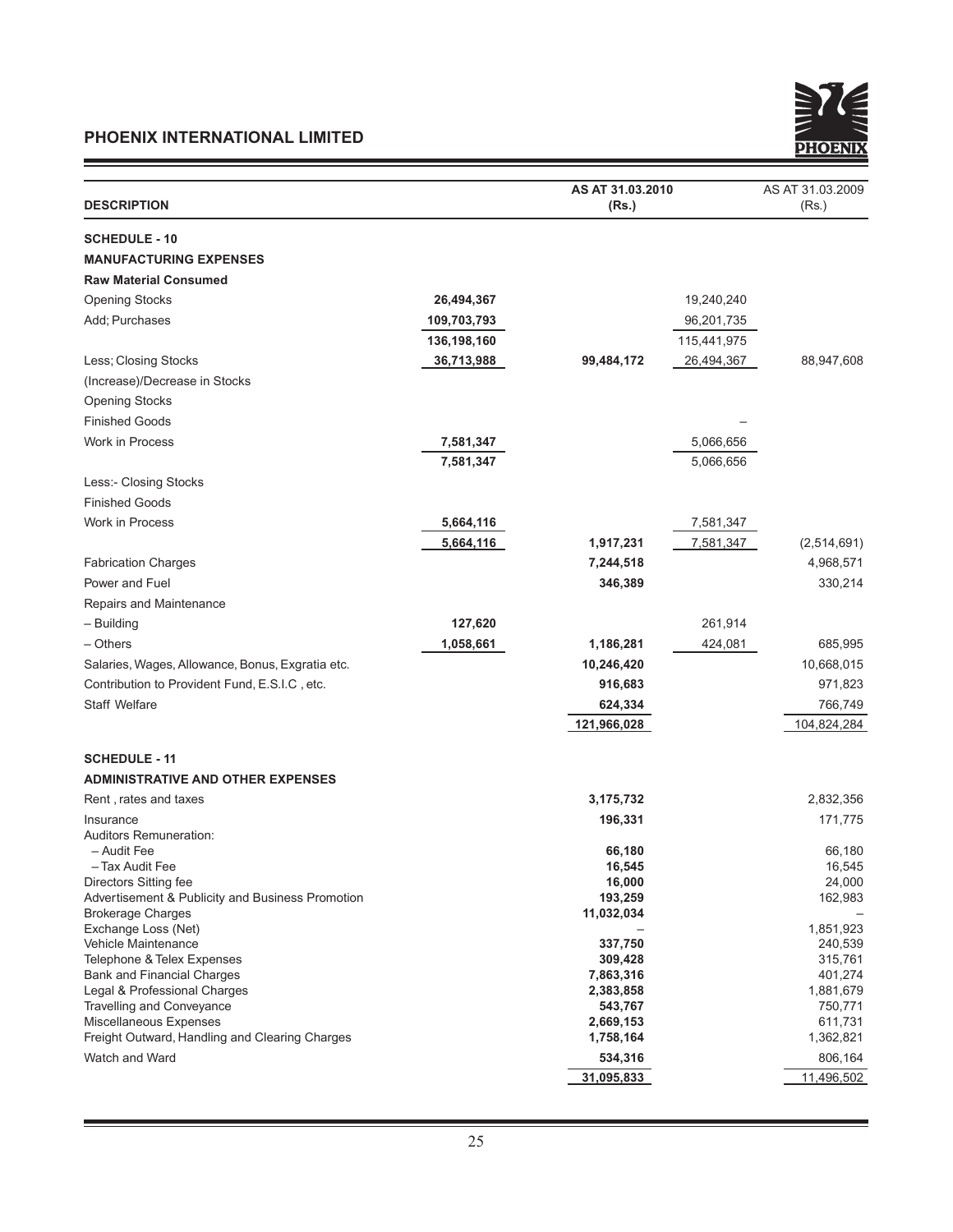

| <b>DESCRIPTION</b>   | AS AT 31.03.2010<br>(Rs.) | AS AT 31.03.2009<br>(Rs.) |
|----------------------|---------------------------|---------------------------|
|                      |                           |                           |
| <b>SCHEDULE - 12</b> |                           |                           |
| <b>INTEREST</b>      |                           |                           |
| Term Loan            | 46,178,365                | 47,677,778                |
| <b>Others</b>        | 3,404,768                 | 654,972                   |
|                      | 49,583,133                | 48,332,750                |

### **SCHEDULE - 13**

### **ACCOUNTING POLICIES AND NOTES TO ACCOUNTS**

#### **(A) SIGNIFICANT ACCOUNTING POLICIES**

#### 1. a) Basis of Preparation of Financial Statements

 The Financial Statements have been prepared under the historical cost convention, on accrual basis, in accordance with Generally Accepted Accounting Principles (GAAP) and comply in all respect with the mandatory applicable accounting standards and relevant provisions and presentational requirements of the Companies Act, 1956.

#### **b)** Use of Estimates

 The preparation of financial statements in conformity with generally accepted accounting principles (GAAP) requires Management to make estimates and assumptions that affect the reported amounts of assets and liabilities and the disclosures of contingent liabilities on the date of financial statements and reported amounts of revenue and expenses for that year. Actual results could differ from these estimates. Any revision to accounting estimates is recognized prospectively in current and future periods.

#### 2 **Fixed Assets**

Fixed Assets are stated at cost of acquisition or construction less accumulated depreciation. All costs relating to the acquisition and installation of Fixed Assets are capitalized and include financing costs relating to borrowed funds attributable to construction or acquisition of fixed asset up to the asset is put to use. Capital work in progress is stated at amount expended up to the date of Balance Sheet.

#### **3.** Valuation of Inventories

- a) Raw materials, stores and spares are valued at lower of cost or net realizable value.
- b) Works in progress are valued at lower of cost or net realizable value and includes cost of raw material, direct labour and proportionate overheads including fabrication charges.
- c) Finished goods and trade goods are valued at lower of cost or net realizable value. Finished Goods lying in the factory-bonded premises are valued inclusive of excise duty.
- d) Goods in transit are valued at lower of cost or net realizable value.
- e) Cost is determined on FIFO basis for all categories of inventories

#### **4** Depreciation

- a) Depreciation on fixed assets has been provided on prorata basis on Straight Line Method at the rates and in the manner prescribed under Schedule XIV to the Companies Act, 1956. Fixed Assets shifted from erstwhile two units , H.O and Chennai are depreciated at written Down Value Method as per past practice.
- b) No write off is made in respect of long term leasehold land.

#### **5. Foreign Exchange Transactions**

Transactions in foreign currency are recorded at the exchange rates existing at the time of the transaction. All current assets and liabilities are converted at the exchange rates prevailing on the last working day of the accounting year and loss or gain on conversion, if any has been charged to the Profit and Loss Account. Foreign Exchange differences relating to acquisition of fixed assets are adjusted to the carrying cost of the relevant fixed assets.

### 6 Sales

Export sales are accounted for on the basis of the date of Bill of Lading. Domestic sales are accounted for on the basis of ex-factory/ godown dispatches. Sales include excise duty but exclude discounts, sales tax and all other charges.

#### **7.** Export Benefits

Sale of advance licenses is accounted for on realization basis. Duty Drawbacks and Duty Entitlement Pass Book benefits are accounted for on accrual basis.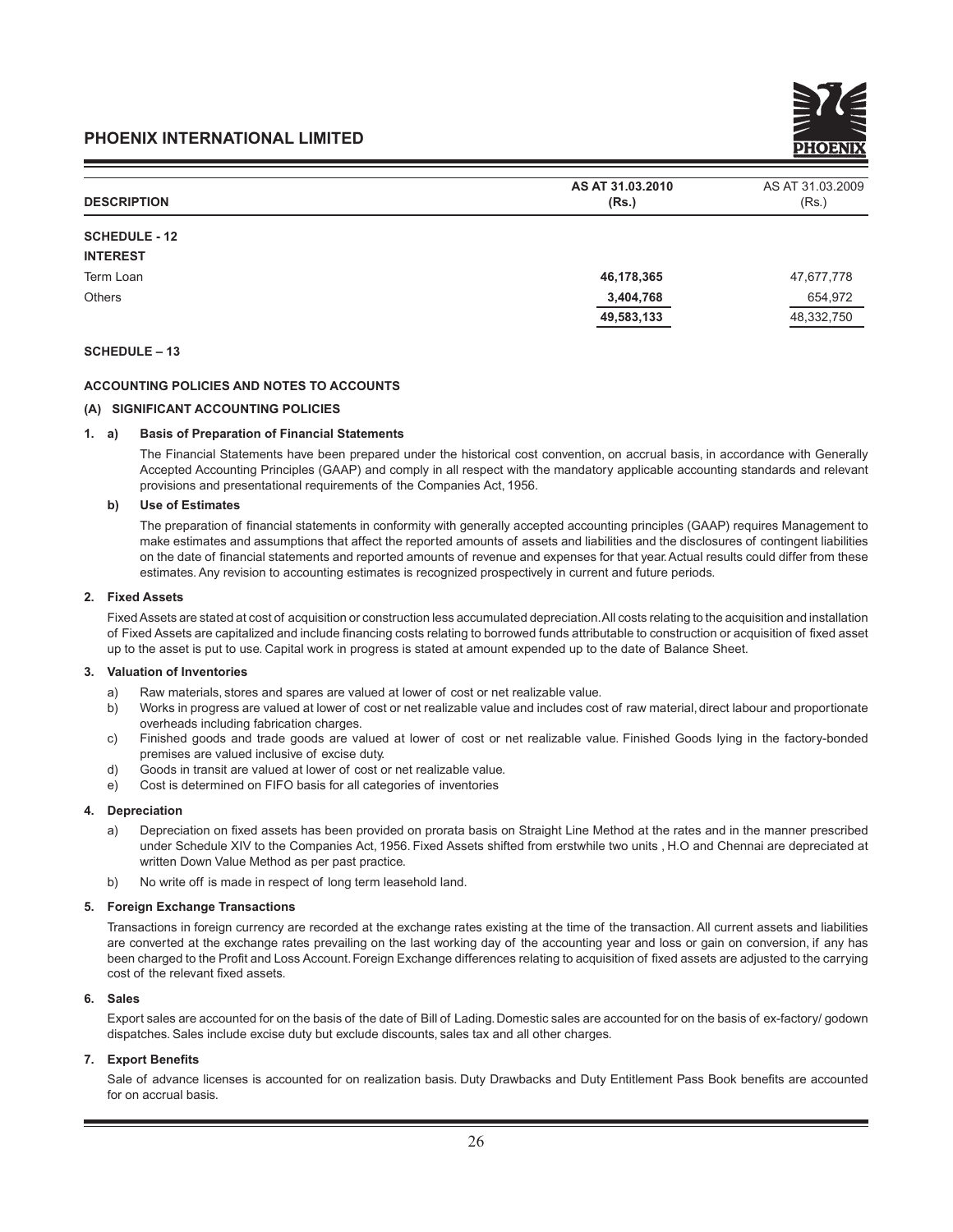### 8. Employee Benefits

Employee Benefits are recognized/accounted for on the basis of revised AS-15 detailed as under :-

- i) Short Term Employee benefits are recognized as expense at the undiscounted amount in the Profit & Loss account of the year in which they are incurred.
- ii) Employee benefits under defined contribution plans comprise of contribution to Provident Fund. Contributions to Provident Fund are deposited with appropriate authorities and charged to Profit & Loss account.
- iii) Employee Benefits under defined benefit plans comprise of gratuity and leave encashment which are accounted for as at the year end based on actuarial valuation by following the Projected Unit Credit (PUC) method.
- iv) Termination benefits are recognized as an Expense as and when incurred.
- v) The actuarial gains and losses arising during the year are recognized in the Profit & Loss account of the year without resorting to any amortization.

### **9** Investments

Investment in subsidiary and other companies are treated as long-term investments and are stated at cost. Provision for diminution in the market value of long-term investments is made only if such decline is considered permanent by the management.

#### **10. Impairment of Fixed Assets**

Consideration is given at each balance sheet date to determine whether there is any indication of impairment of the carrying amount of the Company's Fixed Assets. If any indication exists, an asset's recoverable amount is estimated. An impairment loss is recognized whenever the carrying amount of an asset exceeds its recoverable amount. The recoverable amount is the greater of the net selling price and value in use. In assessing value in use, the estimated future cash flows are discounted to their present value based on an appropriate discount factor.

Reversal of impairment losses recognized in prior years is recorded when there is an indication that the impairment losses recognized for the asset no longer exist or have decreased. However, the increase in carrying amount of an asset due to reversal of an impairment loss is recognized to the extent it does not exceed the carrying amount that would have been determined (net of depreciation) had no impairment loss been recognized for the assets in prior year.

### **11. Contingencies**

The company creates a provision when there is present obligation as a result of a past event that probably requires an outflow of resources and a reliable estimate can be made of the amount of the obligation. A disclosure for a contingent liability is made when there is a possible obligation or a present obligation that may, but probably will not, require an outflow of resources. When there is a possible obligation or a present obligation, in respect of which the likelihood of outflow of resources, is remote, provision or disclosure will be made.

### **B) NOTES TO THE ACCOUNTS**

1. Contingent Liabilities not provided for

|     |                                                                              | As at 31.03.2010<br>(Rs. in Lacs) | As at 3103,2009<br>(Rs. in Lacs) |
|-----|------------------------------------------------------------------------------|-----------------------------------|----------------------------------|
| (a) | Income Tax, Sales Tax, Excise Duty and Custom<br>Duty demands under Appeals. | 11.37                             | 11.37                            |
| (b) | Corporate Guarantee for loans availed by Focus<br>Energy Limited.            | 19700.00                          | 19700.00                         |

- 2. The accounts of the Company have been prepared on going concern basis.
- 3. No creditor has intimated about their status being of small scale industrial undertaking.
- 4. As the Company has unabsorbed depreciation and unabsorbed losses to the tune of Rs. 4629.13 lacs which are to be carried forward as per the provisions of the Income Tax Act,1961, in the opinion of the management there is no certainty that sufficient future taxable income will be available, the Company has not recorded cumulative Deferred Tax Assets / Liabilities on account of timing differences as stipulated in Accounting Standard (AS-22 ) " Accounting for Taxes on Income".
- 5 Disclosure pursuant to Accounting Standard 15
	- a) Consequent upon the adoption of Accounting Standard 15 (Revised) Employee Benefits, in accordance with the stipulations contained therein, the company has adjusted Rs.6,78,205/- towards the transitional effect of defined benefit obligation in respect of employee benefits up-to 31st March, 2007 to the balance of General Reserve as on 1st April,2007.
	- b) Defined Contribution Plan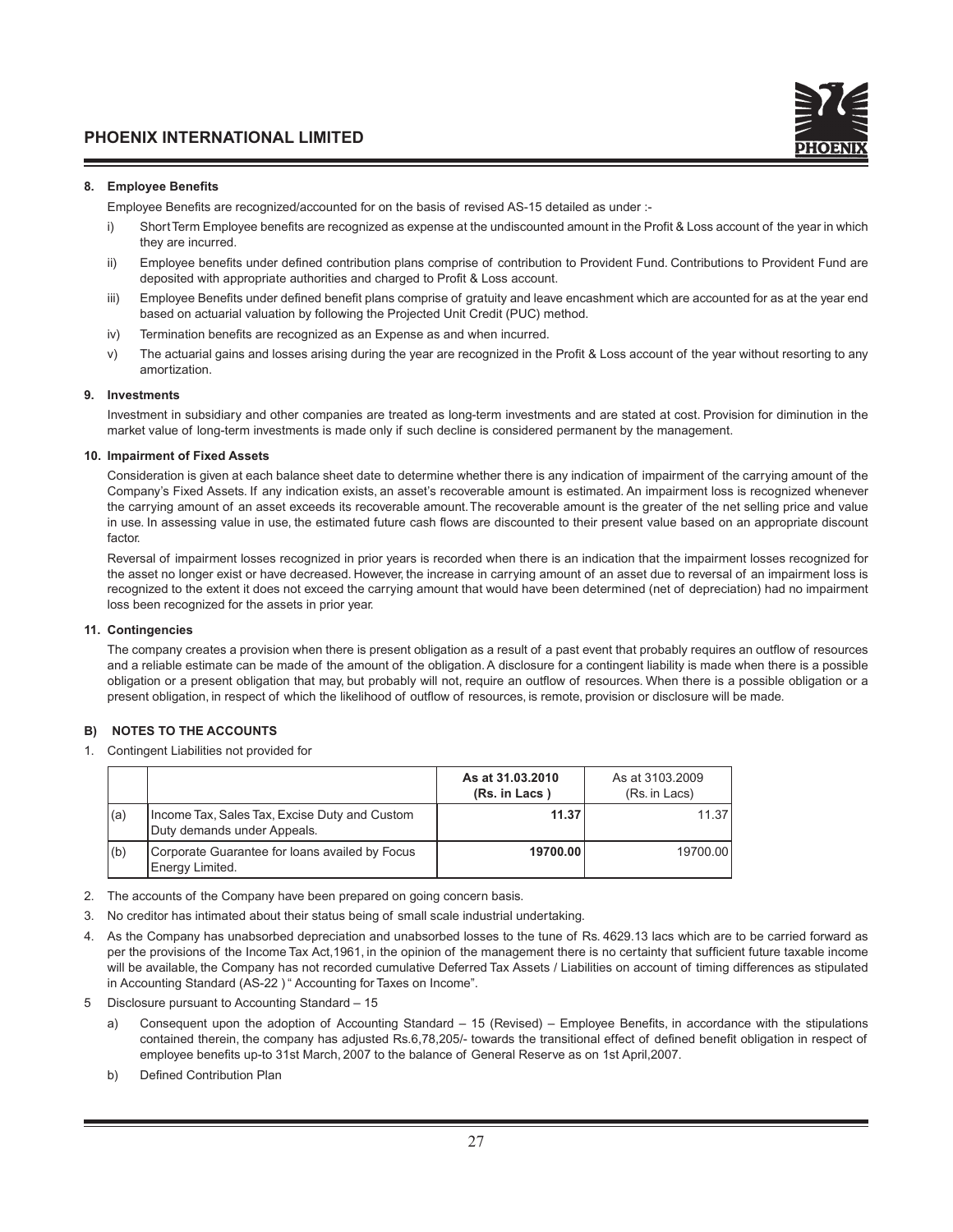

Amount recognized as expense for defined contribution plans are as under:—

| <b>Particulars</b>             | Amount (in Rs.) | Head under which shown in Profit & Loss Account |
|--------------------------------|-----------------|-------------------------------------------------|
| Contribution to Provident Fund | 7.02.654        | Contribution to Provident Fund                  |

### c) Defined Benefit Plan

| Movement in net liability |  |  |
|---------------------------|--|--|
|                           |  |  |

| <b>Particulars</b>                                                 | Gratuity<br>(Unfunded) | Gratuity<br>(Unfunded) | Leave<br><b>Encashment</b><br>(Unfunded | Leave<br><b>Encashment</b><br>(Unfunded) |
|--------------------------------------------------------------------|------------------------|------------------------|-----------------------------------------|------------------------------------------|
| Present value of obligations as on 01.04.09 (A)                    | 16,94,899              | 1237440                | 10,68,079                               | 930034                                   |
| Adjustment for increase (decrease) in opening obligation<br>(B)    |                        |                        |                                         |                                          |
| Interest Cost (C)                                                  | 1,18,643               | 98995                  | 74,766                                  | 74403                                    |
| Current service cost (D)                                           | 2,32,346               | 249074                 | 1,01,152                                | 168117                                   |
| Benefits paid (E)                                                  | Nil                    | Nil                    | (2,99,993)                              | (200769)                                 |
| Actuarial loss on obligation (F)                                   | 58,138                 | 109.390                | 2,59,337                                | 96294                                    |
| Present value of obligations as on 31.03.2010<br>$(G=A+B+C+D-E+F)$ | 21,04,026              | 1694899                | 12,03,341                               | 1068079                                  |

d) The amounts recognized in the balance sheet and Profit & loss account are as follows :

| <b>Particulars</b>                                  | Gratuity<br>(Unfunded | Gratuity<br>(Unfunded) | Leave<br><b>Encashment</b><br>(Unfunded | Leave<br>Encashment<br>(Unfunded) |  |  |
|-----------------------------------------------------|-----------------------|------------------------|-----------------------------------------|-----------------------------------|--|--|
| Present value of obligations (A)                    | 21,04,026             | 1694899                | 12,03,341                               | 1068079                           |  |  |
| Estimated fair value of plan assets (B)             | Nil                   |                        | Nil                                     |                                   |  |  |
| Net liability (C=A-B)                               | 21,04,026             | 1694899                | 12,03,341                               | 1068079                           |  |  |
| <b>Amount in the Balance Sheet</b>                  |                       |                        |                                         |                                   |  |  |
| Laibilities                                         | 21,04,026             | 1694899                | 12,03,341                               | 1068079                           |  |  |
| Amount charged to Profit & Loss Account             |                       |                        |                                         |                                   |  |  |
| <b>Current Service Cost</b>                         | 2,32,346              | 249074                 | 1,01,152                                | 168117                            |  |  |
| <b>Interest Cost</b>                                | 1,18,643              | 98995                  | 74.766                                  | 74403                             |  |  |
| Actuarial(Gain)/Loss                                | 58.138                | 109390                 | 2,59,337                                | 96294                             |  |  |
|                                                     | 4.09.127              | 457459                 | 4,35,255                                | 338814                            |  |  |
| Head under which shown in the Profit & Loss account | Salary& benefits      | Salary& benefits       | Salary& benefits                        | Salary& benefits                  |  |  |

e) Following are the Principal Actuarial Assumptions used as at the balance sheet date

| Particulars            |      |
|------------------------|------|
| Discount Rate          | 7.8% |
| Salary Escalation Rate | 10%  |

### **6.** Segment Reporting:

i) Based on the guiding principles given in Accounting Standard (AS-17) "Segment Reporting" , there are no separate reportable segment.

### **7.** Related Party Transactions:-

i) In accordance with the requirements of Accounting Standard -(AS-18) on Related Party Disclosures, the name of the related parties where control exists and / or with whom transactions have taken place during the year and description of relationships, as identified and certified by the management are:-

### a) Key Managerial Personnel

Mr. Narender Kumar Makkar Mr. Narendra Aggarwal Mr. Arun K.Sinha Mr. P. M. Alexander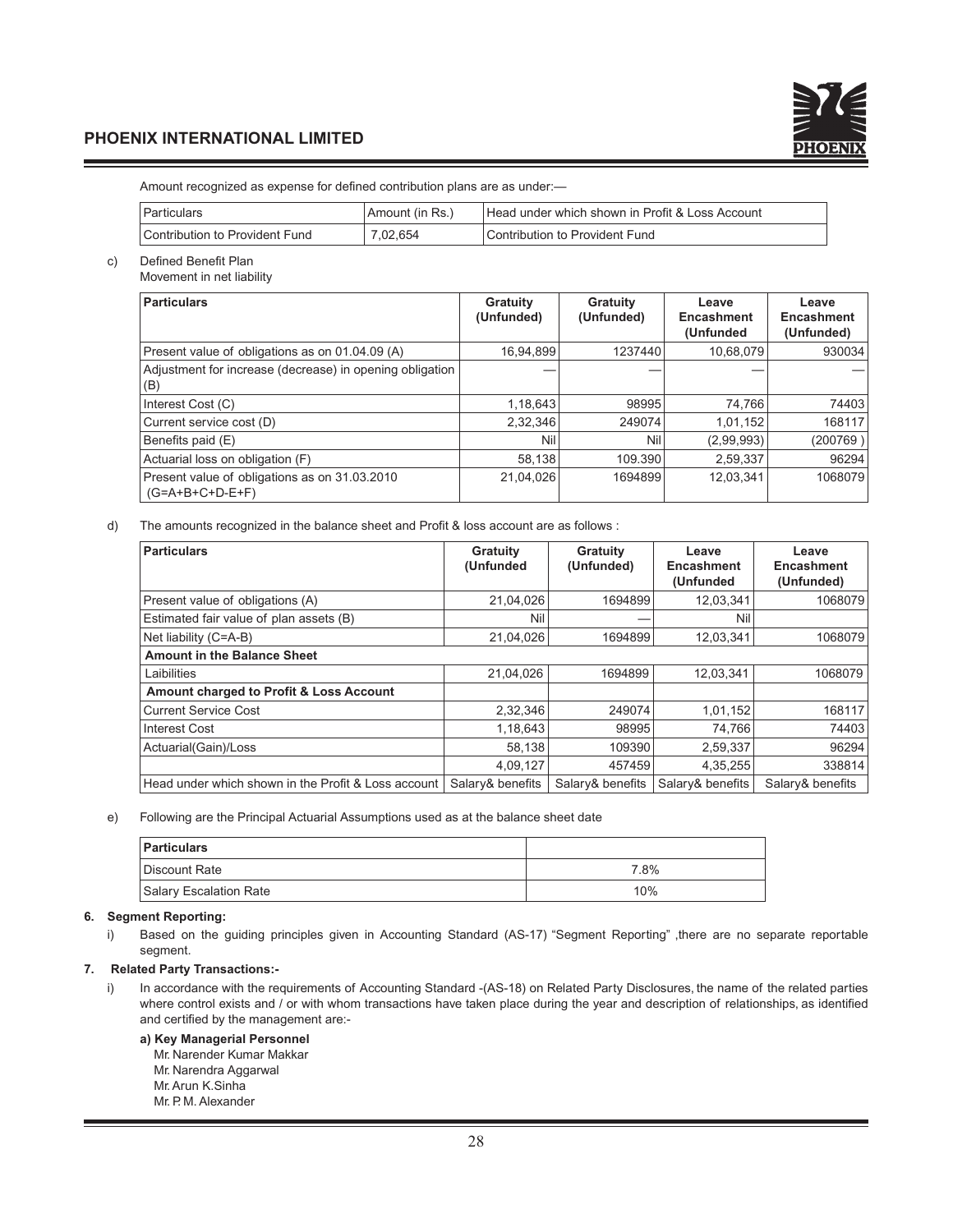

### **b) Subsidiary Companies**

Phoenix Cement Limited Phoenix Industries Limited

### c) Enterprises under direct / indirect common control:

Focus Energy Limited

### ii) The following transactions were carried out with related parties in the ordinary course of business:

|                                                                           |                                       | <b>YEAR ENDED 31.03.2010</b> |                   | <b>PERIOD ENDED 31.03.2009</b>        |                   |                   |
|---------------------------------------------------------------------------|---------------------------------------|------------------------------|-------------------|---------------------------------------|-------------------|-------------------|
| <b>Particulars</b>                                                        | Key<br><b>Management</b><br>Personnel | <b>Subsidiary</b>            | <b>Associates</b> | Key<br><b>Management</b><br>Personnel | <b>Subsidiary</b> | <b>Associates</b> |
| Purchase of goods                                                         |                                       |                              |                   |                                       |                   | 3,52,632          |
| Sales of Goods                                                            |                                       |                              |                   |                                       |                   |                   |
| Directors Remuneration and<br>contribution to provident fund              | 15,33,174                             |                              |                   | 10,62,088                             |                   |                   |
| <b>Directors Sitting Fees</b>                                             | 16,000                                |                              |                   | 24,000                                |                   |                   |
| Outstanding as at the year end:                                           |                                       |                              |                   |                                       |                   |                   |
| <b>Unsecured Loans</b>                                                    | 87,00,000                             |                              |                   | 87,00,000                             |                   |                   |
| Investments (net of provisions)                                           |                                       | 15,79,51,683                 |                   |                                       | 15,79,51,683      |                   |
| <b>Current Liabilities</b>                                                |                                       |                              |                   |                                       |                   |                   |
| <b>Sundry Debtors</b>                                                     |                                       |                              | 6,64,30,556       |                                       |                   | 4,98,30,923       |
| Loans granted                                                             |                                       | 3,40,00,000                  | 43,40,42,337      |                                       | 3,30,00,000       |                   |
| Advances recoverable in cash<br>or in kind or for value to be<br>received |                                       | 66,454                       | 45, 17, 52, 986   |                                       | 1,74,61,235       | 52,52,68.896      |
| <b>Guarantee Given</b>                                                    |                                       |                              | 197,00,00,000     |                                       |                   | 197,00,00,000     |

### 8. Particulars of Earning per Share pursuant to Accounting Standard -(AS-20)

|                            | <b>Year Ended 31.3.2010</b> | Year Ended 31.3.2009 |
|----------------------------|-----------------------------|----------------------|
| Net Loss / Profit          | Rs 74,01,128                | Rs. 69, 62, 125      |
| Number of Equity Shares    | 1,67,89,560                 | 1,67,89,560          |
| Nominal Value of the share | <b>Rs.10</b>                | <b>Rs.10</b>         |
| Earning / (Loss) per share |                             |                      |
| (Basic and Diluted)        | <b>Rs0.44</b>               | Rs. 0.41             |

9 The Company generally enters into cancelable operating leases for office premises, godowns, factory premises and residence of the employees, normally renewable on expiry. Lease payments amounting to Rs. 9.49 (Previous Year Rs.7.18 lacs) made under operating leases have been recognized as an expenses in the profit and loss account.

10 Details of Extra ordinary items in Profit and Loss Accounts are as under;

(Rs. In Lacs)

| NO.   | <b>SL. PARTICULARS</b>                                                                                          | <b>Year Ended</b><br>31.03.2010 | Year Ended<br>31.03.2009 |
|-------|-----------------------------------------------------------------------------------------------------------------|---------------------------------|--------------------------|
| (i)   | Provision made in earlier years for diminishing in value of fixed assets written back.                          |                                 |                          |
| (ii)  | Provision made in earlier year for discount / provision for doubt full debts / advances<br>written back.        |                                 |                          |
| (iii) | Provision on accounts of settlement of outstanding dues with banks and financial<br>linstitutions written back. |                                 |                          |
|       | <b>TOTAL</b>                                                                                                    |                                 |                          |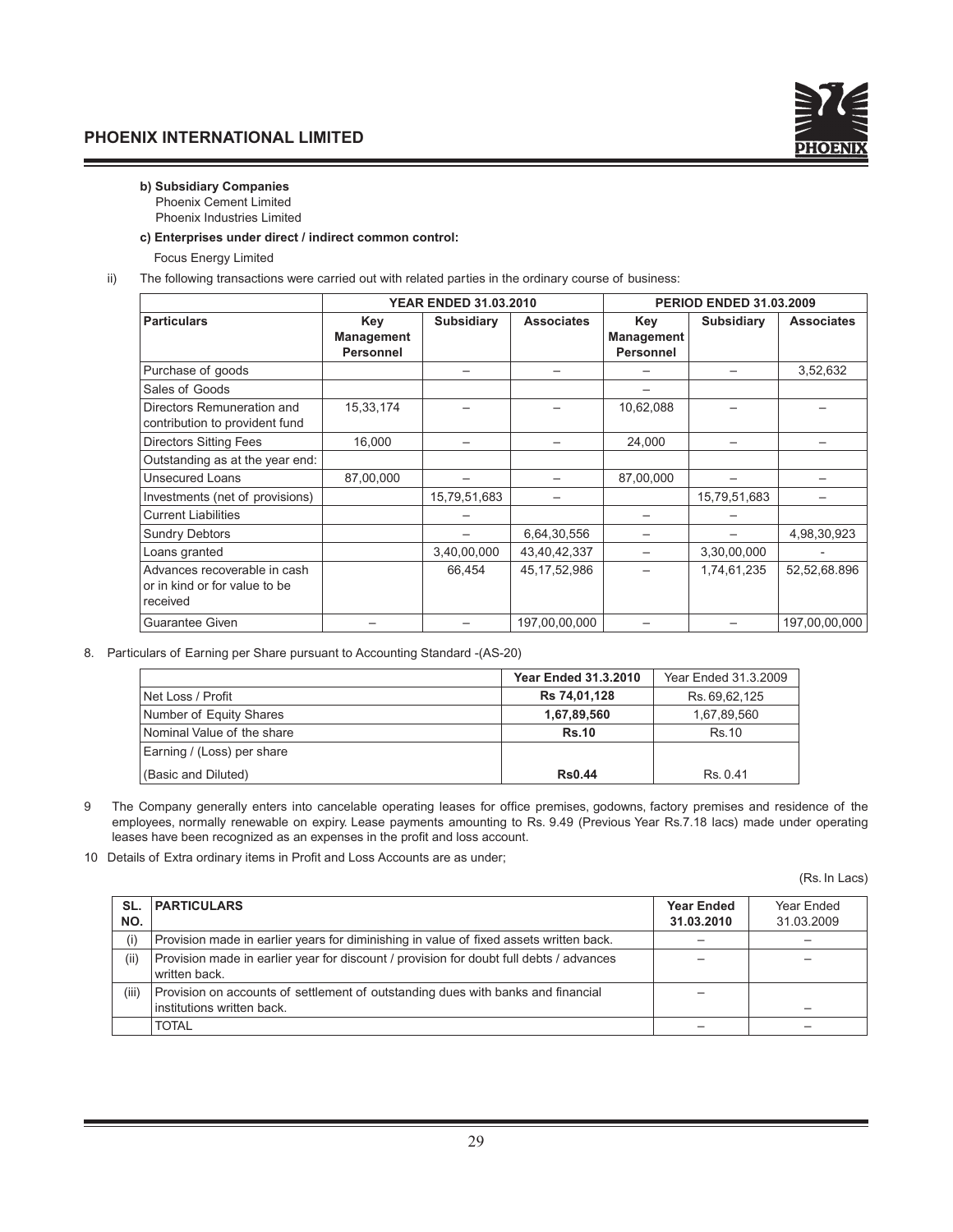

- 11 Pior Period expenditure of Rs. lacs have been included under normal head of expenses.
- 12. Auditors remuneration is as under: -

|                    | <b>YEAR ENDED</b><br>31.03.2010<br>(Rs.) | PERIOD ENDED<br>31.03.2009<br>(Rs.) |
|--------------------|------------------------------------------|-------------------------------------|
| 1. Audit Fees      | 66.180                                   | 66.180                              |
| 12. Tax Audit Fees | 16,545                                   | 16,545                              |

13 Debit / Credit balances as on 31st March, 2010 in Debtors, Creditors, Loans & Advances and other parties accounts are subject to confirmations.

- 14 In the opinion of the management, the value on realization of Current Assets and Loans & Advances in the ordinary course of business would be at least equal to the amount at which they are stated in the Balance Sheet and provision for all known liabilities is adequate.
- 15 Disclosure of Loans/Advances and Investments in its own shares by the listed companies, their subsidiaries, associates etc. (as certified by the management)

| <b>Particulars</b> |                                                                                    | Outstanding<br>Balance as on<br>31.03.2010 (Rs.) | <b>Max Balance</b><br>outstanding<br>during the year<br>(Rs.) |
|--------------------|------------------------------------------------------------------------------------|--------------------------------------------------|---------------------------------------------------------------|
|                    | Loans & Advances in the nature of loans to Subsidiaries.                           | 3,40,00,000<br>(Nil)                             | 3,40,00,000<br>(Nil)                                          |
| $\mathbf{II}$ .    | Loans & Advances in the nature of loans to Associates.                             | <b>Nil</b><br>(Nil)                              | Nil<br>(Nil)                                                  |
| III.               | Loans & Advances in the nature of loans where there is no repayment schedule, no   | <b>Nil</b>                                       | Nil                                                           |
|                    | interest or interest below Section 372(A) of Companies Act, 1956.                  | (Nil)                                            | (Nil)                                                         |
| IV.                | Loans & Advance in the nature of loans to firms / companies to which directors are | <b>Nil</b>                                       | Nil                                                           |
|                    | interested.                                                                        | (Nil)                                            | (Nil)                                                         |
| V.                 | Investment by Loanee in the shares of parent company and subsidiary company when   | No. Shares                                       | Amount (Rs.)                                                  |
|                    | the company has made loan or advance in the nature of loan;                        | 84,32,300                                        | 2,71,04,727                                                   |
|                    | - Phoenix Industries Ltd.                                                          | (84, 32, 300)                                    | (2,71,04,727)                                                 |

- 16 Previous period figures have been regrouped / rearranged wherever considered necessary to conform to the classification adopted in the current year.
- 17 Information pursuant to part IV of Schedule VI to the Companies Act, 1956 is attached.
- 18. Director's Remuneration

| <b>PARTICULARS</b>                        | <b>CURRENT YEAR</b><br>ENDED 31.03.2010 | <b>PREVIOUS</b><br><b>YEAR ENDED</b><br>31.03.2009 |
|-------------------------------------------|-----------------------------------------|----------------------------------------------------|
| Whole Time Director                       |                                         |                                                    |
| - Salaries and Allowances                 | 14,29,800                               | 9,89,200                                           |
| - Contribution to Provident & Other Funds | 1,03,374                                | 72,888                                             |
|                                           | 15,33,174                               | 10,62,088                                          |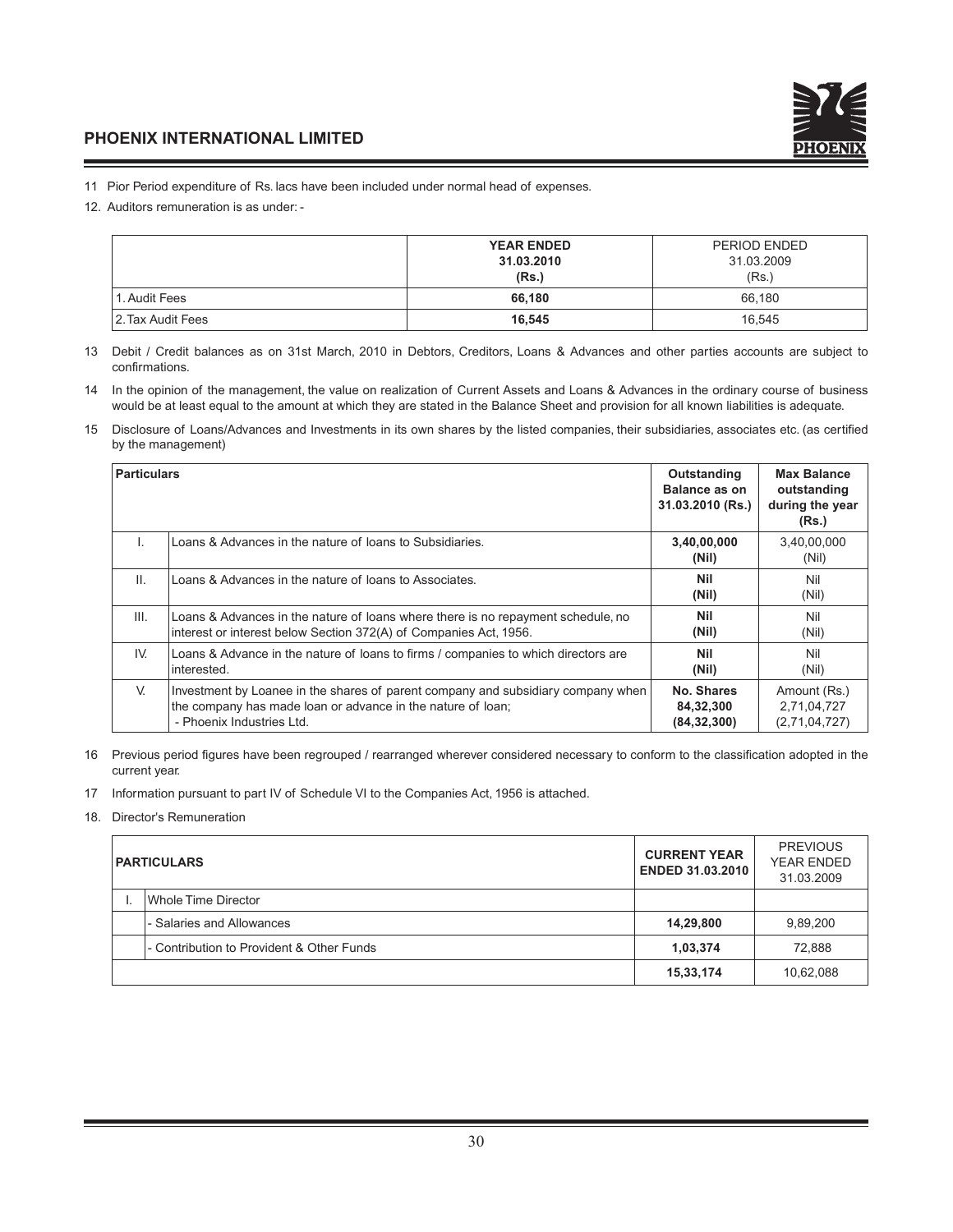

### **19. STATEMENT OF ADDITIONAL INFORMATION**

### (I) PARTICULARS OF CAPACITY AND PRODUCTION

|                    |              | <b>INSTALLED CAPACITY</b> |                   | <b>PRODUCTION</b> |                   |  |
|--------------------|--------------|---------------------------|-------------------|-------------------|-------------------|--|
| <b>DESCRIPTION</b> | <b>UNIT</b>  | <b>YEAR ENDED</b>         | <b>YEAR ENDED</b> | <b>YEAR ENDED</b> | <b>YEAR ENDED</b> |  |
|                    |              | 31.03.2010                | 31.03.2009        | 31.03.2010        | 31.03.2009        |  |
| <b>ISHOE UPPER</b> | <b>PAIRS</b> | Refer note 1 below        |                   | 1,01,984          | 93.920            |  |
| <b>FOOTWEAR</b>    | <b>PAIRS</b> | Refer note 1 below        |                   |                   |                   |  |
| <b>TOTAL</b>       |              |                           |                   | 1,01,984          | 93,920            |  |

### **NOTE:**

1. The installed capacity has not been assessed / ascertained by the management.

### **(II) PARTICULARS OF RAW MATERIAL CONSUMED**

| <b>PARTICULARS</b>           | <b>CURRENT YEAR</b> | <b>PREVIOUS YEAR</b> |
|------------------------------|---------------------|----------------------|
|                              | <b>IN RS</b>        | IN RS                |
| l Leather/other Raw Material | 9,94,84,172         | 8,89,47,608          |

### (III) PARTICULARS OF PURCHASES-FINISHED GOODS

|                    |              | <b>YEAR ENDED</b>             |                                          | <b>YEAR ENDED</b>          |                                   |  |
|--------------------|--------------|-------------------------------|------------------------------------------|----------------------------|-----------------------------------|--|
| <b>DESCRIPTION</b> | <b>UNIT</b>  | <b>QUANTITY</b><br>31.03.2010 | <b>VALUE (RS. IN</b><br>LACS) 31.03.2010 | <b>QUANTITY 31.03.2009</b> | VALUE (RS. IN<br>LACS) 31.03.2009 |  |
| <b>SHOE UPPER</b>  | <b>PAIRS</b> |                               |                                          |                            |                                   |  |
|                    |              |                               |                                          |                            |                                   |  |

### **(IV) OTHER ADDITIONAL INFORMATION**

| <b>DESCRIPTION</b>                                                                      | <b>YEAR ENDED</b><br>31.03.2010<br>(Rs in Lacs) | <b>PERCENTAGE</b> | <b>YEAR ENDED</b><br>31.03.2009<br>(Rs in Lacs) | <b>PERCENTAGE</b> |
|-----------------------------------------------------------------------------------------|-------------------------------------------------|-------------------|-------------------------------------------------|-------------------|
| (A) Value of imports on C.I.F Basis                                                     | 870.71                                          | <b>NIL</b>        | 733.93                                          | <b>NIL</b>        |
| (B) Expenditure in Foreign currency                                                     |                                                 |                   |                                                 |                   |
| Interest                                                                                | <b>NIL</b>                                      |                   | <b>NIL</b>                                      |                   |
| (C) Earnings in foreign currency                                                        |                                                 |                   |                                                 |                   |
| Export on FOB basis                                                                     | 81.77                                           |                   | 82.58                                           |                   |
| (D) Value of imported/indigenous Raw Material<br>stores, Spares and components consumed | 1014.01                                         | <b>NIL</b>        | 864.32                                          | <b>NIL</b>        |

Chartered Accountants

Place: New Delhi Date : 31.08.2010

### for RKM & Associates **had a computer of the Board of Directors** of the Board of Directors

Rakesh Mathur **Narender Makkar Natur Narender Makkar** Narender Makkar Narendra Aggarwal<br> **Prop.** Narendra Aggarwal **Narender Scholarsh Director & Company Secretary Narender Makkar Director Prop. COMPAGNET COMPAGNET COMPAGNET COMPAGNET COMPAGNET COMPAGNET COMPAGNET COMPAGNET COMPAGNET COMPAGNET COMPAGNET COMPAGNET COMPAGNET COMPAGNET COMPAGNET COMPAGNET COMPAGNET COMPAGNET COMPAGNET COMPAGNET COMPAGNET COM**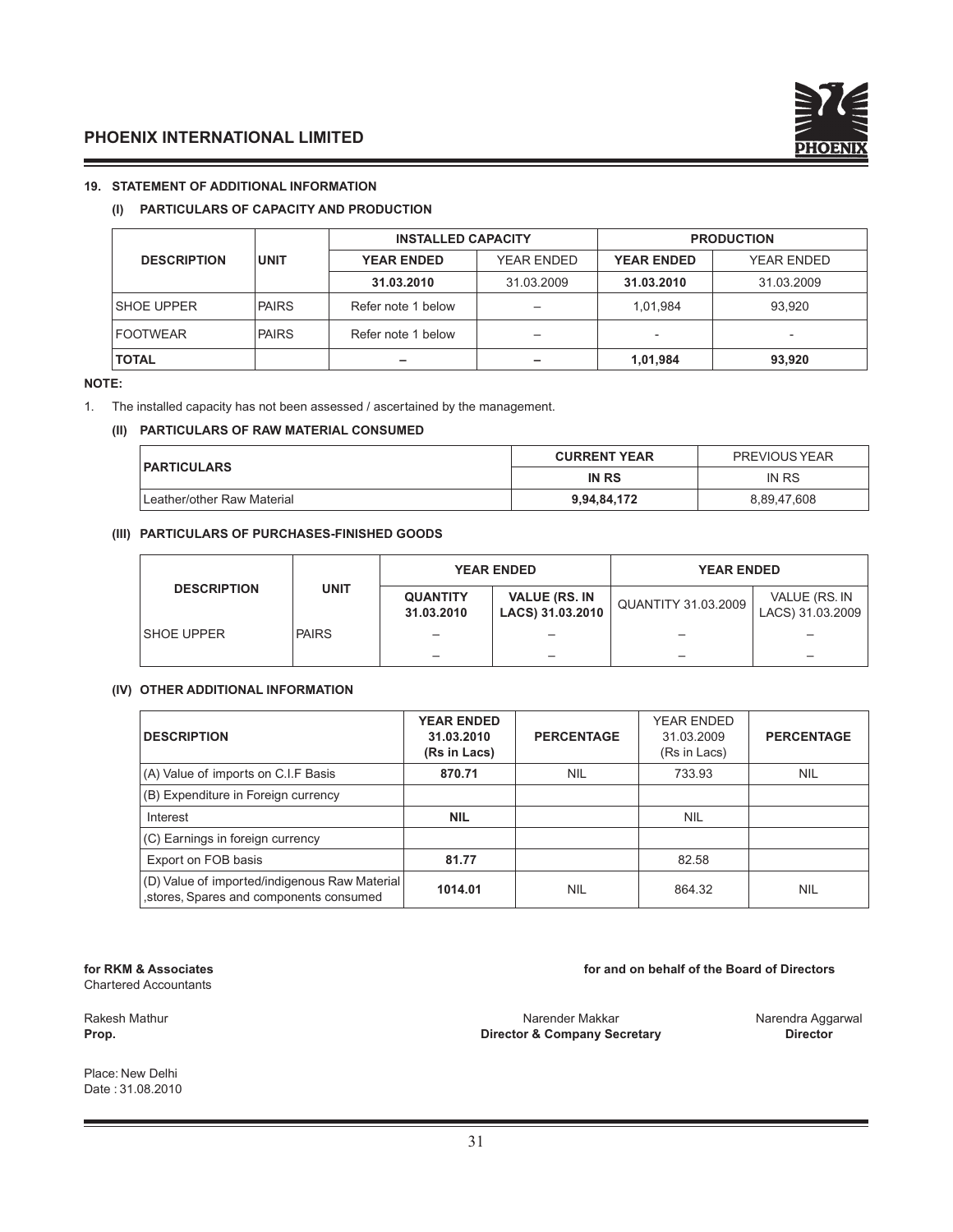

|         |                                                              |                    | (Rs in Lacs)             |
|---------|--------------------------------------------------------------|--------------------|--------------------------|
|         |                                                              | <b>YEAR ENDING</b> | YEAR ENDING              |
|         |                                                              | 31.03.2010         | 31.03.20098              |
|         | <b>CASH FLOW FROM OPERATING ACTIVITIES</b>                   |                    |                          |
| А.      | Net Profit\(Loss) Before Tax & Extraordinary Items           | 89.11              | 80.48                    |
|         | Add. Extra Ordinary items                                    |                    |                          |
|         | Net Profit\(Loss) Before Tax & Extraordinary Items           | 89.11              | 80.48                    |
|         | Adiusted for other items                                     |                    |                          |
|         | depreciation                                                 | 220.26             | 148.85                   |
|         | Foreign Exchange (Net)                                       | 6.76               | (18.52)                  |
|         | Interest (Net)                                               | 353.24             | 479.17                   |
|         | Profit on Sale of Investment                                 |                    |                          |
|         | Loss on Sale of investment                                   |                    |                          |
|         | Adjustment for gratuity and leave encashment AS-15           | $\equiv$           |                          |
|         | Loss on sale of Fixed Assesr (Net)                           |                    |                          |
|         | Profit on Sale of Fixed Assest (Net)                         | 0.05               | 0.16                     |
|         | Loss on sale of Assets held for sale                         |                    | $\overline{\phantom{0}}$ |
|         | Provision for Discount and Doubtful Debts\Advances           |                    |                          |
|         | Provision for Inventory Write Down                           |                    |                          |
|         | Operative Profit\(Loss) Before Working Capital Changes       | 669.42             | 690.11                   |
|         | Adjusted for;                                                |                    |                          |
|         | Trade Recivables & Other Current Assets                      | (764.12)           | 337.03                   |
|         | Other current assets                                         | (3,681.95)         | 469.02                   |
|         | Inventories                                                  | (83.02)            | (97.69)                  |
|         | Trade & Other Payable                                        | 1.574.53           | 50.65                    |
|         | Cash Generated from Operations                               | (2,270.00)         | 1,449.12                 |
|         | Direct Tax Receipts (Net)                                    | (57.50)            | (62.06)                  |
|         | Net Cash from Operatives Activities                          | (2,327.50)         | 1.387.06                 |
| В.      | <b>CASH FLOW FROM INVESTING ACTIVITIES</b>                   |                    |                          |
|         | Purchase of Fixed Assets\Capital WIP                         | (109.57)           | (202.83)                 |
|         | Sale of Fixed Assets                                         |                    |                          |
|         | Purchase of Investment                                       |                    |                          |
|         | sale of Investments                                          |                    |                          |
|         | <b>Interest Received</b>                                     | 142.59             | 4.16                     |
|         | Net Cash from Investing Activities                           | 33.02              | (198.67)                 |
| $C_{1}$ | <b>CASH FLOW FROM FINANCING ACTIVITIES</b>                   |                    |                          |
|         | Proceeds from Unsecured                                      |                    |                          |
|         | Proceeds from Secured Loan                                   |                    |                          |
|         | Repayment of Long Term Borrowings (Net)                      | 2,795.09           | (167.06)                 |
|         | Repayment of unsecured loan                                  |                    | (538.39)                 |
|         | <b>Interest Paid</b>                                         | (495.83)           | (483.33)                 |
|         | Net Cash from Financing Activities                           | 2.299.26           | (1, 188.78)              |
|         | Net Increase (Decrease) in cash and Cash Equivalents         | (8.13)             | (0.39)                   |
|         | Cash and Cash Equivalents as at 01.04.2009 (Opening Balance) | 121.2              | 121.59                   |
|         | Cash and Cash Equivalents as at 31.03.2010 (Closing Balance) | 113.07             | 121.20                   |

### **CASH FLOW STATEMENT FOR THE YEAR ENDED 31.3.2010**

Company Secretary Director Company Secretary Director

**" Pctgpfgt"Ocmmct" Pctgpfgt"Ciictycn**

### **AUDITOR's CERTIFICATE**

We have examined the above cash flow statement of Phoenix International Limited for the period ended 31.03.2010. The statement has been prepared by the management in accordance with the listing requirements of the stock exchange in India and is based on and derived from the audited financial statements of the company for the year ended 31.03.2010.

for R.K.M & ASSOCIATES

Place: New Delhi **Rakesh Mathur The Coverage of the Coverage of the Coverage of the Coverage of the Coverage of the Coverage of the Coverage of the Coverage of the Coverage of the Coverage of the Coverage of the Coverage** Dated: 31.08.2010 **Prop.**